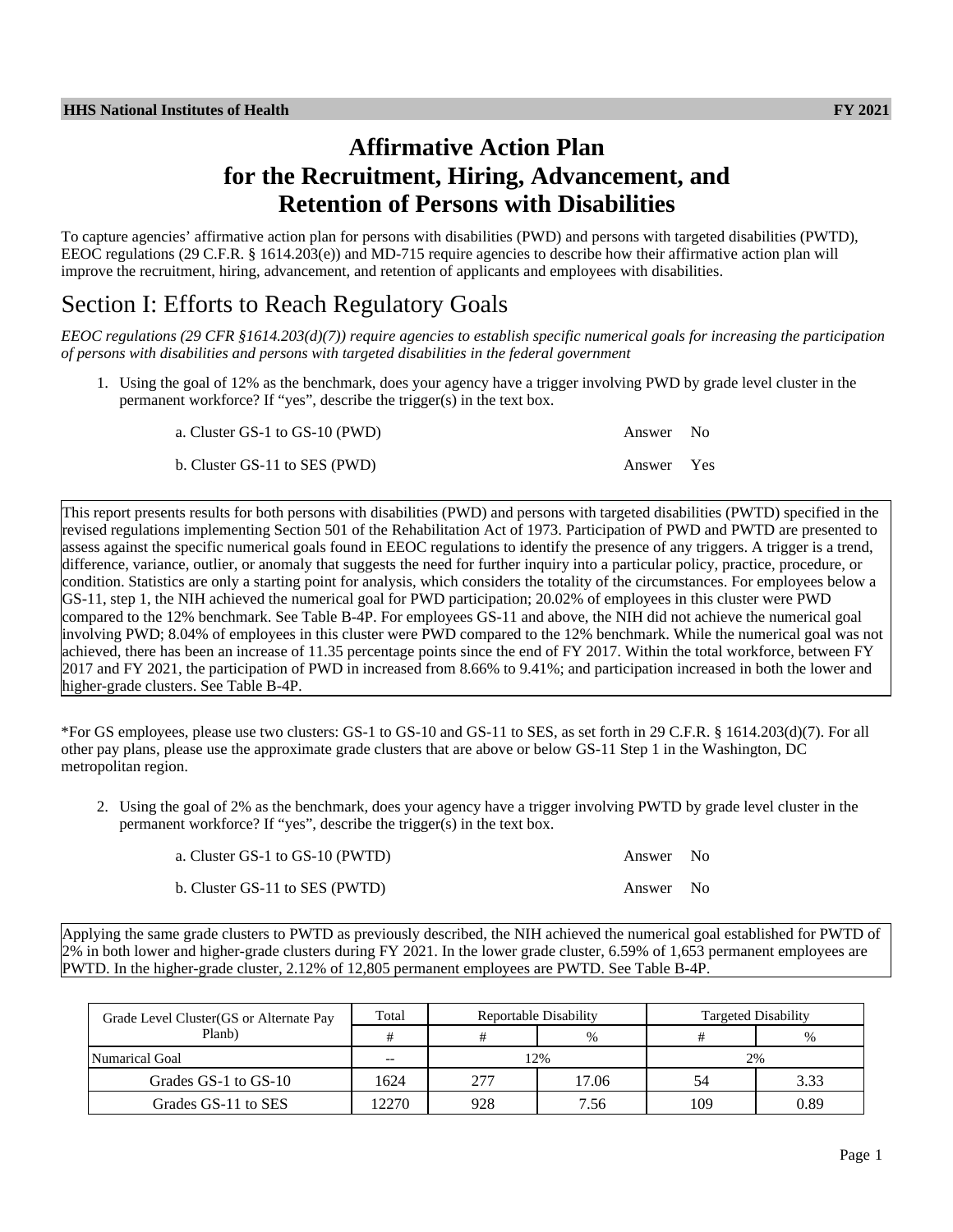3. Describe how the agency has communicated the numerical goals to the hiring managers and/or recruiters.

Through various presentations and discussions made by the EDI Director, Disability Program Manager, and other EDI staff, the agency has made clear its commitment to meeting the numerical goals set forth under Section 501; 12% and 2% for PWD and PWTD, respectively. This information was provided in the NIH State of the Agency report and discussed in quarterly outreach meetings with Executive Officers, HR staff and hiring managers, as well as the NIH MD-715 Technical Assistance Group (TAG), HR Liaison Group and Employee Resource Groups (ERG). In each of these meetings, we shared the EEOC's concern that NIH has not taken meaningful steps to increase the number of PWD and PWTD, particularly in the senior grade levels. Therefore, we are conducting separate analyses on the grade level clusters of GS 1 through GS 10, and GS 11 through SES, to identify potential barriers that may exist. Also, in FY 2021 the following steps have been taken to communicate our goals: • EDI has hired an outside contract to assist in identifying these barriers and triggers in the higher-grade clusters for PWD and PWTD. They will assist in developing a clear path in getting the higher-grade level clusters above the 12% and 2% goals. • The NIH Diversity Equity Inclusion and Accessibility (DEIA) "Gold Standard" Rubric was developed and implemented by the EDI/DID/SDI team as a benchmark against which to compare the Agency Wide DEIA Strategic Initiatives as well as IC-level DEIA accomplishments. Employment goals for PWD and PWTD have been incorporated into the latest updates of the Rubric as a key performance indicator. • EDI is partnering with HHS to develop a process to resurvey the workforce for updates on disability status. Office of Human Resources (OHR), Client Services Division (CSD), Corporate Recruitment Unit (CRU) provided the following training that discusses our overall numeric goals: o Conducted training on the Workforce Recruitment Program (WRP) to the National Institute of Allergy and Infectious Diseases (NIAID's) 10 top management officials o Conducted training on "The Benefits of Using the Schedule A Authority" to National Cancer Institute's (NCI's) 60 Administrative Officers o Conducted orientation on the "Role of the SPC" to six new CSD Branch Selective Placement Coordinators o Conducted annual training on the WRP Program to the CSD Branch Selective Placement Coordinators

# Section II: Model Disability Program

Pursuant to 29 C.F.R. § 1614.203(d)(1), agencies must ensure sufficient staff, training and resources to recruit and hire persons with disabilities and persons with targeted disabilities, administer the reasonable accommodation program and special emphasis program, and oversee any other disability hiring and advancement program the agency has in place.

## **A. PLAN TO PROVIDE SUFFICIENT & COMPETENT STAFFING FOR THE DISABILITY PROGRAM**

1. Has the agency designated sufficient qualified personnel to implement its disability program during the reporting period? If "no", describe the agency's plan to improve the staffing for the upcoming year.

Answer Yes

2. Identify all staff responsible for implementing the agency's disability employment program by the office, staff employment status, and responsible official.

|                                                                               | # of FTE Staff By Employment Status | Responsible Official |                 |                                                                                            |
|-------------------------------------------------------------------------------|-------------------------------------|----------------------|-----------------|--------------------------------------------------------------------------------------------|
| Disability Program Task                                                       | Full Time                           | Part Time            | Collateral Duty | (Name, Title, Office)<br>Email)                                                            |
| Processing reasonable accommodation requests<br>from applicants and employees |                                     | $\theta$             | 0               | Jessica Center, Branch<br><b>Director</b><br>iessica.center@nih.gov<br>edi.ra@mail.nih.gov |
| Special Emphasis Program for PWD and<br><b>PWTD</b>                           |                                     | $\theta$             | $\theta$        | David P. Rice Jr.<br>NIH Disability Portfolio<br>Strategist,<br>David.Rice@nih.gov         |
| Architectural Barriers Act Compliance                                         | $\Omega$                            |                      | $\theta$        | Soussan Afsharfar<br>NIH Senior Architect<br>Soussan.afsharfar@nih.gov                     |
| Section 508 Compliance                                                        | $\Omega$                            | $\theta$             |                 | Andrea Norris Chief<br><b>Information Officer</b><br>NorrisAT@mail.nih.gov                 |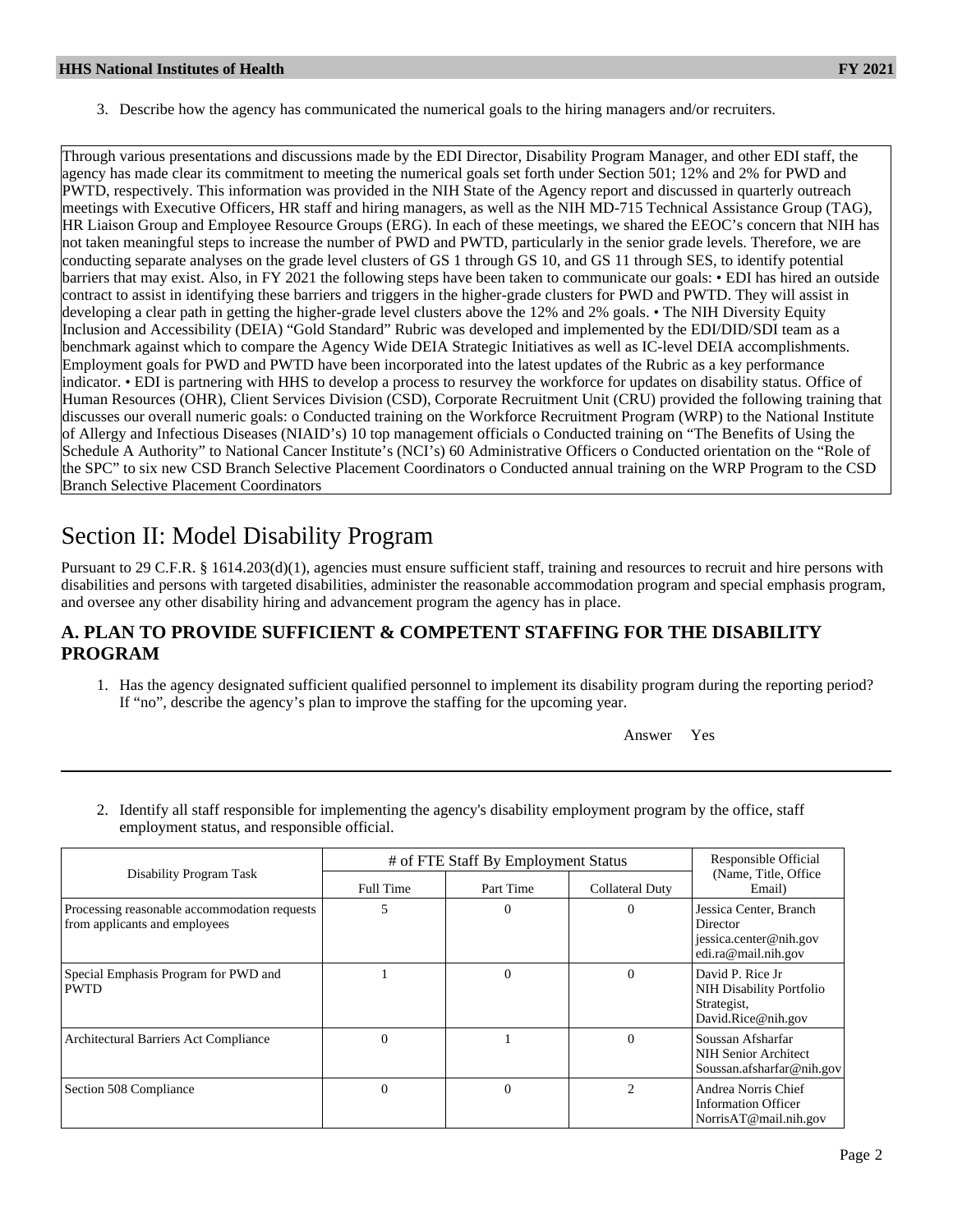|                                                                                                        | # of FTE Staff By Employment Status | Responsible Official |                 |                                                                                |
|--------------------------------------------------------------------------------------------------------|-------------------------------------|----------------------|-----------------|--------------------------------------------------------------------------------|
| Disability Program Task                                                                                | Full Time                           | Part Time            | Collateral Duty | (Name, Title, Office)<br>Email)                                                |
| Answering questions from the public about<br>hiring authorities that take disability into<br>l account |                                     |                      |                 | Sheila Monroe<br>David P. Rice Jr<br>David.Rice@nih.gov                        |
| Processing applications from PWD and PWTD                                                              |                                     |                      | $\theta$        | Sheila Monroe.<br>NIH Selective Placement<br>Coordinator<br>monroes@od.nih.gov |

3. Has the agency provided disability program staff with sufficient training to carry out their responsibilities during the reporting period? If "yes", describe the training that disability program staff have received. If "no", describe the training planned for the upcoming year.

Answer Yes

NIH has provided the disability program staff with the following training: • NIH continues to conduct annual training for managers and staff on the reasonable accommodation procedures and personal assistance services (PAS) procedures. • The NIH OCIO Section 508 Team participates in federal trainings and workshops to support new initiatives, changes to legislation and sharing of best practices. This includes events sponsored by the US Access Board on the revised Section 508 standards, GSA trainings specific to implementing the revised standards, technical training and new tools designed to assist in meeting the revised standards as well as HHS trainings on their website compliance scanning tool. • The NIH Disability Engagement Committee continued discussions on current NIH disability policies and procedures. Through this committee, EDI leaders can stay connected and aware of concerns of the NIH disability community. • Federal Exchange on Employment and Disability (FEED) meetings • National Employment Law Institute (NELI) Employment Law Conference (this is an annual requirement for all EDI Reasonable Accommodations Staff) • National Employment Law Institute (NELI) Employment Law Return-to-Work in the Age of COVID & Delta Variant • NIH EEO Compliance Training for Managers, Supervisors and Employees • 8 hour-Refresher training Federal EEO new counselor training required by EEOC Entellitrak User Training • Alternative Center for Dispute Resolution-Mediation Training designed to teach participants to apply sound mediation practices and principles while managing/resolving disputes • American Institute of Architects (AIA) continuing education program updates on the new U.S. Access Board's rulings • NIH Webinars addressing the NIH HC community: - NIH IACC (Interagency Autism Coordinating Committee) discussing issues related to Autism Spectrum Disorder (ASD) - NIH Advisory Board meeting; NIDCD (National Deafness and Other Communication Disorder) Advisory Council meeting and discussions • Events sponsored by the U.S. Access Board on the ABA/ADA Standards updates for Building & Sites ADA and FMLA Compliance training

# **B. PLAN TO ENSURE SUFFICIENT FUNDING FOR THE DISABILITY PROGRAM**

Has the agency provided sufficient funding and other resources to successfully implement the disability program during the reporting period? If "no", describe the agency's plan to ensure all aspects of the disability program have sufficient funding and other resources.

Answer Yes

# Section III: Program Deficiencies In The Disability Program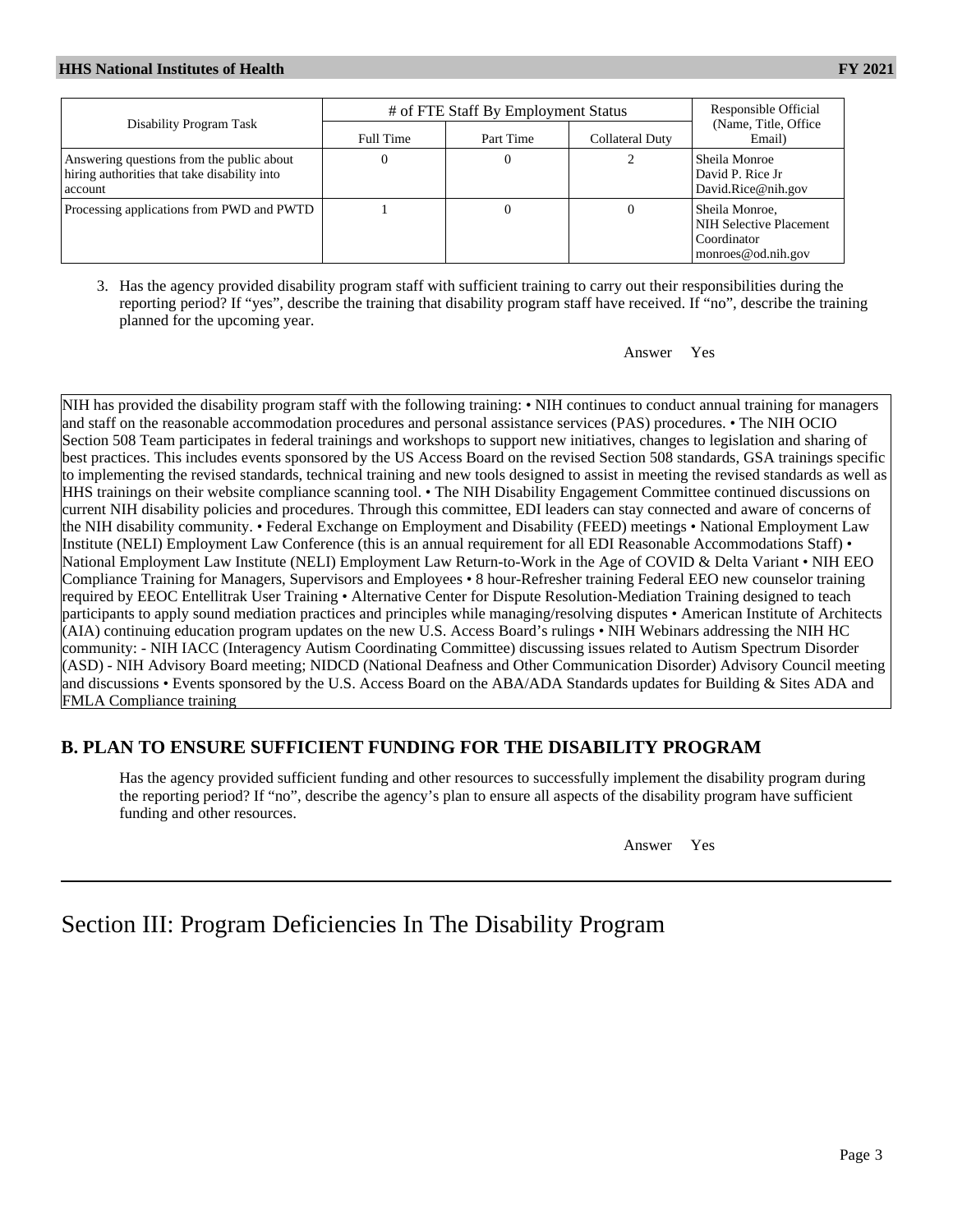| <b>Brief Description of Program</b><br><b>Deficiency</b> | C.2.b.5. Does the agency process all initial accommodation requests, excluding ongoing interpretative services, within<br>the time frame set forth in its reasonable accommodation procedures? [see MD-715, II(C)] If "no", please provide the<br>percentage of timely-processed requests, excluding ongoing interpretative services, in the comments column. |                                                                                                                                                                                                                                                                                                                                                                                                                                                                                                                                                                                                                                                                                                                                                           |                                                                                               |  |  |
|----------------------------------------------------------|---------------------------------------------------------------------------------------------------------------------------------------------------------------------------------------------------------------------------------------------------------------------------------------------------------------------------------------------------------------|-----------------------------------------------------------------------------------------------------------------------------------------------------------------------------------------------------------------------------------------------------------------------------------------------------------------------------------------------------------------------------------------------------------------------------------------------------------------------------------------------------------------------------------------------------------------------------------------------------------------------------------------------------------------------------------------------------------------------------------------------------------|-----------------------------------------------------------------------------------------------|--|--|
| Objective                                                | requests.                                                                                                                                                                                                                                                                                                                                                     | Establish a process for timely processing and tracking of all NIH reasonable accommodation                                                                                                                                                                                                                                                                                                                                                                                                                                                                                                                                                                                                                                                                |                                                                                               |  |  |
| <b>Target Date</b>                                       | Dec 31, 2020                                                                                                                                                                                                                                                                                                                                                  |                                                                                                                                                                                                                                                                                                                                                                                                                                                                                                                                                                                                                                                                                                                                                           |                                                                                               |  |  |
| <b>Completion Date</b>                                   |                                                                                                                                                                                                                                                                                                                                                               |                                                                                                                                                                                                                                                                                                                                                                                                                                                                                                                                                                                                                                                                                                                                                           |                                                                                               |  |  |
|                                                          | <b>Target Date</b>                                                                                                                                                                                                                                                                                                                                            | <b>Completion Date</b>                                                                                                                                                                                                                                                                                                                                                                                                                                                                                                                                                                                                                                                                                                                                    | <b>Planned Activity</b>                                                                       |  |  |
| <b>Planned Activities</b>                                | Dec 31, 2020                                                                                                                                                                                                                                                                                                                                                  |                                                                                                                                                                                                                                                                                                                                                                                                                                                                                                                                                                                                                                                                                                                                                           | Utilize the RA tracking system to increase the accuracy of the RA data<br>collected from ICs. |  |  |
|                                                          | Dec 31, 2023                                                                                                                                                                                                                                                                                                                                                  |                                                                                                                                                                                                                                                                                                                                                                                                                                                                                                                                                                                                                                                                                                                                                           | NIH seeks to achieve a 90% rate of timely RA processing.                                      |  |  |
|                                                          | <b>Fiscal Year</b>                                                                                                                                                                                                                                                                                                                                            | <b>Accomplishment</b>                                                                                                                                                                                                                                                                                                                                                                                                                                                                                                                                                                                                                                                                                                                                     |                                                                                               |  |  |
|                                                          | 2018                                                                                                                                                                                                                                                                                                                                                          | This is a new H plan. In FY 2018 NIH received approximately 327 Reasonable<br>Accommodation (RA) requests. Of the 327 RA requests, a cumulative total of<br>297 (between 81% - 88%) were filled in a timely fashion according to NIH RA<br>procedure guidelines.                                                                                                                                                                                                                                                                                                                                                                                                                                                                                          |                                                                                               |  |  |
|                                                          | 2019                                                                                                                                                                                                                                                                                                                                                          | In FY 2019 NIH received approximately 215 Reasonable Accommodation (RA)<br>requests. Of the 215 RA requests a cumulative total of 156 (72.55%) were<br>processed in a timely fashion according to NIH RA procedure guidelines.                                                                                                                                                                                                                                                                                                                                                                                                                                                                                                                            |                                                                                               |  |  |
| <b>Accomplishments</b>                                   | 2020                                                                                                                                                                                                                                                                                                                                                          | 2020 We utilize a central tracking system for RA (2018-present). After two years<br>of operation we have identified deficiencies in our system tracking capabilities.<br>We are updating our Entellitrak tracking system to ensure more effective and<br>accurate tracking. To assess whether there is "increased accuracy," we would<br>have to create success factors and a plan to measure them upon implementation<br>of the new system. Out of 156 approved accommodation requests 72.55% were<br>processed within the required timeframe. Not every request comes through EDI's<br>process and timeframes.                                                                                                                                          |                                                                                               |  |  |
|                                                          | 2021                                                                                                                                                                                                                                                                                                                                                          | A new objective and planned activities were added. Dates for planned activities<br>have been modified as needed. We utilize a central tracking system for RA<br>(2018-present). We are in the process of launching an updated Entellitrak<br>tracking system to ensure more effective and accurate tracking. To assess<br>whether there is "increased accuracy," we will create success factors and a plan<br>to measure them upon implementation of the new system. In FY21 79% of<br>reasonable accommodation requests were processed within the required<br>timeframe. Note: The NIH RA policy provides that managers do not have to<br>utilize EDI to process all requests. The data reflected above is based on the RA<br>requests processed by EDI. |                                                                                               |  |  |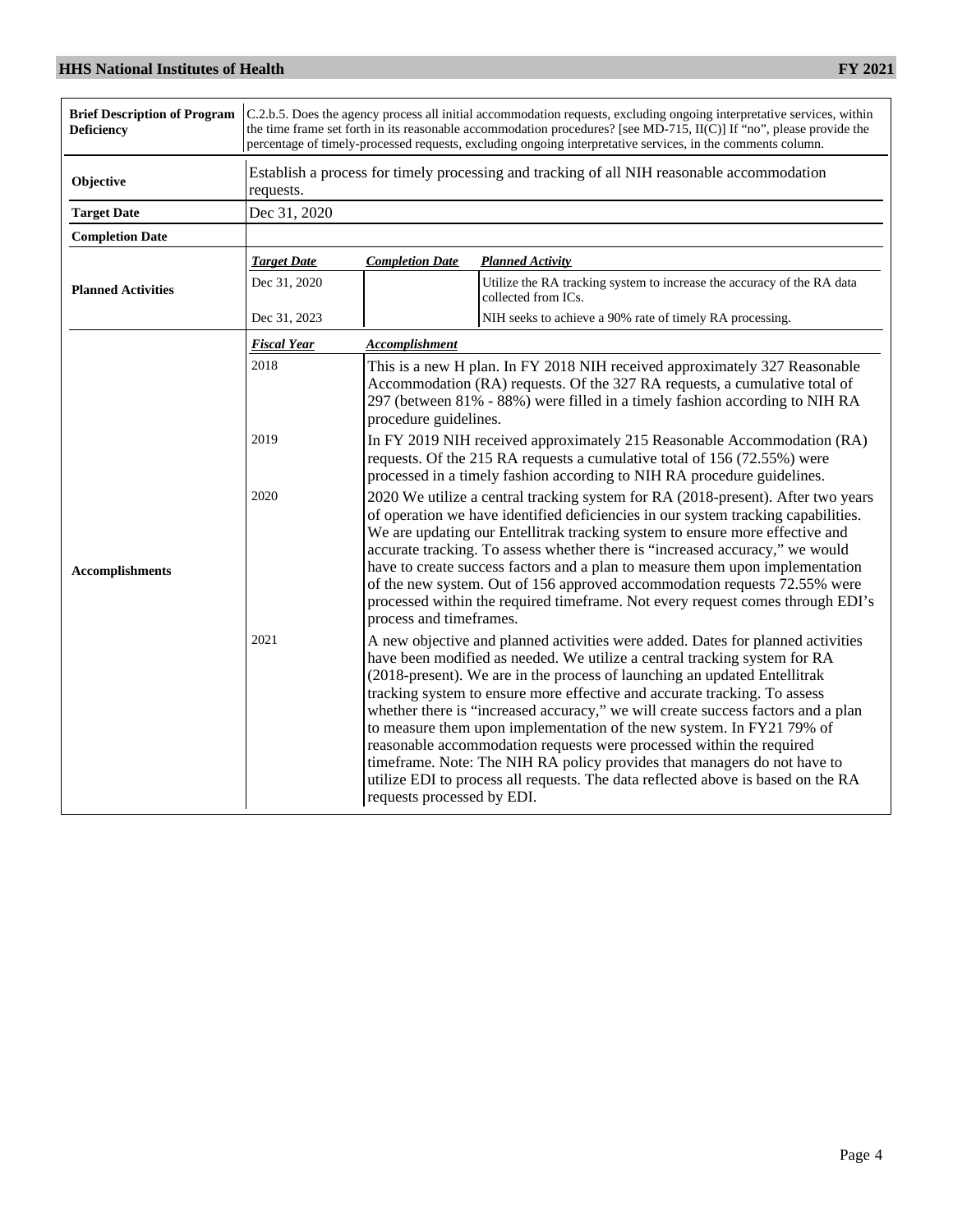| <b>Brief Description of Program</b><br><b>Deficiency</b> | C.2.c. Has the agency established procedures for processing requests for personal assistance services that comply with<br>EEOC's regulations, enforcement guidance, and other applicable executive orders, guidance, and standards? [see 29]<br>CFR §1614.203(d)(6)] |                                                                                                                                                                                                                                                                                                                                                                                                                                                                                              |                                                                                                                                                                                                                                                                                                                                                                                                                                                                                                                                                                                                                                                                                                                                                                     |  |
|----------------------------------------------------------|----------------------------------------------------------------------------------------------------------------------------------------------------------------------------------------------------------------------------------------------------------------------|----------------------------------------------------------------------------------------------------------------------------------------------------------------------------------------------------------------------------------------------------------------------------------------------------------------------------------------------------------------------------------------------------------------------------------------------------------------------------------------------|---------------------------------------------------------------------------------------------------------------------------------------------------------------------------------------------------------------------------------------------------------------------------------------------------------------------------------------------------------------------------------------------------------------------------------------------------------------------------------------------------------------------------------------------------------------------------------------------------------------------------------------------------------------------------------------------------------------------------------------------------------------------|--|
| Objective                                                |                                                                                                                                                                                                                                                                      |                                                                                                                                                                                                                                                                                                                                                                                                                                                                                              | Establish procedures for processing requests for personal assistance services.                                                                                                                                                                                                                                                                                                                                                                                                                                                                                                                                                                                                                                                                                      |  |
| <b>Target Date</b>                                       | Apr 30, 2019                                                                                                                                                                                                                                                         |                                                                                                                                                                                                                                                                                                                                                                                                                                                                                              |                                                                                                                                                                                                                                                                                                                                                                                                                                                                                                                                                                                                                                                                                                                                                                     |  |
| <b>Completion Date</b>                                   |                                                                                                                                                                                                                                                                      |                                                                                                                                                                                                                                                                                                                                                                                                                                                                                              |                                                                                                                                                                                                                                                                                                                                                                                                                                                                                                                                                                                                                                                                                                                                                                     |  |
|                                                          | <b>Target Date</b>                                                                                                                                                                                                                                                   | <b>Completion Date</b>                                                                                                                                                                                                                                                                                                                                                                                                                                                                       | <b>Planned Activity</b>                                                                                                                                                                                                                                                                                                                                                                                                                                                                                                                                                                                                                                                                                                                                             |  |
| <b>Planned Activities</b>                                | Apr 30, 2019                                                                                                                                                                                                                                                         |                                                                                                                                                                                                                                                                                                                                                                                                                                                                                              | Develop SOPs to specifically address the provision of personal assistance<br>services utilizing HHS's contract vehicle.                                                                                                                                                                                                                                                                                                                                                                                                                                                                                                                                                                                                                                             |  |
|                                                          | <b>Fiscal Year</b>                                                                                                                                                                                                                                                   | Accomplishment                                                                                                                                                                                                                                                                                                                                                                                                                                                                               |                                                                                                                                                                                                                                                                                                                                                                                                                                                                                                                                                                                                                                                                                                                                                                     |  |
|                                                          | 2018                                                                                                                                                                                                                                                                 |                                                                                                                                                                                                                                                                                                                                                                                                                                                                                              | The EEOC and the NIH Unions have reviewed and approved NIH's RA Policy<br>and Procedures and they are currently being updated in the NIH Manual<br>Chapters. Any changes will be pre-approved by the EEOC prior to dissemination.                                                                                                                                                                                                                                                                                                                                                                                                                                                                                                                                   |  |
|                                                          | 2019                                                                                                                                                                                                                                                                 | NIH's RA Policy and Procedures were published in NIH's Manual Chapters--<br>MC 2204 Reasonable Accommodation on May 15, 2020. The policy includes the<br>use of personal assistance services. https://policymanual.nih.gov/2204 Specific<br>provision of PAS via HHS's IDIQ has not yet occurred, as such we may need to<br>develop an NIH contract. Currently, the IC would need to engage in a micro<br>purchase to procure it. Dates for planned activities have been modified as needed. |                                                                                                                                                                                                                                                                                                                                                                                                                                                                                                                                                                                                                                                                                                                                                                     |  |
| <b>Accomplishments</b>                                   | 2021<br>2020                                                                                                                                                                                                                                                         |                                                                                                                                                                                                                                                                                                                                                                                                                                                                                              | Dates for planned activities have been modified as needed. In FY21 EDI<br>continued to work with the Department of Health and Human Services (HHS) on<br>an inter-agency agreement (IAA) to utilize HHS's established PAS contract. EDI<br>is assessing whether a stand-alone NIH contract for PAS would be more<br>effective in providing PAS as needed to NIH employees. Detailed SOPs for are<br>still in development. In FY21, NIH received one (1) new request for PAS in<br>FY21 that was ultimately approved, and provision is being coordinated. NIH<br>received no requests from employees who previously received on-site PAS to<br>have PAS provided to a telework location.<br>A PAS contract vehicle has been established for FY 2021 with HHS. NIH is |  |
|                                                          |                                                                                                                                                                                                                                                                      |                                                                                                                                                                                                                                                                                                                                                                                                                                                                                              | collaborating with HHS to access this contract and therefore provide PAS to NIH<br>employees. Detailed SOPs for NIH's utilization are forthcoming.                                                                                                                                                                                                                                                                                                                                                                                                                                                                                                                                                                                                                  |  |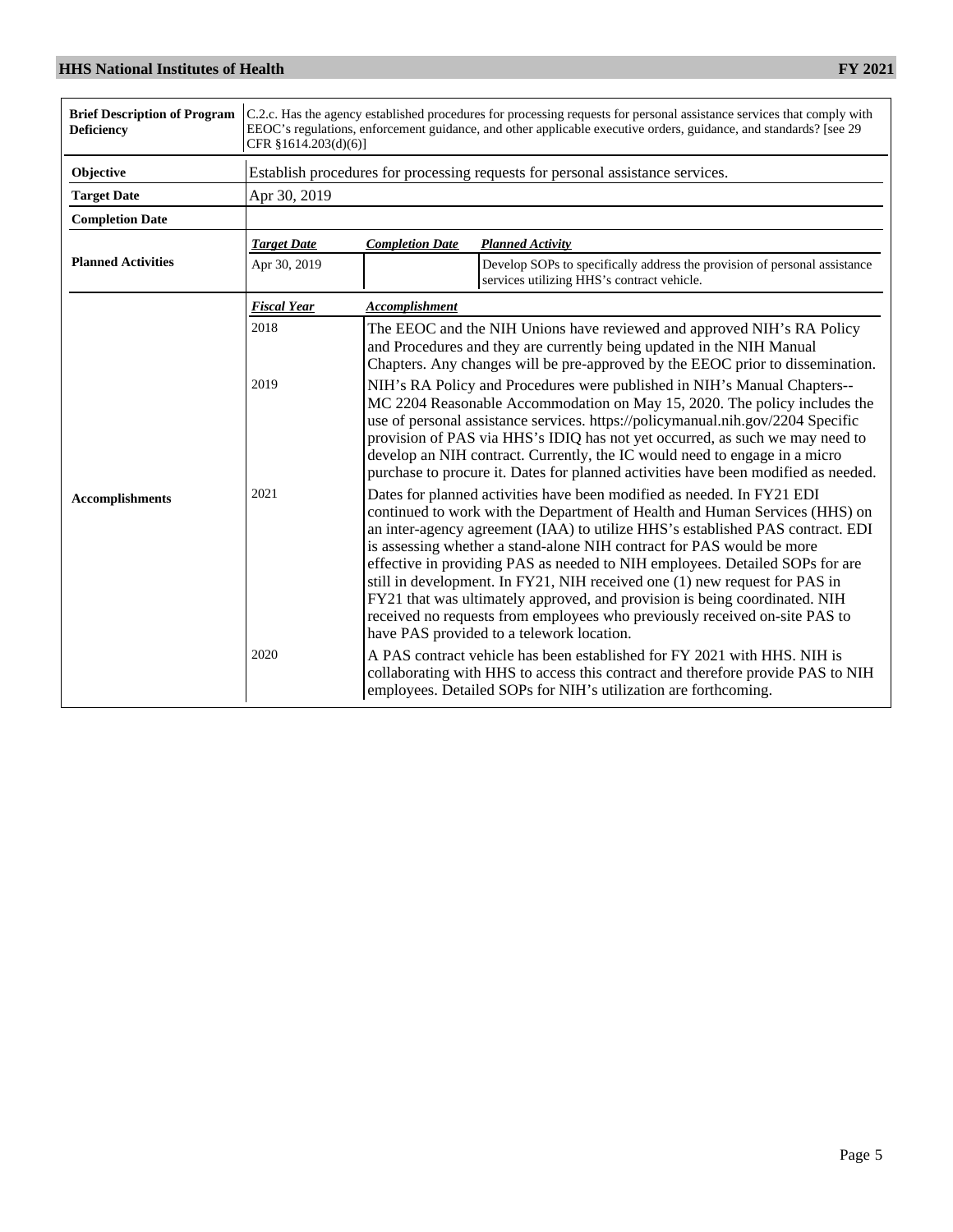| <b>Brief Description of Program</b><br><b>Deficiency</b> | C.2.c.1. Does the agency post its procedures for processing requests for Personal Assistance Services on its public<br>website? [see 29 CFR $\S1614.203(d)(5)(v)$ ] If "yes", please provide the internet address in the comments column. |                                                                                                                                                                                                                                                                                                                         |                                                                                                                                                                                                                                                                                                                                                                                                                                                                  |  |  |
|----------------------------------------------------------|-------------------------------------------------------------------------------------------------------------------------------------------------------------------------------------------------------------------------------------------|-------------------------------------------------------------------------------------------------------------------------------------------------------------------------------------------------------------------------------------------------------------------------------------------------------------------------|------------------------------------------------------------------------------------------------------------------------------------------------------------------------------------------------------------------------------------------------------------------------------------------------------------------------------------------------------------------------------------------------------------------------------------------------------------------|--|--|
| Objective                                                |                                                                                                                                                                                                                                           | Post procedures for processing requests for Personal Assistance Services on the NIH public website.                                                                                                                                                                                                                     |                                                                                                                                                                                                                                                                                                                                                                                                                                                                  |  |  |
| <b>Target Date</b>                                       | May 30, 2019                                                                                                                                                                                                                              |                                                                                                                                                                                                                                                                                                                         |                                                                                                                                                                                                                                                                                                                                                                                                                                                                  |  |  |
| <b>Completion Date</b>                                   |                                                                                                                                                                                                                                           |                                                                                                                                                                                                                                                                                                                         |                                                                                                                                                                                                                                                                                                                                                                                                                                                                  |  |  |
|                                                          | <b>Target Date</b>                                                                                                                                                                                                                        | <b>Completion Date</b>                                                                                                                                                                                                                                                                                                  | <b>Planned Activity</b>                                                                                                                                                                                                                                                                                                                                                                                                                                          |  |  |
| <b>Planned Activities</b>                                | May 30, 2019                                                                                                                                                                                                                              |                                                                                                                                                                                                                                                                                                                         | Post procedures for processing requests for Personal Assistance Services<br>on the NIH public website.                                                                                                                                                                                                                                                                                                                                                           |  |  |
|                                                          | <b>Fiscal Year</b>                                                                                                                                                                                                                        | <b>Accomplishment</b>                                                                                                                                                                                                                                                                                                   |                                                                                                                                                                                                                                                                                                                                                                                                                                                                  |  |  |
| <b>Accomplishments</b>                                   | 2018                                                                                                                                                                                                                                      | The EEOC and the NIH Unions have reviewed and approved NIH's RA Policy<br>and Procedures and they are currently being updated in the NIH Manual<br>Chapters. Any changes will be pre-approved by the EEOC prior to dissemination.                                                                                       |                                                                                                                                                                                                                                                                                                                                                                                                                                                                  |  |  |
|                                                          | 2019                                                                                                                                                                                                                                      | NIH's RA Policy and Procedures were published in NIH's Manual Chapters--<br>MC 2204 Reasonable Accommodation on May 15, 2020. https://<br>policymanual.nih.gov/2204 Dates for planned activities have been modified as<br>needed.                                                                                       |                                                                                                                                                                                                                                                                                                                                                                                                                                                                  |  |  |
|                                                          | 2020                                                                                                                                                                                                                                      | A PAS contract vehicle has been established for FY 2021 with HHS. NIH is<br>collaborating with HHS to access this contract and therefore provide PAS to NIH<br>employees. Detailed SOPs will be posted on the NIH public website, and cross<br>linked to EDI's Reasonable Accommodations and "Disability-People" Pages. |                                                                                                                                                                                                                                                                                                                                                                                                                                                                  |  |  |
|                                                          | 2021                                                                                                                                                                                                                                      |                                                                                                                                                                                                                                                                                                                         | Dates for planned activities have been modified as needed. EDI is evaluating the<br>PAS contract vehicle established for FY 2021 with HHS. EDI is assessing<br>whether NIH's PAS needs would be better addressed via a NIH contract vehicle.<br>Detailed SOPs will be developed in accordance with applicable contract<br>specifics, and posted on the NIH public website, and cross linked to EDI's<br>Reasonable Accommodations and "Disability-People" Pages. |  |  |

| <b>Brief Description of Program</b><br><b>Deficiency</b> | C.3.b.6. Provide disability accommodations when such accommodations do not cause an undue hardship? [see 29 CFR<br>$\left[\frac{81614.102(a)(8)}{8}\right]$ |                                                                                                                                              |                                                                                                                                                            |  |  |
|----------------------------------------------------------|-------------------------------------------------------------------------------------------------------------------------------------------------------------|----------------------------------------------------------------------------------------------------------------------------------------------|------------------------------------------------------------------------------------------------------------------------------------------------------------|--|--|
| <b>Objective</b>                                         |                                                                                                                                                             | Include measurements in performance plans for managers and supervisors to ensure disability<br>accommodations are provided when appropriate. |                                                                                                                                                            |  |  |
| <b>Target Date</b>                                       | Dec 31, 2024                                                                                                                                                |                                                                                                                                              |                                                                                                                                                            |  |  |
| <b>Completion Date</b>                                   |                                                                                                                                                             |                                                                                                                                              |                                                                                                                                                            |  |  |
|                                                          | <b>Target Date</b>                                                                                                                                          | <b>Completion Date</b>                                                                                                                       | <b>Planned Activity</b>                                                                                                                                    |  |  |
| <b>Planned Activities</b>                                | Dec 31, 2024                                                                                                                                                |                                                                                                                                              | Coordinate the inclusion of an element in managers/supervisor's<br>performance plans to ensure disability accommodations are provided<br>when appropriate. |  |  |
|                                                          | <b>Fiscal Year</b>                                                                                                                                          | <i><b>Accomplishment</b></i>                                                                                                                 |                                                                                                                                                            |  |  |
|                                                          | 2019                                                                                                                                                        | EDI is working with HHS to develop a department-wide policy, new PMAP<br>Elements; as well as new procedures.                                |                                                                                                                                                            |  |  |
| <b>Accomplishments</b>                                   | 2020                                                                                                                                                        | Dates for planned activities have been modified as needed.                                                                                   |                                                                                                                                                            |  |  |
|                                                          | 2021                                                                                                                                                        | This objective and the planned activities have been assessed and modified; dates<br>have been modified as needed.                            |                                                                                                                                                            |  |  |
|                                                          | 2018                                                                                                                                                        | currently.                                                                                                                                   | This is a new H plan and therefore, NIH has no accomplishments to report                                                                                   |  |  |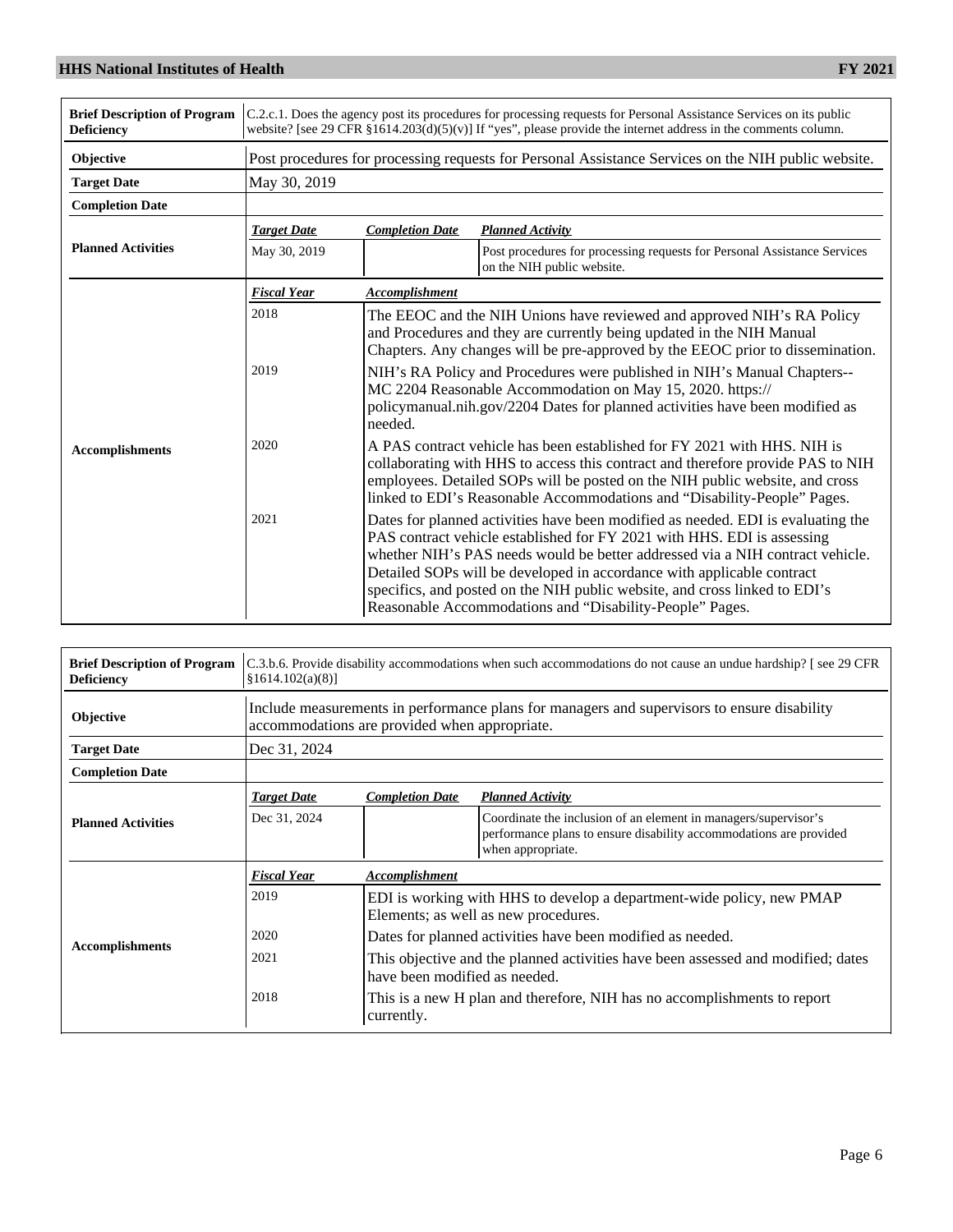| <b>HHS National Institutes of Health</b> |                                                                                                                                                                     | <b>FY 2021</b> |
|------------------------------------------|---------------------------------------------------------------------------------------------------------------------------------------------------------------------|----------------|
|                                          |                                                                                                                                                                     |                |
| <b>Deficiency</b>                        | Brief Description of Program [C.4.e.1. Implement the Affirmative Action Plan for Individuals with Disabilities? [see 29 CFR §1614.203(d); MD-715,<br>$\text{II}(C)$ |                |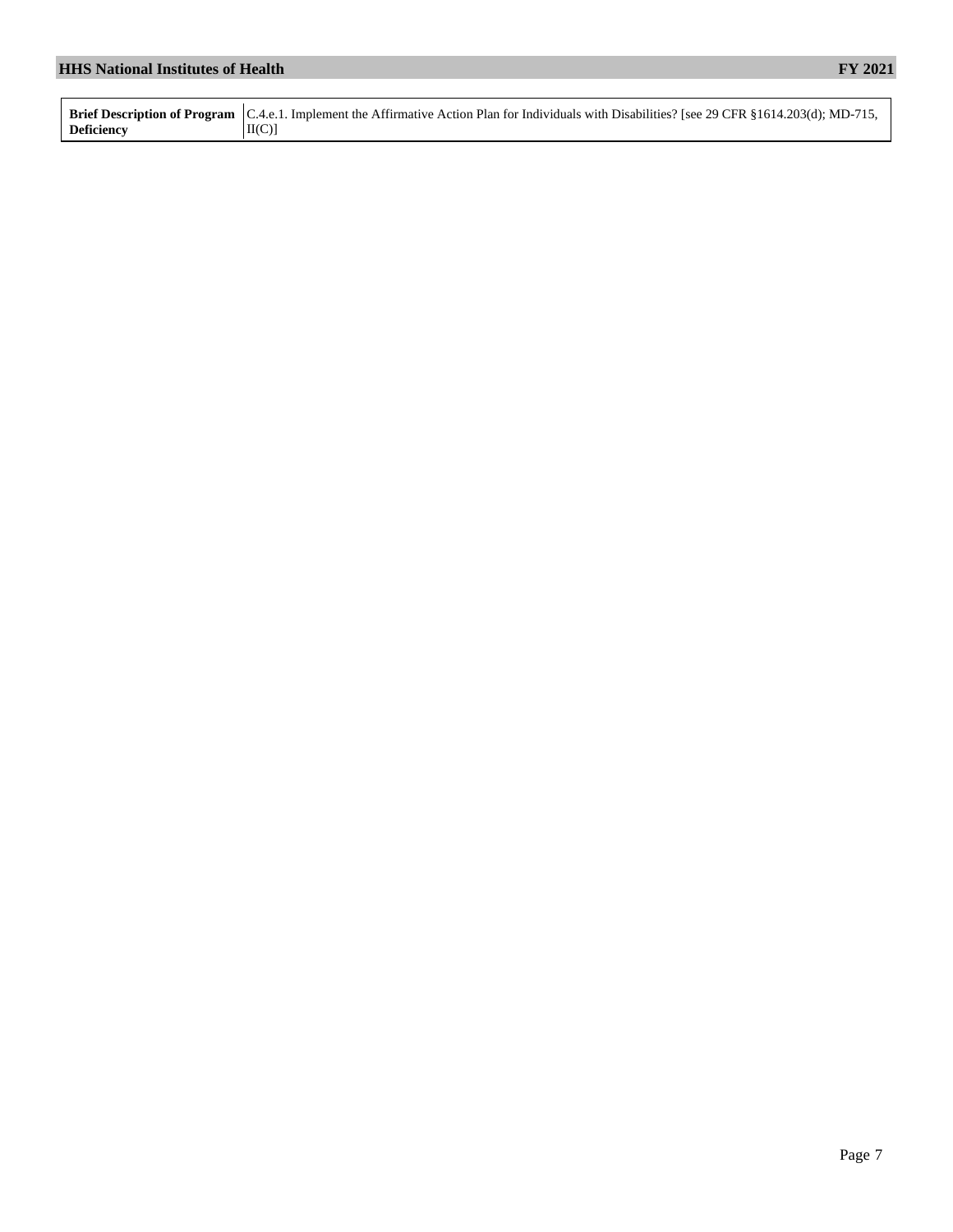| Objective                 |                    |                                                                                                                                                                                                                                                                                                                                                                                                                                                                                                                                                                                                                                                                                                                                   | Establish a process for the EEO office to collaborate with the HR office to implement the<br>Affirmative Action Plan for Individuals with Disabilities.                                                                                                                                                                                                                                                                                                                                                                                                                                                                                                                                                                                                                                                   |  |
|---------------------------|--------------------|-----------------------------------------------------------------------------------------------------------------------------------------------------------------------------------------------------------------------------------------------------------------------------------------------------------------------------------------------------------------------------------------------------------------------------------------------------------------------------------------------------------------------------------------------------------------------------------------------------------------------------------------------------------------------------------------------------------------------------------|-----------------------------------------------------------------------------------------------------------------------------------------------------------------------------------------------------------------------------------------------------------------------------------------------------------------------------------------------------------------------------------------------------------------------------------------------------------------------------------------------------------------------------------------------------------------------------------------------------------------------------------------------------------------------------------------------------------------------------------------------------------------------------------------------------------|--|
| <b>Target Date</b>        | Oct 30, 2022       |                                                                                                                                                                                                                                                                                                                                                                                                                                                                                                                                                                                                                                                                                                                                   |                                                                                                                                                                                                                                                                                                                                                                                                                                                                                                                                                                                                                                                                                                                                                                                                           |  |
| <b>Completion Date</b>    |                    |                                                                                                                                                                                                                                                                                                                                                                                                                                                                                                                                                                                                                                                                                                                                   |                                                                                                                                                                                                                                                                                                                                                                                                                                                                                                                                                                                                                                                                                                                                                                                                           |  |
|                           | <b>Target Date</b> | <b>Completion Date</b>                                                                                                                                                                                                                                                                                                                                                                                                                                                                                                                                                                                                                                                                                                            | <b>Planned Activity</b>                                                                                                                                                                                                                                                                                                                                                                                                                                                                                                                                                                                                                                                                                                                                                                                   |  |
|                           | Jan 31, 2020       |                                                                                                                                                                                                                                                                                                                                                                                                                                                                                                                                                                                                                                                                                                                                   | EDI will work with OHR to formulate viable plans to implement the<br>Affirmative Action Plan for Individuals with Disabilities.                                                                                                                                                                                                                                                                                                                                                                                                                                                                                                                                                                                                                                                                           |  |
|                           | Jul 30, 2020       |                                                                                                                                                                                                                                                                                                                                                                                                                                                                                                                                                                                                                                                                                                                                   | Explore the current usage of the NIH Schedule A database and identify<br>methods or processes to increase usage of the database.                                                                                                                                                                                                                                                                                                                                                                                                                                                                                                                                                                                                                                                                          |  |
| <b>Planned Activities</b> | Aug 30, 2020       |                                                                                                                                                                                                                                                                                                                                                                                                                                                                                                                                                                                                                                                                                                                                   | Provide training to all hiring managers on the use of hiring authorities that<br>take disability into account. Training should also include upward mobility<br>strategies for PWD.                                                                                                                                                                                                                                                                                                                                                                                                                                                                                                                                                                                                                        |  |
|                           | Sep 30, 2020       |                                                                                                                                                                                                                                                                                                                                                                                                                                                                                                                                                                                                                                                                                                                                   | When individuals apply for a position under a hiring authority that takes<br>disability into account (e.g., Schedule A, 30% Disabled Veteran), create a<br>standardized process for determining if the individual is eligible for<br>appointment under such authority. If so, forward the individual's<br>application to the relevant hiring officials with an explanation of how and<br>when the individual may be appointed.                                                                                                                                                                                                                                                                                                                                                                            |  |
| <b>Accomplishments</b>    | <u>Fiscal Year</u> | <b>Accomplishment</b>                                                                                                                                                                                                                                                                                                                                                                                                                                                                                                                                                                                                                                                                                                             |                                                                                                                                                                                                                                                                                                                                                                                                                                                                                                                                                                                                                                                                                                                                                                                                           |  |
|                           | 2018               |                                                                                                                                                                                                                                                                                                                                                                                                                                                                                                                                                                                                                                                                                                                                   | This is a new H plan and therefore NIH has no accomplishments to report<br>currently. The NIH's Affirmative Action Plan is an integral tool used in<br>assessing the affirmative action program for people with disabilities and people<br>with targeted disabilities under Section 501 of the Rehabilitation Act of 1973.                                                                                                                                                                                                                                                                                                                                                                                                                                                                                |  |
| 2019                      |                    |                                                                                                                                                                                                                                                                                                                                                                                                                                                                                                                                                                                                                                                                                                                                   | EDI has been working closely with OHR in completing this project. The first<br>step was completed by OHR by setting up an automatic email notification system<br>to managers when someone's 2-year probationary period is completed.<br>Furthermore, at EDI we have established an all NIH managers listserv that will<br>provide hiring mangers updates on updates on hiring people with disabilities. We<br>will continue to meet and work with OHR to ensure a seamless process for hiring<br>managers to hire people with disabilities. In addition, under H plan b.s.a.4 we<br>will include information within the managers/supervisors mandatory training<br>module to include information regarding hiring people with disabilities. Dates<br>for planned activities have been modified as needed. |  |
|                           | 2020               | FY 2020 EDI established a system to gather information from stakeholders for<br>Part J. This includes, providing a template to the CIT OCIO section 508 Office,<br>OHR Selective Placement Coordinator, EDI GEM Reasonable Accommodation<br>Team, OD ORF Architectural Barrier Coordinator and EDI Resolution & Equity<br>Division. Stakeholders received the template provided to stakeholders in early<br>September for their offices to report their data for the MD-715 Part J. OHR<br>provides the data from its Corporate Office to complete the MD-715 Part J.<br>Further coordination is needed between the disability program manager and<br>OHR to begin implementation on Part J action items. The Selective Placement |                                                                                                                                                                                                                                                                                                                                                                                                                                                                                                                                                                                                                                                                                                                                                                                                           |  |

Coordinator at NIH has been invited to the Disability Engagement Committee Meetings every month. The Disability Program Manager has made inquiries about working with OHR regarding their schedule A process and how we can work together on this area. Nothing has come from these inquiries. The selective placement coordinator asked the disability employment program manager to present on schedule A to all OHR branches; however, he has yet to receive a formal invite. The disability program manager is working with our Barrier analysis contract to develop strategies to remove barriers within hiring at NIH. The goal is to provide OHR with these strategies and assist in implementing them. The disability program manager will continue to try to work with the Selective Placement Coordinator to develop a relationship that is needed to

ensure that PWD are being hired at its fullest potential.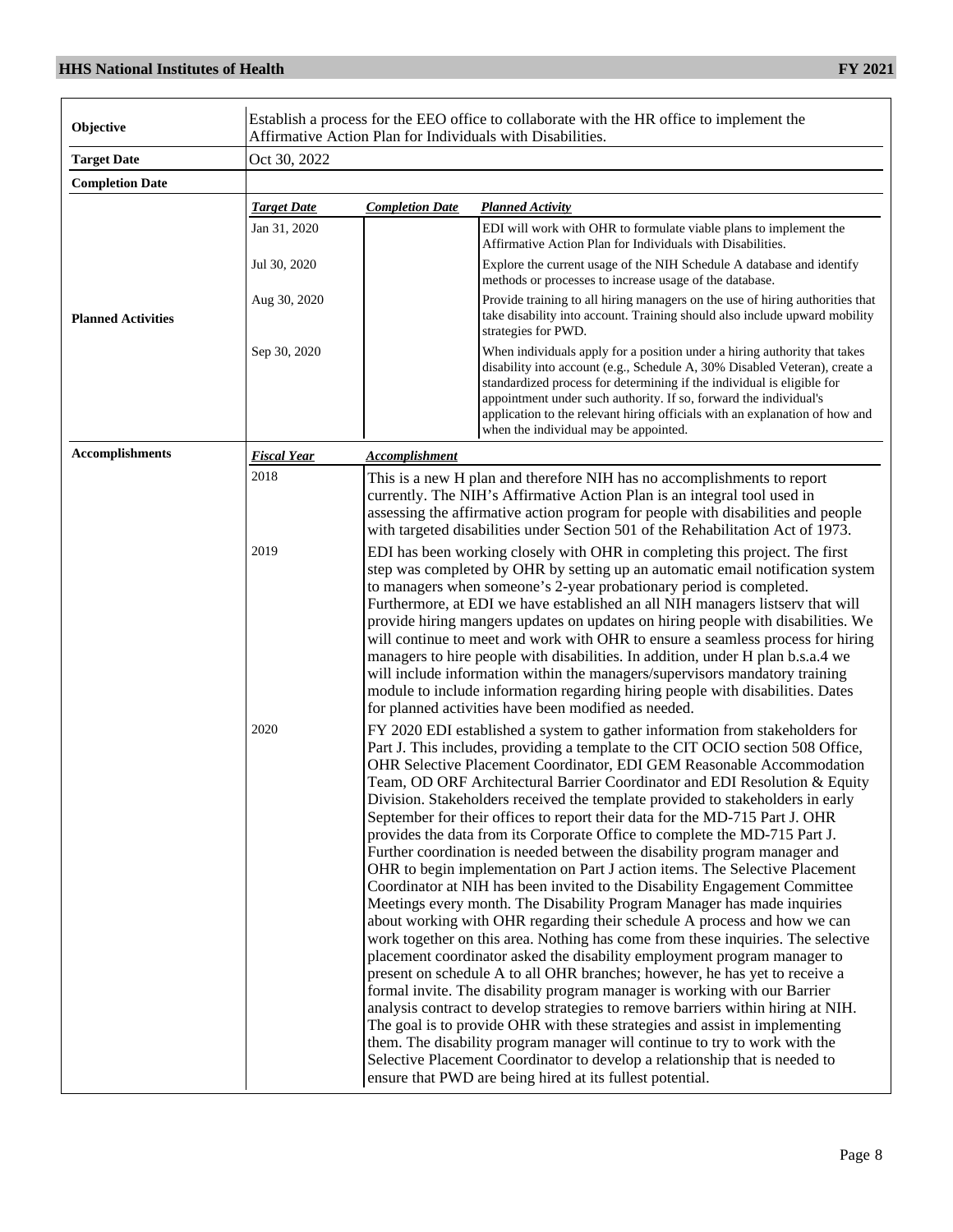| <b>Fiscal Year</b> | Accomplishment                                                                                                                                                                                                                                                                                                                                                                                                                                                                                                                                                                             |
|--------------------|--------------------------------------------------------------------------------------------------------------------------------------------------------------------------------------------------------------------------------------------------------------------------------------------------------------------------------------------------------------------------------------------------------------------------------------------------------------------------------------------------------------------------------------------------------------------------------------------|
| 2021               | OHR and EDI have developed new partnerships to implement the AAP for<br>people with disabilities (Part J.) DACO/EDI has identified a solution for<br>identifying and correcting Schedule A and Veterans who were hired the Disabled<br>Veterans hiring authority. It is anticipated that this correction will significantly<br>impact the accurate coding of people with disabilities and people with targeted<br>disabilities at NIH within the next year. This correction of the baseline data for<br>people with disabilities will help us with barrier analysis efforts going forward. |

| <b>Brief Description of Program</b><br><b>Deficiency</b> | $(iii)(C)$ ]                                                                                                                                                                                                                                                                                             | D.1.c. Does the agency conduct exit interviews or surveys that include questions on how the agency could improve the<br>recruitment, hiring, inclusion, retention and advancement of individuals with disabilities? [see 29 CFR $\S 1614.203(d)(1)$ ]                                                                                                                                                                                                                                                                                                                                                                  |                                                                                                                                                                                                                                                                                                                                                 |  |  |  |  |  |
|----------------------------------------------------------|----------------------------------------------------------------------------------------------------------------------------------------------------------------------------------------------------------------------------------------------------------------------------------------------------------|------------------------------------------------------------------------------------------------------------------------------------------------------------------------------------------------------------------------------------------------------------------------------------------------------------------------------------------------------------------------------------------------------------------------------------------------------------------------------------------------------------------------------------------------------------------------------------------------------------------------|-------------------------------------------------------------------------------------------------------------------------------------------------------------------------------------------------------------------------------------------------------------------------------------------------------------------------------------------------|--|--|--|--|--|
| Objective                                                | EDI will work with OHR, COSWD, and other NIH stakeholders through the working group to<br>establish and conduct exit interviews or surveys that include questions on how the agency could<br>improve the recruitment, hiring, inclusion, retention, and advancement of individuals with<br>disabilities. |                                                                                                                                                                                                                                                                                                                                                                                                                                                                                                                                                                                                                        |                                                                                                                                                                                                                                                                                                                                                 |  |  |  |  |  |
| <b>Target Date</b>                                       | Dec 31, 2025                                                                                                                                                                                                                                                                                             |                                                                                                                                                                                                                                                                                                                                                                                                                                                                                                                                                                                                                        |                                                                                                                                                                                                                                                                                                                                                 |  |  |  |  |  |
| <b>Completion Date</b>                                   |                                                                                                                                                                                                                                                                                                          |                                                                                                                                                                                                                                                                                                                                                                                                                                                                                                                                                                                                                        |                                                                                                                                                                                                                                                                                                                                                 |  |  |  |  |  |
|                                                          | <b>Target Date</b>                                                                                                                                                                                                                                                                                       | <b>Completion Date</b>                                                                                                                                                                                                                                                                                                                                                                                                                                                                                                                                                                                                 | <b>Planned Activity</b>                                                                                                                                                                                                                                                                                                                         |  |  |  |  |  |
| <b>Planned Activities</b>                                | Jun 30, 2024                                                                                                                                                                                                                                                                                             |                                                                                                                                                                                                                                                                                                                                                                                                                                                                                                                                                                                                                        | EDI will work with OHR to formulate viable plans to conduct exit<br>interviews or surveys that include questions on how the agency could<br>improve the recruitment, hiring, inclusion, retention, and advancement of<br>individuals with disabilities.                                                                                         |  |  |  |  |  |
|                                                          | Sep 30, 2024                                                                                                                                                                                                                                                                                             |                                                                                                                                                                                                                                                                                                                                                                                                                                                                                                                                                                                                                        | Review NIH and IC's current policies and standard operating procedures<br>on the exit interview and survey process to ascertain more detailed<br>information on triggers impacting separations among PWD and PWTD.                                                                                                                              |  |  |  |  |  |
|                                                          | Jun 30, 2025                                                                                                                                                                                                                                                                                             |                                                                                                                                                                                                                                                                                                                                                                                                                                                                                                                                                                                                                        | Recommend exit interview questions related to PWD and PWTD to be<br>implemented across all 27 ICs and the NIH.                                                                                                                                                                                                                                  |  |  |  |  |  |
|                                                          | Dec 31, 2025                                                                                                                                                                                                                                                                                             |                                                                                                                                                                                                                                                                                                                                                                                                                                                                                                                                                                                                                        | Establish a process to conduct a data call and provide reports regarding<br>employee exit interview data from all 27 ICs upon request. Analyze the<br>reports to ensure that they include questions on how the agency or IC<br>could improve the recruitment, hiring, inclusion, retention and<br>advancement of individuals with disabilities. |  |  |  |  |  |
|                                                          | <b>Fiscal Year</b>                                                                                                                                                                                                                                                                                       | <b>Accomplishment</b>                                                                                                                                                                                                                                                                                                                                                                                                                                                                                                                                                                                                  |                                                                                                                                                                                                                                                                                                                                                 |  |  |  |  |  |
| <b>Accomplishments</b>                                   | 2018                                                                                                                                                                                                                                                                                                     | This is a new H plan and therefore NIH has no accomplishments to report<br>currently. The NIH's Affirmative Action Plan is an integral tool used in<br>assessing the affirmative action program for people with disabilities and people<br>with targeted disabilities under Section 501 of the Rehabilitation Act of 1973.<br>Benchmarks for People with Disabilities and Targeted Disabilities • People with<br>disabilities 12% • People with targeted disabilities 2% NIH's Barrier Analysis<br>Process Step 1: Identify Triggers Step 2: Investigate Barriers Step 3: Devise<br>Action Plan Step 4: Assess Results |                                                                                                                                                                                                                                                                                                                                                 |  |  |  |  |  |
|                                                          | 2019                                                                                                                                                                                                                                                                                                     | A new planned activity was added "Establish a process to conduct a data call and<br>provide reports regarding employee exit interview data from all 27 ICs upon<br>request." Dates for planned activities have been modified as needed.                                                                                                                                                                                                                                                                                                                                                                                |                                                                                                                                                                                                                                                                                                                                                 |  |  |  |  |  |
|                                                          | 2020                                                                                                                                                                                                                                                                                                     |                                                                                                                                                                                                                                                                                                                                                                                                                                                                                                                                                                                                                        | There are no accomplishments to report this year.                                                                                                                                                                                                                                                                                               |  |  |  |  |  |
|                                                          | 2021                                                                                                                                                                                                                                                                                                     |                                                                                                                                                                                                                                                                                                                                                                                                                                                                                                                                                                                                                        | There are no accomplishments to report this year.                                                                                                                                                                                                                                                                                               |  |  |  |  |  |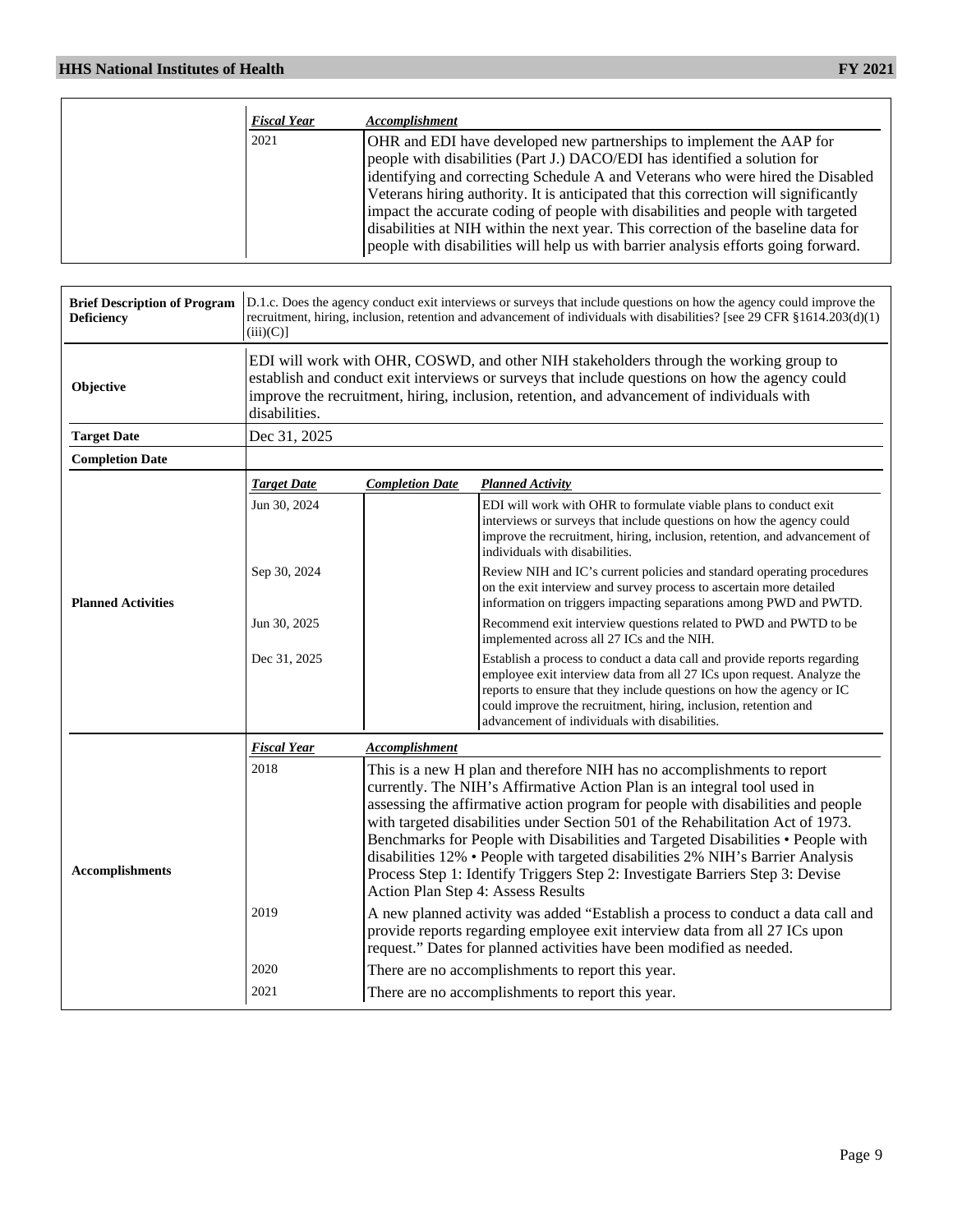| <b>Brief Description of Program</b><br><b>Deficiency</b> |                                                                                                                                                                                                                                                                                                                                                                                                                                                                                                    | D.4.d. Has the agency taken specific steps that are reasonably designed to increase the number of persons with<br>disabilities or targeted disabilities employed at the agency until it meets the goals? [see 29 CFR §1614.203(d)(7)(ii)]                                                                                                                                                                                                                                                                                                                                                                                             |                                                                                                                                                                                                                                                                                         |  |  |  |  |  |
|----------------------------------------------------------|----------------------------------------------------------------------------------------------------------------------------------------------------------------------------------------------------------------------------------------------------------------------------------------------------------------------------------------------------------------------------------------------------------------------------------------------------------------------------------------------------|---------------------------------------------------------------------------------------------------------------------------------------------------------------------------------------------------------------------------------------------------------------------------------------------------------------------------------------------------------------------------------------------------------------------------------------------------------------------------------------------------------------------------------------------------------------------------------------------------------------------------------------|-----------------------------------------------------------------------------------------------------------------------------------------------------------------------------------------------------------------------------------------------------------------------------------------|--|--|--|--|--|
| Objective                                                | Establish a process for the EEO office to collaborate with the HR office to increase the number of<br>persons with disabilities and targeted disabilities employed at the NIH until it meets the following<br>goals: •12% representation rate for people with disabilities (PWD) at the GS-11 and above<br>(including SES) and at the GS-10 level and below. •Using the same grade level clusters, agencies<br>must also adopt goals for individuals with targeted disabilities (PWTD) to reach 2% |                                                                                                                                                                                                                                                                                                                                                                                                                                                                                                                                                                                                                                       |                                                                                                                                                                                                                                                                                         |  |  |  |  |  |
| <b>Target Date</b>                                       | Mar 31, 2021                                                                                                                                                                                                                                                                                                                                                                                                                                                                                       |                                                                                                                                                                                                                                                                                                                                                                                                                                                                                                                                                                                                                                       |                                                                                                                                                                                                                                                                                         |  |  |  |  |  |
| <b>Completion Date</b>                                   |                                                                                                                                                                                                                                                                                                                                                                                                                                                                                                    |                                                                                                                                                                                                                                                                                                                                                                                                                                                                                                                                                                                                                                       |                                                                                                                                                                                                                                                                                         |  |  |  |  |  |
|                                                          | <b>Target Date</b>                                                                                                                                                                                                                                                                                                                                                                                                                                                                                 | <b>Completion Date</b>                                                                                                                                                                                                                                                                                                                                                                                                                                                                                                                                                                                                                | <b>Planned Activity</b>                                                                                                                                                                                                                                                                 |  |  |  |  |  |
| <b>Planned Activities</b>                                | Nov 30, 2019                                                                                                                                                                                                                                                                                                                                                                                                                                                                                       |                                                                                                                                                                                                                                                                                                                                                                                                                                                                                                                                                                                                                                       | EDI will work with OHR to formulate viable plans to conduct an outreach<br>initiative with NIH's hiring managers and recruiters to communicate<br>numerical goals for PWD and PWTD and increase conversions of<br>Schedule A candidates.                                                |  |  |  |  |  |
|                                                          | Nov 30, 2019                                                                                                                                                                                                                                                                                                                                                                                                                                                                                       |                                                                                                                                                                                                                                                                                                                                                                                                                                                                                                                                                                                                                                       | EDI will work with OHR/CRU to formulate viable plans to explore the<br>current usage of the NIH Schedule A database and identify methods or<br>processes to increase usage of the database.                                                                                             |  |  |  |  |  |
|                                                          | Mar 31, 2021                                                                                                                                                                                                                                                                                                                                                                                                                                                                                       |                                                                                                                                                                                                                                                                                                                                                                                                                                                                                                                                                                                                                                       | EDI will work with OHR to formulate viable plans to establish a process<br>for the EEO office to collaborate with the HR office to set annual hiring<br>and retention goals to increase the number of persons with disabilities and<br>targeted disabilities over the next three years. |  |  |  |  |  |
|                                                          | <b>Fiscal Year</b>                                                                                                                                                                                                                                                                                                                                                                                                                                                                                 | <b>Accomplishment</b>                                                                                                                                                                                                                                                                                                                                                                                                                                                                                                                                                                                                                 |                                                                                                                                                                                                                                                                                         |  |  |  |  |  |
|                                                          | 2018                                                                                                                                                                                                                                                                                                                                                                                                                                                                                               | This is a new H plan and therefore NIH has no accomplishments to report<br>currently.                                                                                                                                                                                                                                                                                                                                                                                                                                                                                                                                                 |                                                                                                                                                                                                                                                                                         |  |  |  |  |  |
| <b>Accomplishments</b>                                   | 2021                                                                                                                                                                                                                                                                                                                                                                                                                                                                                               | The progress made toward achieving the numerical goals has been made to<br>hiring managers and recruiters through various presentations made by the EDI<br>Director, Disability Program Manager, and other EDI staff. The EDI Director<br>shared the goals during the NIH State of the Agency report and in quarterly<br>outreach meetings with executive officers, HR staff, hiring managers, and the<br>NIH MD-715 Technical Assistance Group and HR Liaison Group. EDI also has<br>hired an outside contractor to identify barriers and triggers in the higher-grade<br>clusters. Dates for planned activities have been modified. |                                                                                                                                                                                                                                                                                         |  |  |  |  |  |
|                                                          | 2019                                                                                                                                                                                                                                                                                                                                                                                                                                                                                               |                                                                                                                                                                                                                                                                                                                                                                                                                                                                                                                                                                                                                                       | Dates for planned activities have been adjusted as necessary.                                                                                                                                                                                                                           |  |  |  |  |  |
|                                                          | 2020                                                                                                                                                                                                                                                                                                                                                                                                                                                                                               | The EDI Rubric will include the employment goals for people with disabilities<br>and targeted disabilities as a key performance indicator.                                                                                                                                                                                                                                                                                                                                                                                                                                                                                            |                                                                                                                                                                                                                                                                                         |  |  |  |  |  |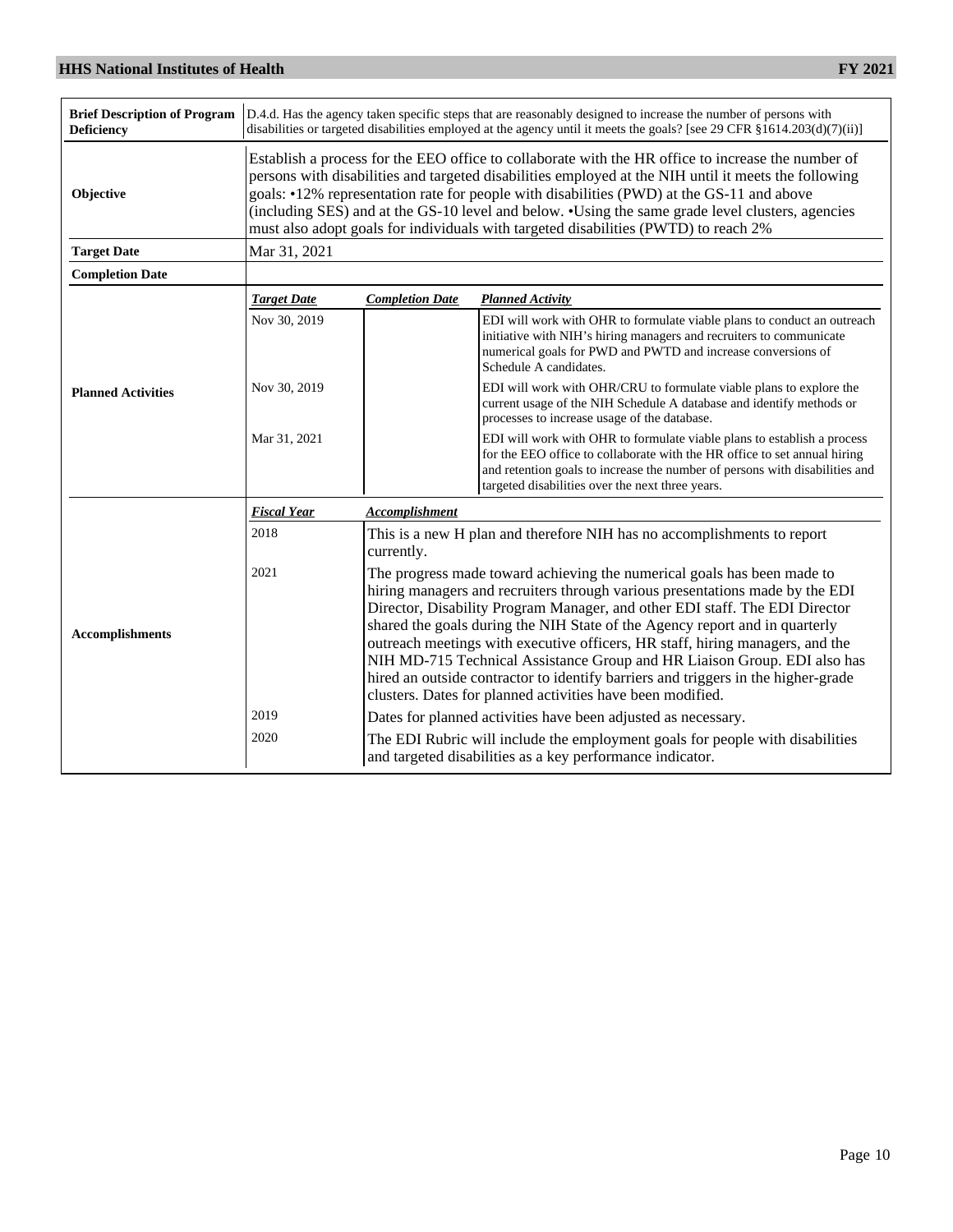| <b>Brief Description of Program</b><br><b>Deficiency</b> | E.4.b. Does the agency have a system in place to re-survey the workforce on a regular basis? [MD-715 Instructions,<br>Sec. Il |                                                                                                                                                                                                                                                                                                                                                                                                                                                                                                                                                                                                                                                                                                                                                                                                                                                                                                                                                                                                                                                                                                                                                                                                                                                                                                                                                                                                                                                                                                                                                                                                                                                                                                       |                                                                                                                                                                                                                                                        |  |  |  |  |
|----------------------------------------------------------|-------------------------------------------------------------------------------------------------------------------------------|-------------------------------------------------------------------------------------------------------------------------------------------------------------------------------------------------------------------------------------------------------------------------------------------------------------------------------------------------------------------------------------------------------------------------------------------------------------------------------------------------------------------------------------------------------------------------------------------------------------------------------------------------------------------------------------------------------------------------------------------------------------------------------------------------------------------------------------------------------------------------------------------------------------------------------------------------------------------------------------------------------------------------------------------------------------------------------------------------------------------------------------------------------------------------------------------------------------------------------------------------------------------------------------------------------------------------------------------------------------------------------------------------------------------------------------------------------------------------------------------------------------------------------------------------------------------------------------------------------------------------------------------------------------------------------------------------------|--------------------------------------------------------------------------------------------------------------------------------------------------------------------------------------------------------------------------------------------------------|--|--|--|--|
| Objective                                                |                                                                                                                               | Resurvey the workforce for disability and other demographic data updates, pending HHS's system<br>solution to permit individual employees to check their identification and make changes.                                                                                                                                                                                                                                                                                                                                                                                                                                                                                                                                                                                                                                                                                                                                                                                                                                                                                                                                                                                                                                                                                                                                                                                                                                                                                                                                                                                                                                                                                                             |                                                                                                                                                                                                                                                        |  |  |  |  |
| <b>Target Date</b>                                       | Jun 30, 2020                                                                                                                  |                                                                                                                                                                                                                                                                                                                                                                                                                                                                                                                                                                                                                                                                                                                                                                                                                                                                                                                                                                                                                                                                                                                                                                                                                                                                                                                                                                                                                                                                                                                                                                                                                                                                                                       |                                                                                                                                                                                                                                                        |  |  |  |  |
| <b>Completion Date</b>                                   |                                                                                                                               |                                                                                                                                                                                                                                                                                                                                                                                                                                                                                                                                                                                                                                                                                                                                                                                                                                                                                                                                                                                                                                                                                                                                                                                                                                                                                                                                                                                                                                                                                                                                                                                                                                                                                                       |                                                                                                                                                                                                                                                        |  |  |  |  |
|                                                          | <b>Target Date</b>                                                                                                            | <b>Completion Date</b>                                                                                                                                                                                                                                                                                                                                                                                                                                                                                                                                                                                                                                                                                                                                                                                                                                                                                                                                                                                                                                                                                                                                                                                                                                                                                                                                                                                                                                                                                                                                                                                                                                                                                | <b>Planned Activity</b>                                                                                                                                                                                                                                |  |  |  |  |
| <b>Planned Activities</b>                                | Jun 30, 2020                                                                                                                  |                                                                                                                                                                                                                                                                                                                                                                                                                                                                                                                                                                                                                                                                                                                                                                                                                                                                                                                                                                                                                                                                                                                                                                                                                                                                                                                                                                                                                                                                                                                                                                                                                                                                                                       | EDI will work with OHR to formulate viable plans on resurveying the<br>workforce for disability and other demographic data updates, pending<br>HHS's system solution to permit individual employees to check their<br>identification and make changes. |  |  |  |  |
|                                                          | <b>Fiscal Year</b>                                                                                                            | <b>Accomplishment</b>                                                                                                                                                                                                                                                                                                                                                                                                                                                                                                                                                                                                                                                                                                                                                                                                                                                                                                                                                                                                                                                                                                                                                                                                                                                                                                                                                                                                                                                                                                                                                                                                                                                                                 |                                                                                                                                                                                                                                                        |  |  |  |  |
|                                                          | 2018                                                                                                                          | currently.                                                                                                                                                                                                                                                                                                                                                                                                                                                                                                                                                                                                                                                                                                                                                                                                                                                                                                                                                                                                                                                                                                                                                                                                                                                                                                                                                                                                                                                                                                                                                                                                                                                                                            | This is a new H plan and therefore NIH has no accomplishments to report                                                                                                                                                                                |  |  |  |  |
|                                                          | 2019                                                                                                                          | Julie Murphy, Director, HHS OEEODI is procuring a Service Now application to<br>add to the HHS HR system to allow employees to go in and check their<br>demographic status at their desktops. Once procured and the data categories are<br>sorted out, we will push out a resurvey of the workforce to all of HHS. Dates for<br>planned activities have been adjusted as needed.                                                                                                                                                                                                                                                                                                                                                                                                                                                                                                                                                                                                                                                                                                                                                                                                                                                                                                                                                                                                                                                                                                                                                                                                                                                                                                                      |                                                                                                                                                                                                                                                        |  |  |  |  |
| <b>Accomplishments</b>                                   | 2020<br>2021                                                                                                                  | EDI is working with HHS to develop a process to resurvey of the workforce for<br>demographic updates including disability status and SGM status: o The ability to<br>self-update employee disability status updates through the SF-256 form as well<br>as other demographic updates is anticipated in the near future. This feature will<br>be incorporated into a future update of the HHS Human Capital System. o To<br>gain insight on the representation of the SGM community within the NIH<br>workforce, EDI is supporting an NIH wide effort to identify the best way to<br>collect Sexual Orientation and Gender Identity (SOGI) data. The NIH Sexual and<br>Gender Minority Research Office has led the NIH in organizing a National<br>Academies of Sciences, Engineering, and Medicine (NASEM) Consensus Study<br>Panel on Measuring Sex, Gender Identity, and Sexual Orientation. This<br>independent panel will produce a consensus report with conclusions and<br>recommendations on 1) guiding principles for collecting data on sex, gender<br>identity, and sexual orientation, and 2) recommended measures for these<br>constructs in different settings. This panel will hold public sessions prior to<br>providing the final report and its work will help us develop validated survey<br>questions that can be used by OHR to survey the NIH workforce. Upon the<br>completion of the panel's work, EDI will collaboratively work with SGMRO to<br>obtain OMB approval to use the survey questions with the NIH workforce.<br>The DHHS EEO office will push out a resurvey of the workforce to all of HHS<br>in Spring of 2022. Dates for planned activities have been modified. |                                                                                                                                                                                                                                                        |  |  |  |  |

# Section IV: Plan to Recruit and Hire Individuals with Disabilities

Pursuant to 29 C.F.R. §1614.203(d)(1)(i) and (ii), agencies must establish a plan to increase the recruitment and hiring of individuals with disabilities. The questions below are designed to identify outcomes of the agency's recruitment program plan for PWD and PWTD

# **A. PLAN TO IDENTIFY JOB APPLICATIONS WITH DISABILITIES**

1. Describe the programs and resources the agency uses to identify job applicants with disabilities, including individuals with targeted disabilities.

The NIH utilizes multiple strategies to recruit qualified applicants with disabilities and targeted disabilities via hiring authorities that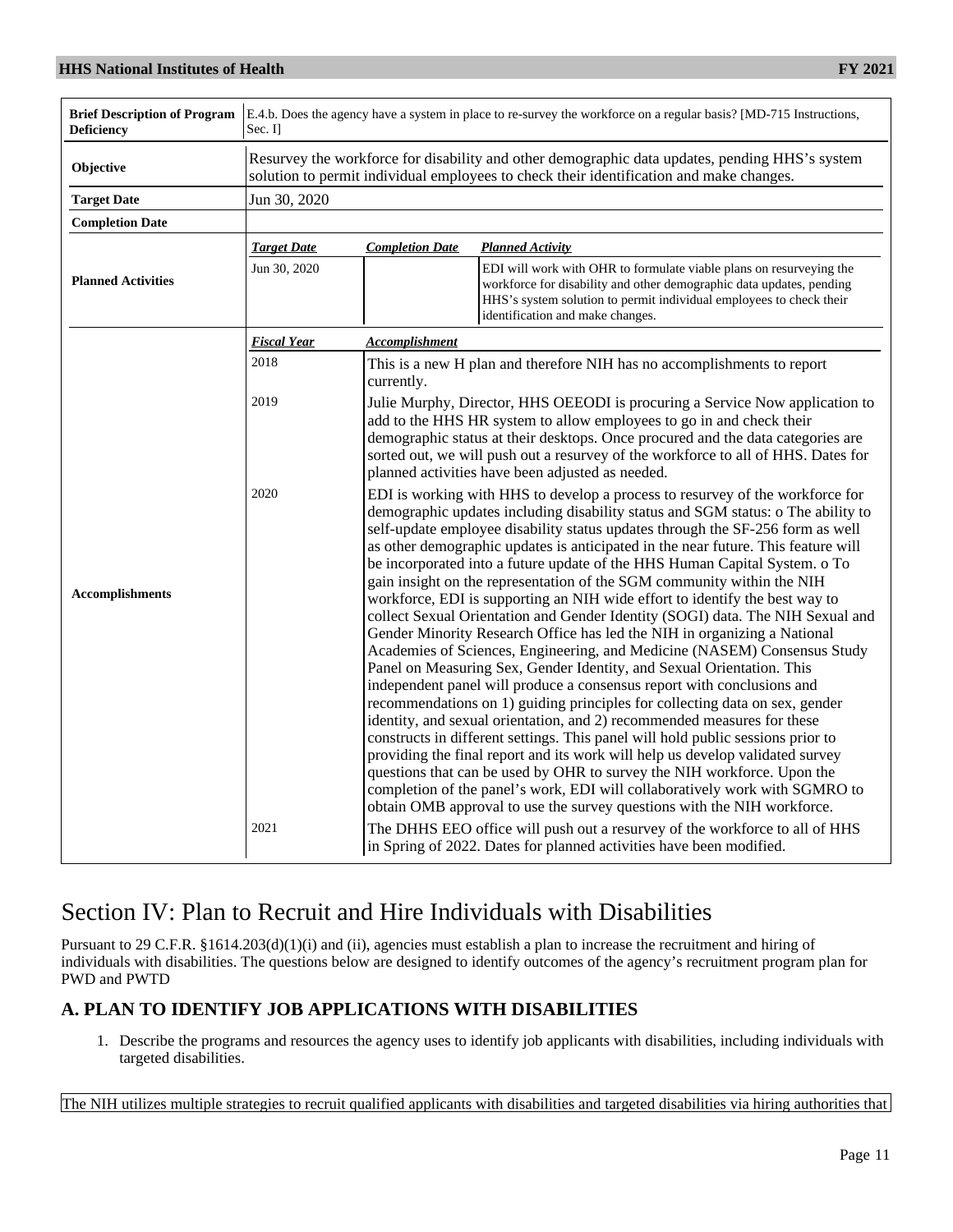take disability into account, including: • The Workforce Recruitment Program (WRP) – A recruitment and referral program that connects federal and private sector employers nationwide with highly motivated college students and recent graduates with disabilities who are eager to demonstrate their abilities in the workplace through summer or permanent jobs. • The OPM USA Staffing Agency Talent Portal (ATP) – A database of Schedule A applicants that CRU uses to conduct candidate sourcing upon request. • Noncompetitive Applicant Pool – OHR Delegating Examining Unit maintains a report of noncompetitive applicants who have applied to NIH vacancies but were not selected. These applicants have been prequalified for a select group of occupations, and CRU uses this report as a resource for noncompetitive candidate sourcing. • Career Fairs – CRU participated in the Gallaudet University Career Fair, where CRU shared information on NIH Internship Opportunities, including the Pathways and the Office of Intramural Training & Education (OITE) Summer Internship Programs. • Local Universities – EDI developed an email distribution list for a variety of local universities with a focus on providing outreach to university Disability Office contacts. • Individual IC Programs – Several ICs have programs that conduct outreach to recruit PWD and PWTD. Examples include: o The National Heart, Lung, and Blood Institute Director dedicated \$3 million to establish the Underrepresented Minority Fellow (URM) Program under the Division of Intramural Research (DIR). This program allows for labs to recruit scientists from underrepresented groups, including minorities, women, and those with disabilities in basic and clinical research with no impact to the lab's operating or personnel budget. o The Eunice Kennedy Shriver National Institute of Child Health and Human Development (NICHD) launched the Diversity in Research, Executive and Administrative Management (DREAM) Program in 2013 to recruit postsecondary students and recent graduates with disabilities who are interested in pursuing a research or administrative internship at the NICHD. Several divisions and offices within the Office of the Director have supported DREAM students during the summer. Forty individuals with disabilities have been supported by the program between 2013 and 2019. The program was disrupted due to the pandemic and NICHD is looking at ways to safely host students in the future. o The National Institute of Neurological Disorders and Stroke (NINDS) continued to partner with SEEC (Seeking Employment, Equity and Community for People with Developmental Disabilities) and Ivymount to support Project Search 2.0. NINDS partnered with multiple NIH ICs to establish development sites for 7 interns. Each rotation in the 30-week program provides the intern(s) with multi-layered opportunities for growth and development, with the goal of finding paid employment. Additional recruitment efforts include: • VA Department of Aging and Rehabilitation Services • Gallaudet University Information Session • Bender Virtual Career Fair • Equal Opportunity Publication's Stem Diversity Career Fair • Maryland Division of Rehabilitation Services (DORS) • Delegating Examining Unit (DEU) Cognos Report which consist of qualified Schedule A candidates that have applied to previous NIH positions • Referred parties to the Jobseekers with Disabilities Applicant Information web page available at https://hr.nih.gov/jobs Other Highlights: • The Chief Officer for Scientific Workforce Diversity's (COSWD) NIH Distinguished Scholars Program (DSP) aims to build a more inclusive community within the NIH Intramural Research Program (IRP) by reducing the barriers to the recruitment and success of principal investigators from groups that are typically underrepresented in biomedical research. The strategy is to recruit cohorts of up to 15 tenure track investigators per year who have both an outstanding record of accomplishments in scientific research and a demonstrated commitment to promoting diversity and inclusion. NIH Distinguished Scholars are supported with research funding as well as with mentoring, professional development, and networking to foster a sense of community and their success as principal investigators. The first cohort in 2018 had 13 scholars, followed by 15 in 2019, and 14 in 2020. From FY18 – FY20, 42 scholars have been a part of the program, representing 18 of the 24 IRPs. • OHR hosts an annual service recognition event for Veterans, including Disabled Veterans to improve recruitment and retention of veterans at the NIH.

2. Pursuant to 29 C.F.R. §1614.203(a)(3), describe the agency's use of hiring authorities that take disability into account (e.g., Schedule A) to recruit PWD and PWTD for positions in the permanent workforce

NIH uses several hiring authorities that take disability into account to recruit PWD and PWTD for positions in the permanent workforce, including the Schedule A hiring authority for individuals with intellectual disabilities, severe physical disabilities, or psychiatric disabilities, as set forth at 5 CFR 213.3102(u); the Veterans' Recruitment Appointment authority, as set forth at 5 CFR part 307; and the 30% or More Disabled Veteran authority, as set forth at 5 CFR 316.302(b)(4), 316.402(b)(4). NIH includes language in vacancy announcements encouraging individuals with disabilities to apply for jobs using the Schedule A excepted service hiring authority. Personnel strategies and practices also include rules related to hiring veterans with disabilities. NIH has developed comprehensive policies governing Schedule A for people with disabilities and promotes the use of Schedule A via monthly Trans-Recruitment Forum meetings which consist of IC representatives. Recently, Schedule A training was made part of the mandatory new supervisor training. OHR and EDI also give presentations to HR Liaisons and other administrative staff to convey to managers, as staff leverage those groups to inform Agency managers.

3. When individuals apply for a position under a hiring authority that takes disability into account (e.g., Schedule A), explain how the agency (1) determines if the individual is eligible for appointment under such authority; and, (2) forwards the individual's application to the relevant hiring officials with an explanation of how and when the individual may be appointed.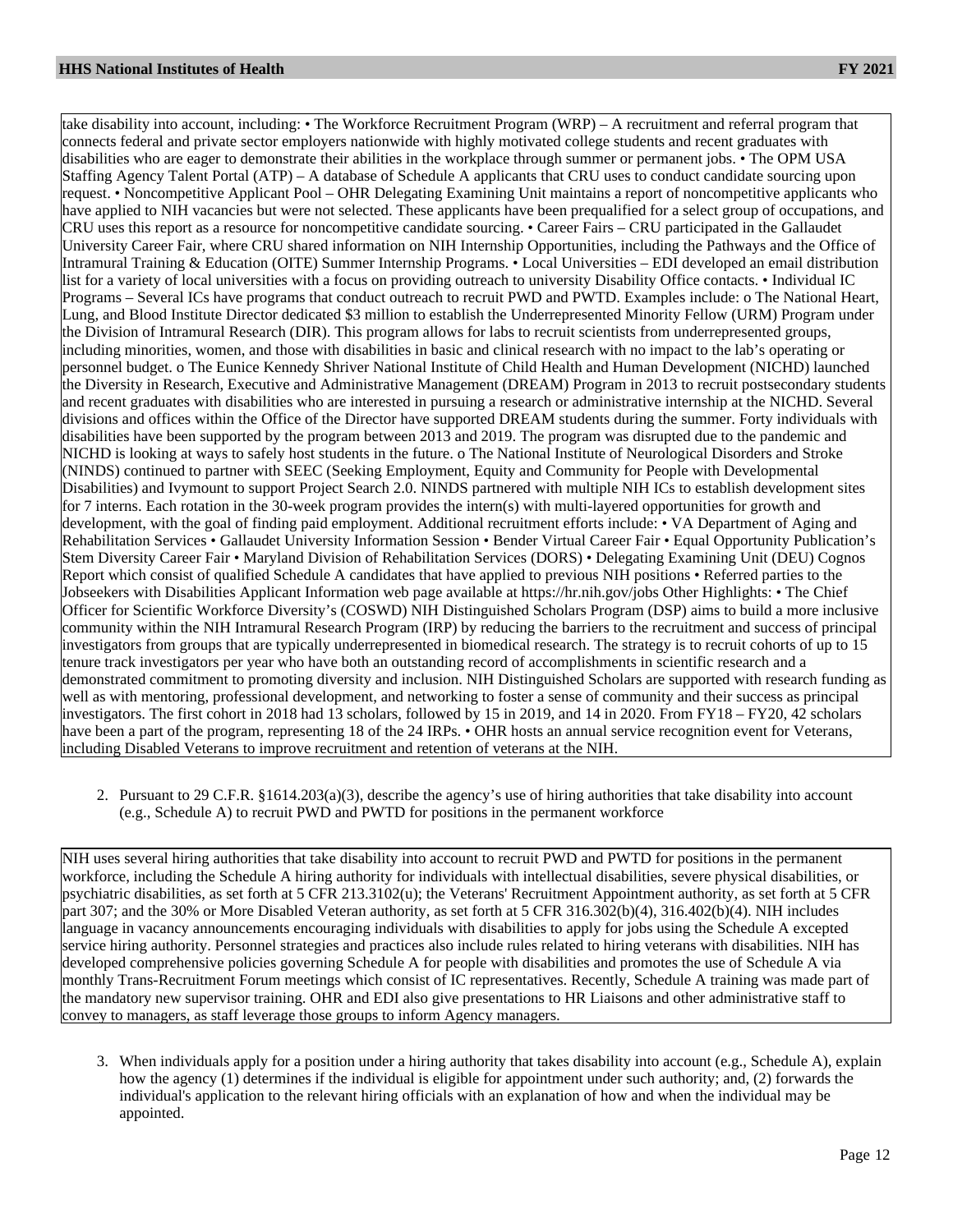OHR continues to regularly engage in recruitment and outreach activities with job seekers with disabilities and hiring managers seeking talent sourcing for candidates. OHR will determine qualifications based on the individuals' resume and confirm their Schedule A certification letter was drafted by the medical professional or state sponsored agency that signed their letter. (In October 2020, HHS policy required HR Specialists to verify the authenticity of Schedule A letters if those letters are provided from a licensed medical professional. The HR Specialists were trained on this new policy. The HR Specialist obtains written confirmation regarding the validity of the letter from the medical professional who issued or signed the Schedule A letter directly. This verification is conducted after the tentative job offer has been made, but before the official job offer is made. This is conducted concurrently with pre-employment requirements and onboarding and does not add any additional time in bringing the new employee on board.) We also continue to recommend to unsolicited Schedule A applicants to upload their resume and documentation to USAJobs to increase exposure to HHS agency wide employment. We recommend that the applicants use the OPM Resume Builder to ensure that their resume is in a federal format. Furthermore, we encourage applicants to make their resumes searchable, other agencies can review their resume and increase the opportunity of getting a job. Source: Corporate Recruitment Office

4. Has the agency provided training to all hiring managers on the use of hiring authorities that take disability into account (e.g., Schedule A)? If "yes", describe the type(s) of training and frequency. If "no", describe the agency's plan to provide this training.

In FY 2021, EDI provided training for hiring managers to hire qualified individuals under Schedule A and through WRP programs to meet the 12% and 2% goals set by EEOC. The training included laws, regulations, policies, and executive mandates that ensure people with disability are inclusive to the NIH workplace. EDI has also introduced the American Association for the Advancement of Science (AAAS) "Entry Point!" program to all NIH's Scientific Directors. As part for the HR Specialist's pre-recruitment planning meetings with the managers, they are made aware of the benefits of using the Schedule A Hiring Authority. Training is provided to the hiring managers contingent upon requests by the servicing HR Specialists and Administrative Officers. OHR also provided training to all the HR branches on talent sourcing using the Agency Talent Sourcing Portal (ATP). ATP allows recruiters to source candidates who have made their resume visible in the USA Jobs system, and recruiters can filter for Schedule A and other eligible candidates for hiring. H Plan C.4.e.1 describes in more depth, how EDI will work with OHR to formulate viable plans to ensure that all hiring managers are provided training and made aware of the hiring authorities that take disability into account (target date 10/30/2022). Source: Corporate Recruitment Unit and H Plan C.4.e.1

# **B. PLAN TO ESTABLISH CONTACTS WITH DISABILITY EMPLOYMENT ORGANIZATIONS**

Describe the agency's efforts to establish and maintain contacts with organizations that assist PWD, including PWTD, in securing and maintaining employment.

In FY 2021, OHR established new relationships with disability organizations such as: Bender Virtual Career Fair, Prince Georges County MD DORS, and the American Association of People with Disabilities. The agency continues partnerships with the Workforce Recruitment Program, Gallaudet University, Division of Rehabilitative Services in Alexandria, Virginia, DC Vocational Rehab Offices, Ability Jobs and the EOP STEM Diversity Career Expo. Source: Corporate Recruitment Office

# **C. PROGRESSION TOWARDS GOALS (RECRUITMENT AND HIRING)**

1. Using the goals of 12% for PWD and 2% for PWTD as the benchmarks, do triggers exist for PWD and/or PWTD among the new hires in the permanent workforce? If "yes", please describe the triggers below.

| a. New Hires for Permanent Workforce (PWD)  | Answer No |  |
|---------------------------------------------|-----------|--|
| b. New Hires for Permanent Workforce (PWTD) | Answer No |  |

Data from FY 2021 presented in Table B1 were reviewed for evidence of differences in hiring into the permanent workforce. The Agency did achieve the numerical goals for both the 12% goal for PWD among new hires in the permanent workforce and 2% goal for PWTD among permanent new hires. In FY 2021, the Agency hired 1,113 permanent employees, among them were 167

Answer No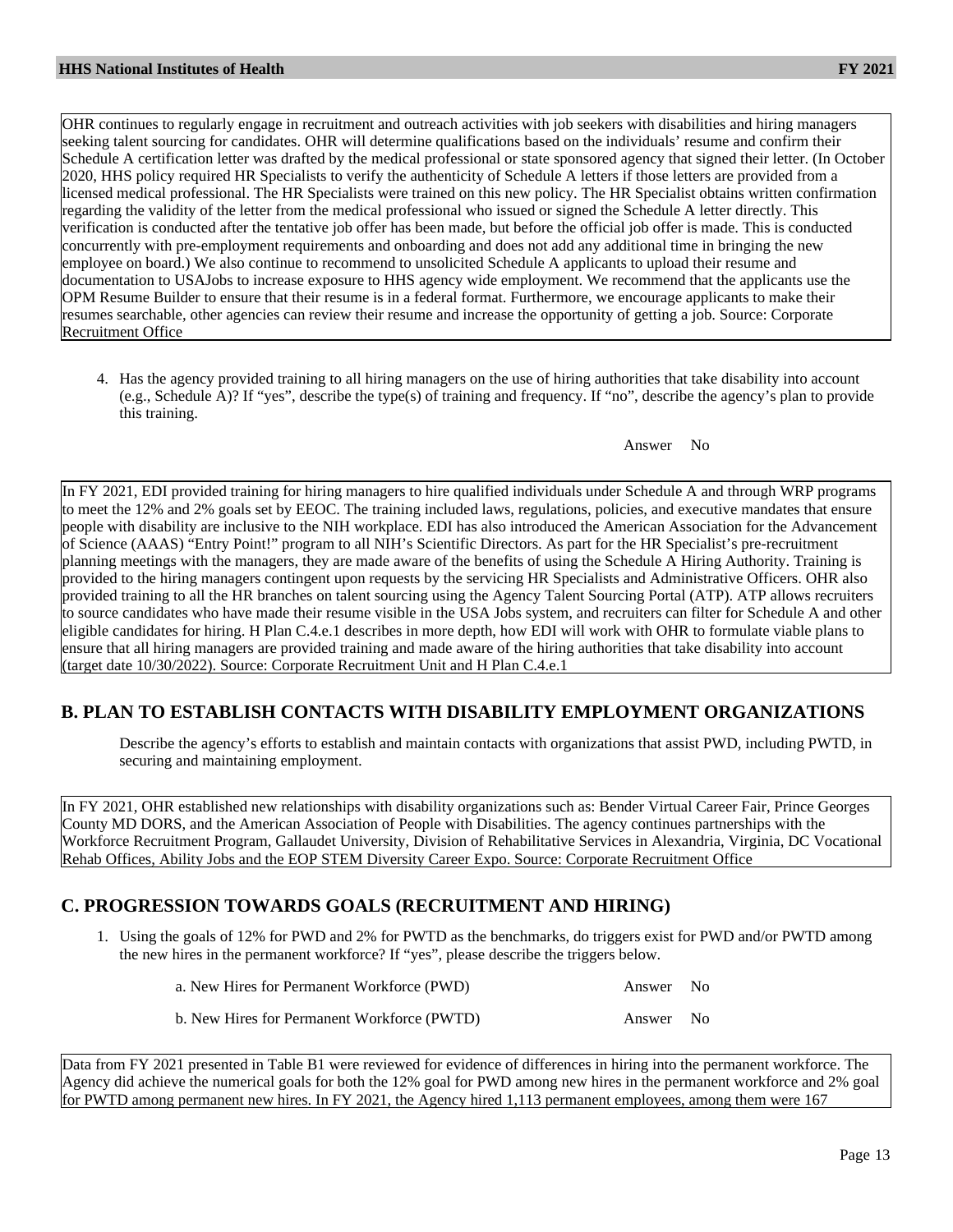$(15.00\%)$  employees who are PWD and 41  $(3.68\%)$  PWTD. Source: Table B1-2

|                              |        | <b>Reportable Disability</b> |                        | <b>Targeted Disability</b> |                        |  |
|------------------------------|--------|------------------------------|------------------------|----------------------------|------------------------|--|
| New Hires                    | Total  | Permanent<br>Workforce       | Temporary<br>Workforce | Permanent<br>Workforce     | Temporary<br>Workforce |  |
|                              | $(\#)$ | $(\%)$                       | $(\%)$                 | $(\%)$                     | $(\%)$                 |  |
| % of Total<br>Applicants     | 5617   | 4.42                         | 0.00                   | 1.60                       | 0.00                   |  |
| % of Qualified<br>Applicants | 4681   | 3.67                         | 0.00                   | 1.45                       | 0.00                   |  |
| % of New Hires               | 86     | 3.49                         | 0.00                   | 0.001                      | 0.00                   |  |

2. Using the qualified applicant pool as the benchmark, do triggers exist for PWD and/or PWTD among the new hires for any of the mission- critical occupations (MCO)? If "yes", please describe the triggers below. Select "n/a" if the applicant data is not available for your agency, and describe your plan to provide the data in the text box.

| a. New Hires for MCO (PWD)  | Answer Yes |  |
|-----------------------------|------------|--|
| b. New Hires for MCO (PWTD) | Answer Yes |  |

In FY 2021, Table B6P was reviewed for evidence of triggers in the hiring of permanent employees into Mission Critical Occupation (MCO) positions. The table below shows New Hires for PWD/PWTD compared to the qualified applicant pool benchmark for the top ten mission critical occupations. From these data, no PWD or PWTD applicants were found qualified for two out of ten MCO positions (Administrative Officer, series 0340 and Contract/Procurement, series 1102), and no PWTD were found in the qualified applicant pool for nurses (series 0610). In FY 2021, the NIH hired and onboarded a total of 1,113 permanent staff employees. Among these newly hired staff members were 707 persons in the ten MCO positions, including 110 (15.56%) PWD and 28 (3.96%) PWTD. To assess these differences, the percentage of PWD and PWTD in the permanent new hires for each occupation was compared to the qualified applicant pool (QAP). The applicant flow data summarizes the phases of the hiring process through selection or vacancies that were posted and closed through USAJOBS during the fiscal year. The data in Table B6 reflect the pool of qualified applications for permanent vacancies announced through USAJOBS during FY 2021. Table B6 also presents data on permanent new hires on boarded during the fiscal year. Some newly hired staff applied for a vacancy posted in a prior fiscal year or may have elected not to volunteer demographic information. Differences may be observed in comparing the demographic statistics of the QAP and that of new hires on boarded. Triggers comparing the composition of PWD and PWTD in applicant flow versus new hire data should be interpreted with these differences in mind. Triggers were observed for PWD in the hiring of permanent medical officers (series 0602). For PWTD, triggers were found for the General Biological Sciences (series 0401) and Medical Officer occupations. No PWD or PWTD were hired as permanent medical officers (series 0602). No PWTD were hired in a permanent General Biological Sciences occupation (series 0401). As shown in the table below, PWD participation among new hires in nine MCOs exceeds that of QAP, and PWTD in eight MCOs also exceeded their participation among the QAP. (SEE Graph on Page 218 - 219).

|                                               |          | <b>Reportable Disability</b> | <b>Targetable Disability</b> |
|-----------------------------------------------|----------|------------------------------|------------------------------|
| New Hires to Mission-Critical Occupations     | Total    | <b>New Hires</b>             | <b>New Hires</b>             |
|                                               | (# )     | $(\%)$                       | (% )                         |
| Numerical Goal                                |          | 12%                          | 2%                           |
| 0301 MISC ADMIN AND PROGRAM<br><b>ANALYST</b> | 8        | 0.00                         | 0.00                         |
| 0341 ADMIN OFF                                | $\Omega$ | 0.00                         | 0.00                         |
| 0343 MGMT ANALYSIS                            | $\Omega$ | 0.00                         | 0.00                         |
| 0401 GEN BIOLOG SCI                           | 32       | 0.00                         | 0.00                         |
| 0601 GEN HLTH SCI                             | 15       | 0.00                         | 0.00                         |
| 0602 MEDICAL OFF                              | 11       | 9.09                         | 0.00                         |
| 0610 NURSE                                    |          | 0.00                         | 0.00                         |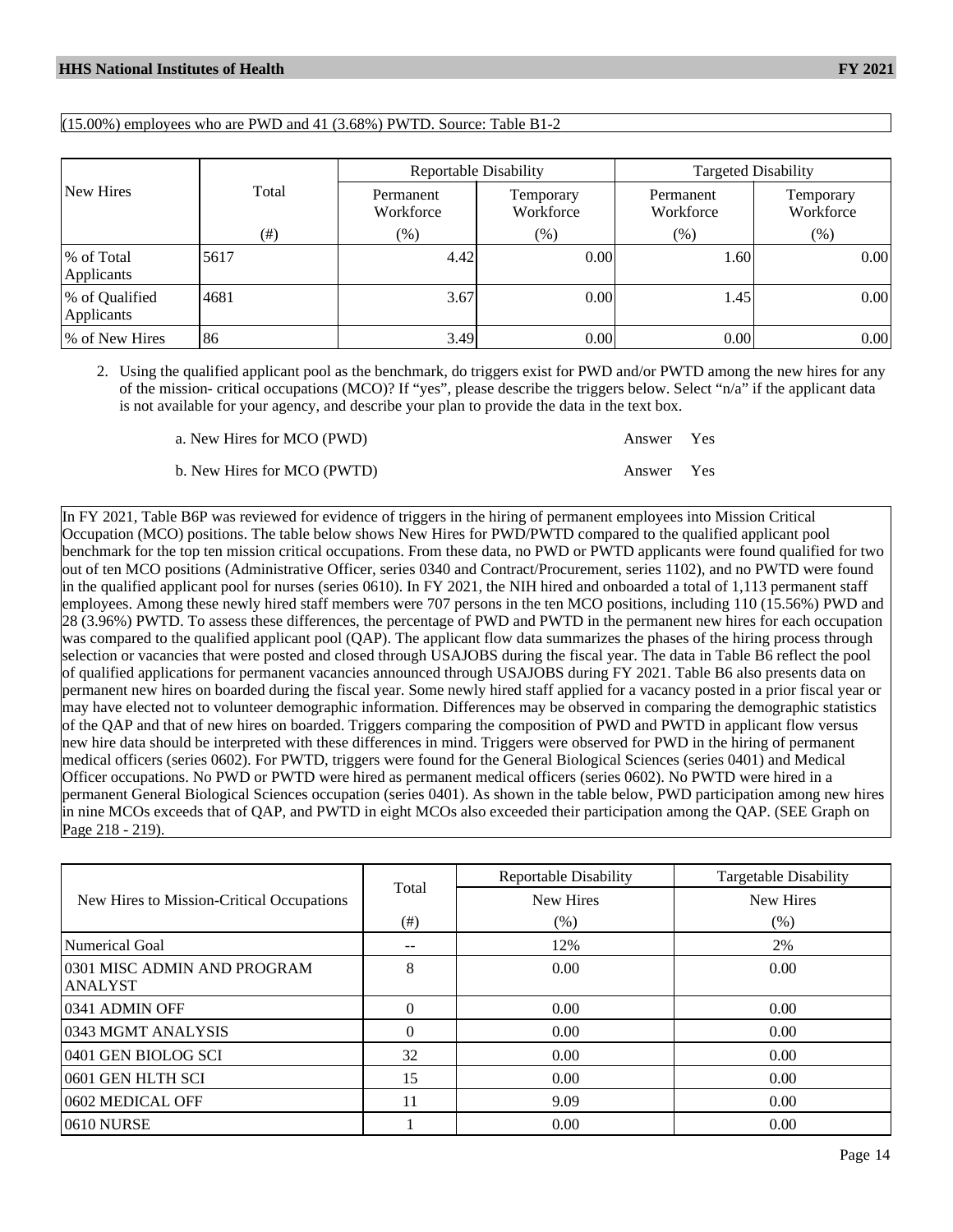|                                           |           | Reportable Disability | <b>Targetable Disability</b> |
|-------------------------------------------|-----------|-----------------------|------------------------------|
| New Hires to Mission-Critical Occupations | Total     | New Hires             | New Hires                    |
|                                           | $^{(\#)}$ | (%)                   | (%)                          |
| Numerical Goal                            | --        | 12%                   | 2%                           |
| 1102 CONTRACT/PROCUREMENT                 |           | 0.00                  | 0.00                         |
| 1109 GRANTS MGT SPECIALIST                |           | 50.00                 | 0.00                         |
| 2210 INFORMATION TECHNOLOGY SPEC          |           | 5.88                  | 0.00                         |

3. Using the relevant applicant pool as the benchmark, do triggers exist for PWD and/or PWTD among the qualified internal applicants for any of the mission-critical occupations (MCO)? If "yes", please describe the triggers below. Select "n/a" if the applicant data is not available for your agency, and describe your plan to provide the data in the text box.

| a. Qualified Applicants for MCO (PWD)  | Answer Yes |  |
|----------------------------------------|------------|--|
| b. Qualified Applicants for MCO (PWTD) | Answer Yes |  |

In the FY 2021 data presented in Table B6P, differences were identified in the participation of PWD in the qualified internal applicants for competitive promotions as compared to the relevant applicant pool (RAP) within five of the NIH's MCOs, as shown in the table below, differences were observed in the following occupational series: 0301, 0341, 0343, 0601, and 2210. Differences were also identified between the RAP and QAP for PWTD within the internal competitive promotion data for two MCOs: Admin Officer (0341), General Health Science (0601). The RAP was defined for each MCO based on the number of employees holding a qualifying occupation series. For Misc. Admin and Program Analysts (0301), the RAP for PWD was 16.04%, and PWD represented 10.35% of the qualified internal applicants, indicating a trigger. The RAP for PWTD was 4.32%, and PWTD were 4.62% of the qualified internal applicants for Misc. Admin and Program Analysts, indicating no trigger. For Admin Officers (0341), the RAP for PWD was 13.90%, and PWD represented 7.02% of the qualified internal applicants. The RAP for PWTD was 3.01%, and PWTD were 0.88% of the qualified internal applicants for Admin Officers. The Agency observed a difference between the RAP and the qualified applicants for Admin Officer internal promotions of PWD and PWTD. For Management Analysts (0343), the RAP for PWD was 15.72%, and PWD represented 15.23% of the qualified internal applicants, indicating a negligible trigger. The RAP for PWTD was 3.23%, and PWTD were 7.62% of the qualified internal applicants for Management Analysts, indicating no trigger. For General Health Sciences (0601), the RAP for PWD was 5.21%, and PWD represented 1.56% of the qualified internal applicants. The RAP for PWTD was 1.46%, and PWTD were 0.00% of the qualified internal applicants for General Health Sciences. The Agency observed a difference between the RAP and the qualified applicants for General Health Sciences internal promotions of PWD and PWTD. For Information Technology Specialists (2210), the RAP for PWD was 11.44%, and PWD represented 4.07% of the qualified internal applicants, indicating a trigger. The RAP for PWTD was 1.93%, and PWTD were 2.71% of the qualified internal applicants for Information Technology Specialists, indicating no trigger. For 0401, 0602, 0610, 1102, and 1109, no vacancies were posted for permanent promotion. As such, no PWD or PWTD were found in the qualified internal applicant pool; therefore, no comparison could be made with the RAP for these occupations. (SEE Graph Page 220)

4. Using the qualified applicant pool as the benchmark, do triggers exist for PWD and/or PWTD among employees promoted to any of the mission- critical occupations (MCO)? If "yes", please describe the triggers below. Select "n/a" if the applicant data is not available for your agency, and describe your plan to provide the data in the text box.

| a. Promotions for MCO (PWD)  | Answer Yes |  |
|------------------------------|------------|--|
| b. Promotions for MCO (PWTD) | Answer Yes |  |

The applicant flow data indicate a difference for PWD in the Misc. Admin and Program Analyst (0301), Admin Officer (0341), Management Analyst (0343), General Health Science (0601), and Information Technology Specialist (2210) occupations. The applicant flow data indicate a difference for PWTD in the Misc. Admin and Program Analyst (0301), Admin Officer (0341), Management Analyst (0343), and Information Technology Specialist (2210) occupations. No competitive promotions were made amongst permanent staff General Biology Sciences (0401), Medical Officers (0602), Nurses (0610), Contract/Procurement (1102), or Grant Management Specialists (1109) in FY 2021. There was no opportunity to observe triggers for these MCOs. A difference was observed among PWD and PWTD for internal promotions to Misc. Admin and Program Analysts (0301). The QAP for PWD was 10.35%, and PWD represented 6.25% of selections. The QAP for PWTD was 4.62%, and PWTD represented 3.13% of selections. For Admin Officers (0341), the QAP for PWD was 7.02%, and no PWD were selected. The QAP for PWTD was 0.88%,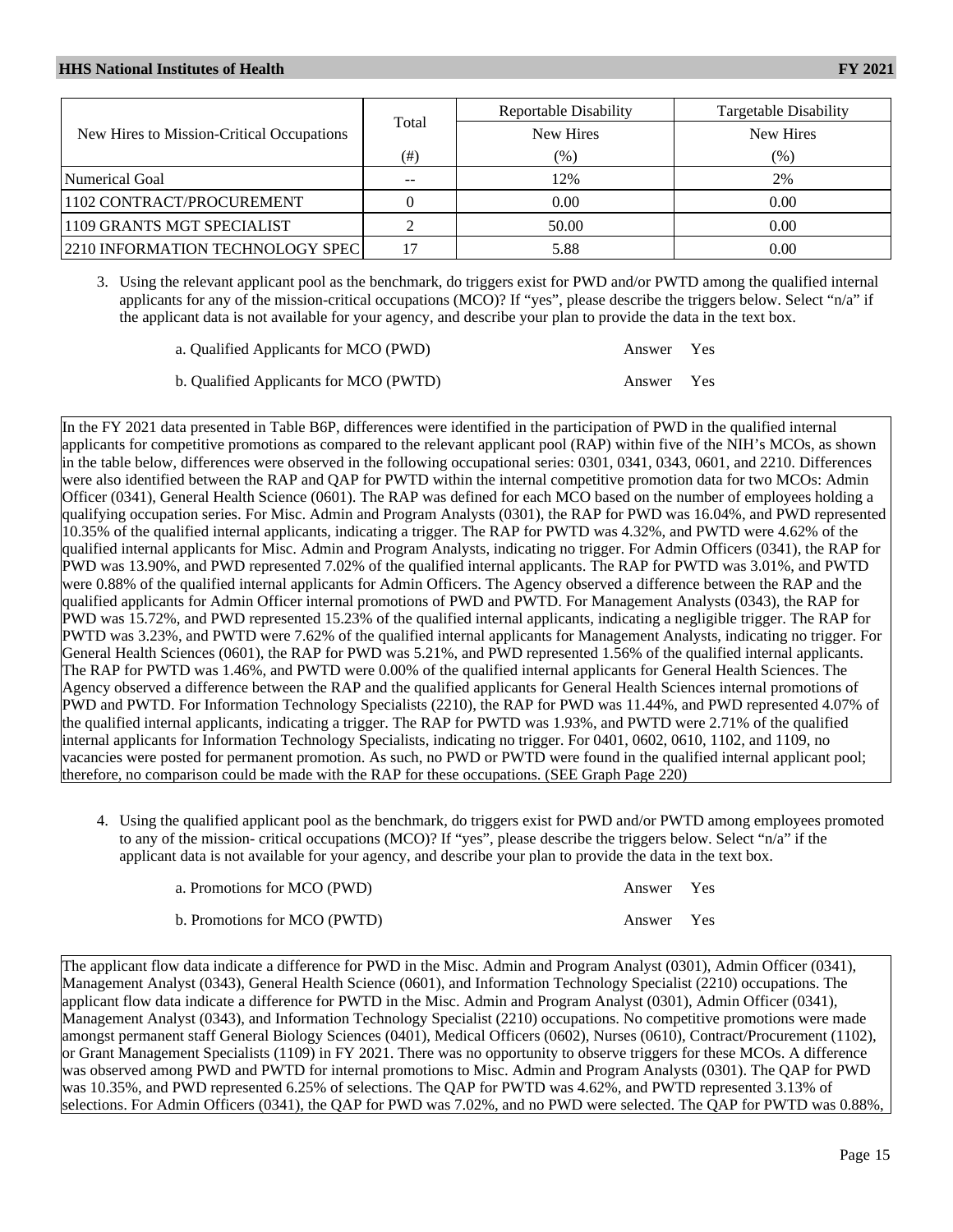and no PWTD were selected. For Management Analysts (0343), the QAP for PWD was 15.23%, and PWD represented 11.76% of selections. The QAP for PWTD was 7.62%, and no PWTD were selected. For General Health Science (0601), the QAP for PWD was 1.56%, and no PWD were selected. There were no PWTD in the QAP, and as such there was no basis for comparison. For Information Technology Specialists (2210), the QAP for PWD was 4.07%, and no PWD were selected. The QAP for PWTD was 2.71%, and no PWTD were selected. 7(SEE Graph on Page 221 - 222).

# Section V: Plan to Ensure Advancement Opportunities for Employees with **Disabilities**

Pursuant to 29 C.F.R. §1614.203(d)(1)(iii), agencies are required to provide sufficient advancement opportunities for employees with disabilities. Such activities might include specialized training and mentoring programs, career development opportunities, awards programs, promotions, and similar programs that address advancement. In this section, agencies should identify, and provide data on programs designed to ensure advancement opportunities for employees with disabilities.

## **A. ADVANCEMENT PROGRAM PLAN**

Describe the agency's plan to ensure PWD, including PWTD, have sufficient opportunities for advancement.

The NIH is committed to providing opportunities for advancement among all employees, including people with disabilities and people with targeted disabilities. We currently offer a wide range of career development and training opportunities through the NIH Training Center, the HHS Learning Management System, and the individual Institutes and Centers which comprise our organization. Such opportunities help position all NIH employees for advancement within their current positions and beyond. Also, we offer two targeted programs that offer clear opportunities for advancement among our staff, the NIH Management Intern Program (MI) and the NIH Presidential Management Fellows Program (PMF). Through these programs, staff complete two years of rotational assignments in a variety of administrative and scientific offices across the NIH. Upon completion of the program, alumni of the program exit with positions at the FPL levels of GS-12 (MI) and GS-13 (PMF). This FPL remains the same regardless of the staff members GS level upon entry into the program. Historically, people with disabilities and people with targeted disabilities have been accepted into and completed these programs, however the disability status of those who have applied for and participated in these programs has not been analyzed for applicants from the MI and PMF programs.

### **B. CAREER DEVELOPMENT OPPORTUNITES**

1. Please describe the career development opportunities that the agency provides to its employees.

The NIH offers an array of training and career development opportunities to all employees through multiple venues in our organization. Training and development opportunities offered through the NIH Training Center, the NIH Library, the Center for Information Technology, and individual Institutes and Centers. These opportunities include classes providing technical information on administrative systems (e.g. travel, time and attendance, budget and acquisitions management, Microsoft Office), classes on professional development (e.g., Project Management, Managing Up, Change Management) and formal leadership development programs (the NIH Management Seminar Series, the NIH Management Intern Program, the NIH Mid-Level Leadership Program, the NIH Senior Leadership Program, and the NIH Executive Leadership Program).

2. In the table below, please provide the data for career development opportunities that require competition and/or supervisory recommendation/ approval to participate.

|                                     | <b>Total Participants</b> |                  | <b>PWD</b>           |                   | <b>PWTD</b>        |                   |
|-------------------------------------|---------------------------|------------------|----------------------|-------------------|--------------------|-------------------|
| Career Development<br>Opportunities | Applicants $(\#)$         | Selectees $(\#)$ | Applicants<br>$(\%)$ | Selectees $(\% )$ | Applicants<br>(% ) | Selectees $(\% )$ |
| <b>Mentoring Programs</b>           |                           | 136              |                      | 4.4%              |                    |                   |
| <b>Internship Programs</b>          |                           | 134              |                      | 2.2%              |                    | 0.0%              |
| <b>Fellowship Programs</b>          |                           | 26               |                      | 7.7%              |                    | 0.0%              |
| <b>Coaching Programs</b>            |                           | 138              |                      | 4.3%              |                    | 0.7%              |
| <b>Training Programs</b>            |                           | 338              |                      | 6.2%              |                    | 1.5%              |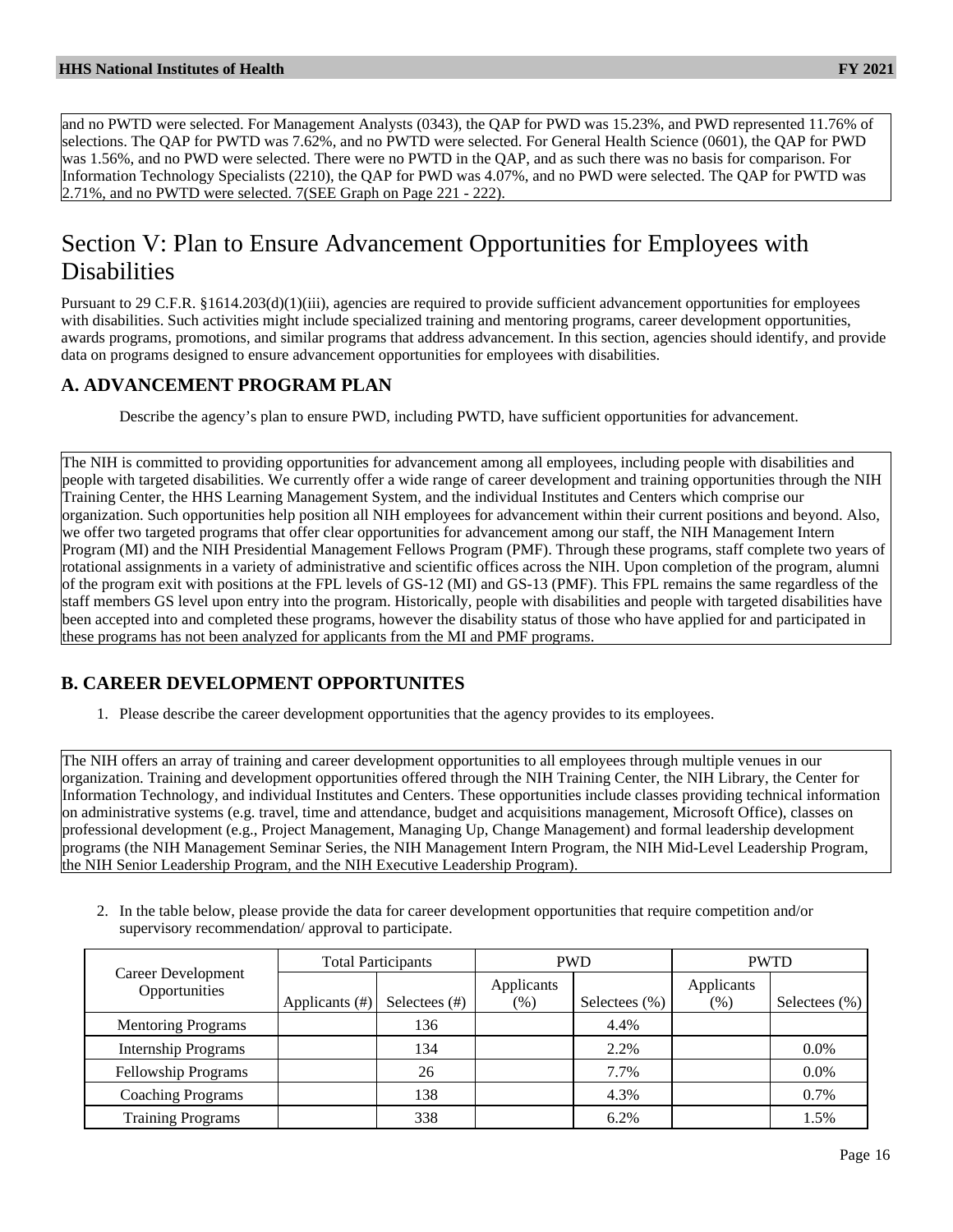|                                      | <b>Total Participants</b> |               | <b>PWD</b> |                  | <b>PWTD</b> |                   |
|--------------------------------------|---------------------------|---------------|------------|------------------|-------------|-------------------|
| Career Development<br>Opportunities  |                           |               | Applicants |                  | Applicants  |                   |
|                                      | Applicants $(\#)$         | Selectees (#) | (%)        | Selectees $(\%)$ | (%)         | Selectees $(\% )$ |
| Detail Programs                      |                           | 14            |            | 14.3%            |             | 7.1%              |
| Other Career Development<br>Programs |                           | 206           |            | 18.4%            |             | 4.4%              |

3. Do triggers exist for PWD among the applicants and/or selectees for any of the career development programs? (The appropriate benchmarks are the relevant applicant pool for the applicants and the applicant pool for selectees.) If "yes", describe the trigger(s) in the text box. Select "n/a" if the applicant data is not available for your agency, and describe your plan to provide the data in the text box.

| a. Applicants (PWD) | Answer N/A |  |
|---------------------|------------|--|
| b. Selections (PWD) | Answer Yes |  |

For purposes of this analysis, as noted above, data on applications for career development programs are not captured at the NIHwide level. Comparisons between the relevant applicant pool and applicants are then not available. In lieu of this analysis, data comparing the selections to these programs and the relevant applicant pool were made. The relevant applicant pool includes NIH employees eligible to participate in each career development program based on their grade and occupational series. Triggers were found for PWD in Internship Programs (Pathways), Fellowship Programs (PMF), Mentoring Program (only for mentors, not mentees), and Coaching Programs. (SEE Graph on Page 224 - 225).

4. Do triggers exist for PWTD among the applicants and/or selectees for any of the career development programs? (The appropriate benchmarks are the relevant applicant pool for the applicants and the applicant pool for selectees.) If "yes", describe the trigger(s) in the text box. Select "n/a" if the applicant data is not available for your agency, and describe your plan to provide the data in the text box.

| a. Applicants (PWTD) | Answer N/A |  |
|----------------------|------------|--|
| b. Selections (PWTD) | Answer Yes |  |

Following the comparison described above and as shown in the table above, triggers were found for PWTD in Internship Programs (Pathways), Fellowship Programs (PMF), Mentoring Program (only for mentors, not mentees), and Coaching Programs.

# **C. AWARDS**

1. Using the inclusion rate as the benchmark, does your agency have a trigger involving PWD and/or PWTD for any level of the time-off awards, bonuses, or other incentives? If "yes", please describe the trigger(s) in the text box.

| a. Awards, Bonuses, & Incentives (PWD)  | Answer Yes |  |
|-----------------------------------------|------------|--|
| b. Awards, Bonuses, & Incentives (PWTD) | Answer Yes |  |

Table B9 presents information on awards distributed to employees during the year as part of its employee recognition program. The EEOC has suggested that agencies consider awards distribution based on inclusion rates, the degree to which each employee group is distributed across workforce indicators, e.g., awarded or separated. The inclusion rate for PWD was calculated by comparing the number and percent of employees with disabilities who received awards in each applicable program element to the number and percent of employees without a disability (this category combines persons with no disability and those who did not identify as having a disability) who received awards in each applicable program element. The inclusion rate for PWTD was calculated by comparing the number and percent of employees with targeted disabilities who received an award in each applicable program element to the number and percent of employees without a targeted disability (this category combines persons with no disability, those who did not identify as having a disability, and those with a disability that is not targeted) who received award in each applicable program element. Inclusion rates for PWD: • Time off awards from 1 to 10 hours: 9.26% compared to 9.07% for people without disabilities-No Trigger exists • Time off awards from 11 to 20 hours: 9.92% compared to 9.10% for people without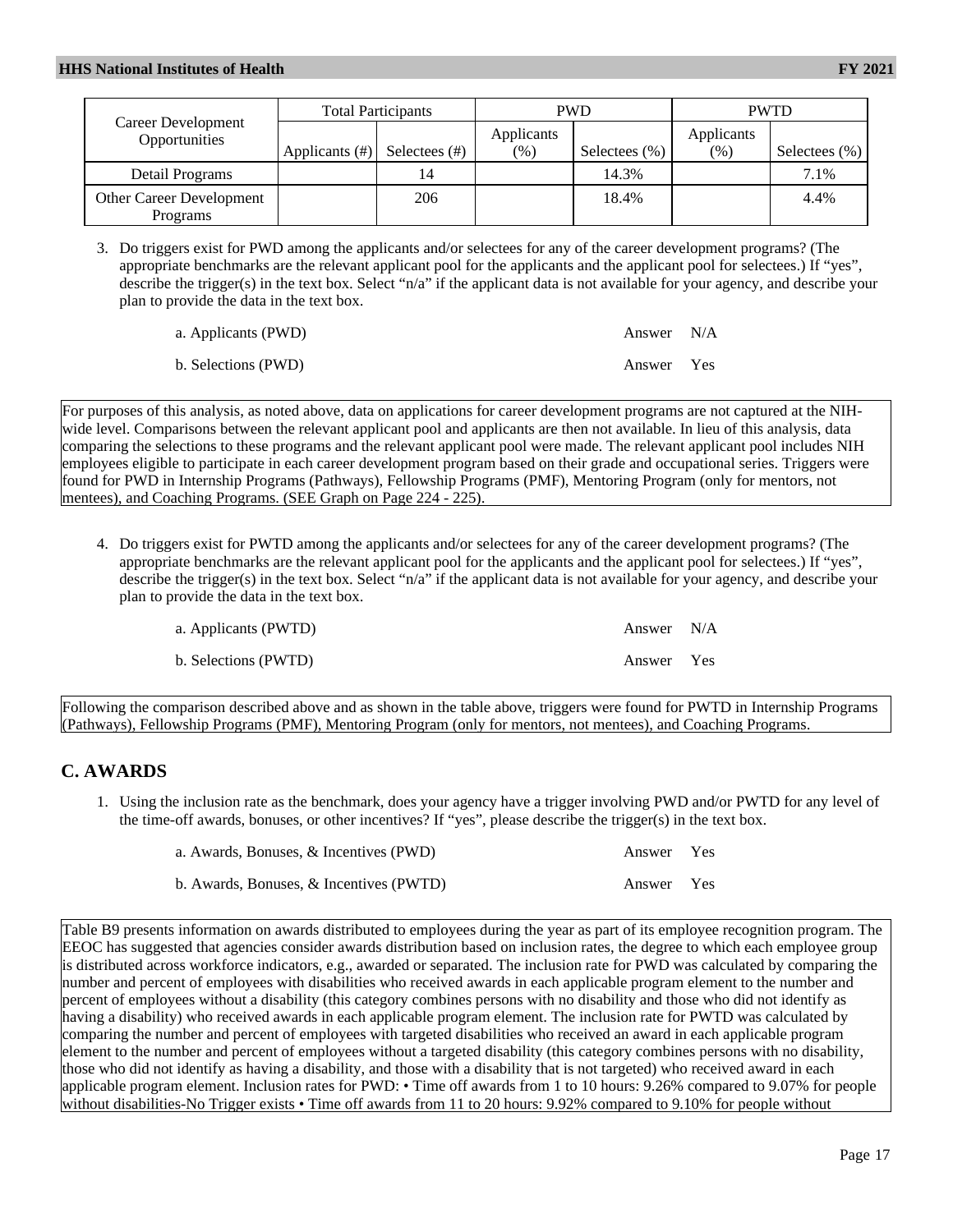disabilities-No Trigger exists • Time off award from 21 to 30 hours: 4.78% compared to 4.54% for people without disabilities-No Trigger exists • Time off awards from 31 to 40 hours: 11.83% compared to 13.61% for people without disabilities-Trigger exists • Cash awards under \$500: 23.22% compared to 23.32% for people without disabilities- Trigger exists • Cash awards from \$501 to \$999: 23.37% compared to 20.11% for people without disabilities-No Trigger exists • Cash awards from \$1,000 to \$1,999: 41.59% compared to 43.90% for people without disabilities-Trigger exists • Cash awards from \$2,000 to \$,2999: 21.68% compared to 27.719% for people without disabilities-Trigger exists • Cash award from \$3,000 to \$,3999: 9.04% compared to 13.65% for people without disabilities-Trigger exists • Cash awards from \$4,000 to \$4,999: 6.32% compared to 8.65% for people without disabilities-Trigger exists • Cash awards from \$5,000 or more: 7.20% compared to 13.81% for people without disabilities-Triggers exists Inclusion rates for PWTD: • Time off awards from 1 to 10 hours: 8.40% compared to 9.99% for people without targeted disabilities-Trigger exists • Time off awards from 11 to 20 hours: 11.02% compared to 10.01% for people without targeted disabilities-No Trigger exist • Time off award from 21 to 30 hours: 2.10% compared to 5.07% for people without targeted disabilities-Trigger exists Time off awards from 31 to 40 hours: 10.50% compared to 14.84% for people without targeted disabilities-Trigger exists • Cash awards under \$500: 25.20% compared to 25.52% for people without targeted disabilities- Trigger exists • Cash awards from \$501 to \$999: 21.26% compared to 22.33% for people without targeted disabilities- Trigger exists • Cash awards from \$1,000 to \$1,999: 39.37% compared to 48.04% for people without targeted disabilities-Trigger exists • Cash awards from \$2,000 to \$2,999: 22.83% compared to 29.94% for people without targeted disabilities-Trigger exists • Cash award from \$3,000 to \$,3999: 6.56% compared to 14.71% for people without targeted disabilities-Trigger exists • Cash awards from \$4,000 to \$4,999: 5.77% compared to 9.34% for people without targeted disabilities-Trigger exists • Cash awards from \$5,000 or more: 5.51% compared to 14.73% for people without targeted disabilities-Trigger exists Source: Table B9-2 Inclusion Rate

| Time-Off Awards                                         | Total $($ # $)$            | Reportable<br>Disability % | Without Reportable<br>Disability % | <b>Targeted Disability</b><br>$\%$ | Without Targeted<br>Disability % |
|---------------------------------------------------------|----------------------------|----------------------------|------------------------------------|------------------------------------|----------------------------------|
| Time-Off Awards 1 - 10 hours:<br>Awards Given           | 1333                       | 8.94                       | 9.14                               | 8.28                               | 9.05                             |
| Time-Off Awards 1 - 10 Hours:<br><b>Total Hours</b>     | 9871                       | 58.66                      | 68.62                              | 49.11                              | 60.17                            |
| Time-Off Awards 1 - 10 Hours:<br>Average Hours          | $\tau$                     | 0.48                       | 0.06                               | 2.96                               | 0.09                             |
| Time-Off Awards 11 - 20 hours:<br>Awards Given          | 1359                       | 9.59                       | 9.25                               | 14.20                              | 8.86                             |
| Time-Off Awards 11 - 20 Hours:<br><b>Total Hours</b>    | 23271                      | 162.93                     | 158.80                             | 234.91                             | 151.59                           |
| Time-Off Awards 11 - 20 Hours:<br>Average Hours         | 17                         | 1.29                       | 0.14                               | 9.47                               | 0.00                             |
| Time-Off Awards 21 - 30 hours:<br>Awards Given          | 702                        | 5.00                       | 4.84                               | 1.78                               | 5.50                             |
| Time-Off Awards 21 - 30 Hours:<br><b>Total Hours</b>    | 18150                      | 127.64                     | 125.02                             | 42.60                              | 141.04                           |
| Time-Off Awards 21 - 30 Hours:<br>Average Hours         | 25                         | 2.01                       | 0.20                               | 14.20                              | 0.09                             |
| Time-Off Awards 31 - 40 hours:<br><b>Awards Given</b>   | 2003                       | 11.93                      | 13.92                              | 11.24                              | 12.03                            |
| Time-Off Awards 31 - 40 Hours:<br><b>Total Hours</b>    | 81591                      | 477.44                     | 567.50                             | 457.40                             | 480.60                           |
| Time-Off Awards 31 - 40 Hours:<br>Average Hours         | 40                         | 3.22                       | 0.33                               | 23.67                              | 0.00                             |
| Time-Off Awards 41 or more<br>Hours: Awards Given       | $\overline{0}$             | 0.00                       | 0.00                               | 0.00                               | 0.00                             |
| Time-Off Awards 41 or more<br><b>Hours: Total Hours</b> | $\Omega$                   | 0.00                       | 0.00                               | 0.00                               | 0.00                             |
| Time-Off Awards 41 or more<br>Hours: Average Hours      | $\overline{0}$             | 0.00                       | 0.00                               | 0.00                               | 0.00                             |
|                                                         |                            | Reportable                 | Without Reportable                 | <b>Targeted Disability</b>         | Without Targeted                 |
| Cash Awards                                             | Total $($ # <sup>2</sup> ) | Disability %               | Disability %                       | $\%$                               | Disability %                     |
| Cash Awards: \$501 - \$999: Awards<br>Given             | 3294                       | 23.77                      | 22.06                              | 16.57                              | 24.91                            |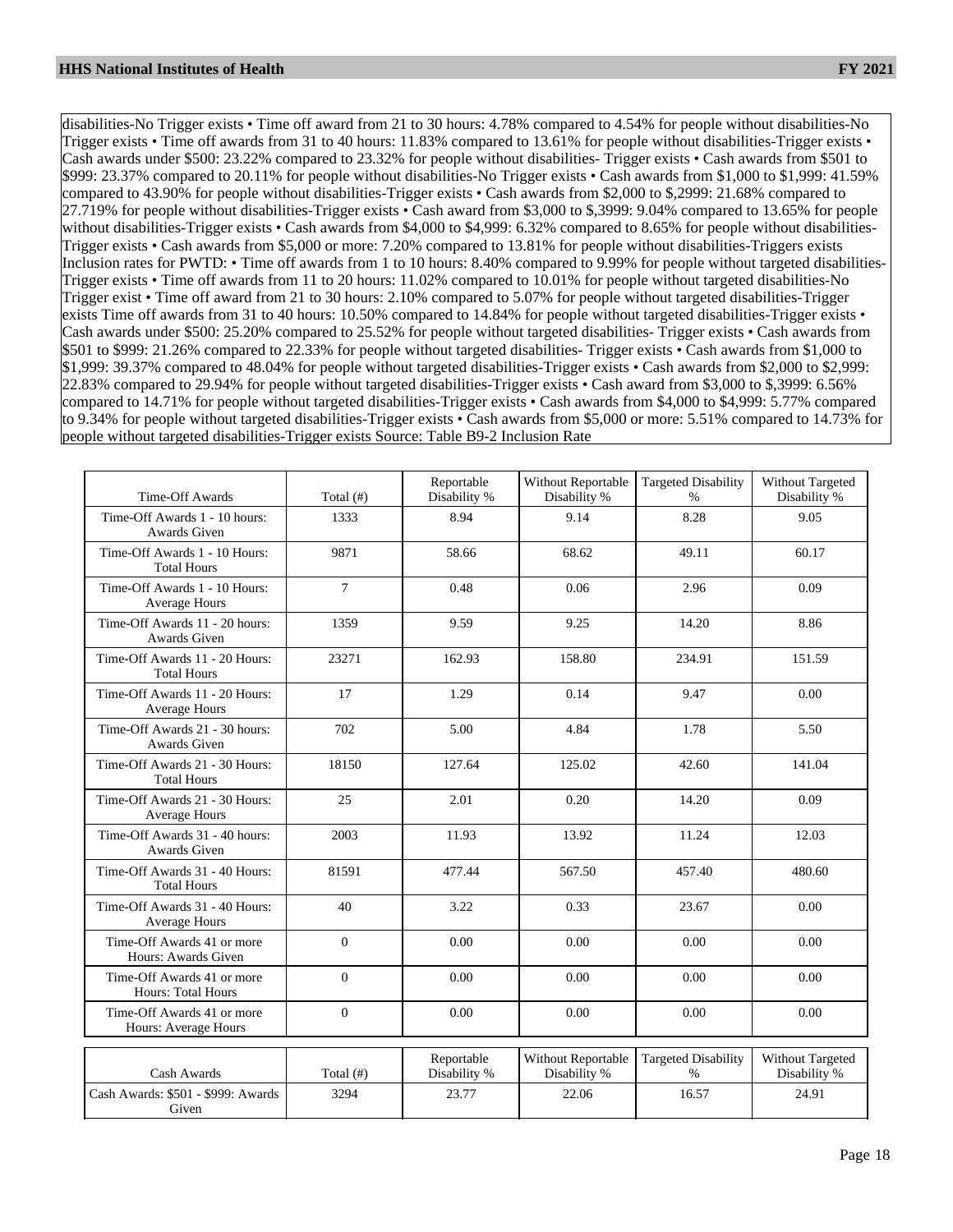| Cash Awards                                     | Total $(f#)$ | Reportable<br>Disability % | <b>Without Reportable</b><br>Disability % | <b>Targeted Disability</b><br>$\%$ | Without Targeted<br>Disability % |
|-------------------------------------------------|--------------|----------------------------|-------------------------------------------|------------------------------------|----------------------------------|
| Cash Awards: \$501 - \$999: Total<br>Amount     | 2426861      | 17378.40                   | 16226.34                                  | 12241.42                           | 18188.25                         |
| Cash Awards: \$501 - \$999:<br>Average Amount   | 736          | 58.90                      | 6.01                                      | 436.69                             | $-0.65$                          |
| Cash Awards: \$1000 - \$1999:<br>Awards Given   | 7045         | 42.79                      | 48.88                                     | 34.32                              | 44.12                            |
| Cash Awards: \$1000 - \$1999: Total<br>Amount   | 9478402      | 56915.55                   | 65810.26                                  | 46517.16                           | 58554.85                         |
| Cash Awards: \$1000 - \$1999:<br>Average Amount | 1345         | 107.17                     | 11.01                                     | 801.78                             | $-2.33$                          |
| Cash Awards: \$2000 - \$2999:<br>Awards Given   | 4356         | 22.40                      | 31.37                                     | 17.75                              | 23.13                            |
| Cash Awards: \$2000 - \$2999: Total<br>Amount   | 10367186     | 53138.03                   | 74701.43                                  | 41942.60                           | 54902.99                         |
| Cash Awards: \$2000 - \$2999:<br>Average Amount | 2379         | 191.14                     | 19.48                                     | 1397.63                            | 0.93                             |
| Cash Awards: \$3000 - \$3999:<br>Awards Given   | 2103         | 9.83                       | 15.44                                     | 4.73                               | 10.63                            |
| Cash Awards: \$3000 - \$3999: Total<br>Amount   | 7148821      | 33345.85                   | 52474.74                                  | 16176.33                           | 36052.61                         |
| Cash Awards: \$3000 - \$3999:<br>Average Amount | 3399         | 273.25                     | 27.80                                     | 2021.89                            | $-2.43$                          |
| Cash Awards: \$4000 - \$4999:<br>Awards Given   | 1341         | 6.53                       | 9.84                                      | 4.14                               | 6.90                             |
| Cash Awards: \$4000 - \$4999: Total<br>Amount   | 5927454      | 28475.91                   | 43551.06                                  | 18310.65                           | 30078.45                         |
| Cash Awards: \$4000 - \$4999:<br>Average Amount | 4420         | 351.49                     | 36.20                                     | 2615.38                            | $-5.41$                          |
| Cash Awards: \$5000 or more:<br>Awards Given    | 2104         | 7.33                       | 15.82                                     | 1.18                               | 8.30                             |
| Cash Awards: \$5000 or more: Total<br>Amount    | 15161281     | 52123.53                   | 113807.05                                 | 6691.12                            | 59285.91                         |
| Cash Awards: \$5000 or more:<br>Average Amount  | 7205         | 572.76                     | 58.84                                     | 3345.56                            | 135.63                           |

2. Using the inclusion rate as the benchmark, does your agency have a trigger involving PWD and/or PWTD for quality step increases or performance- based pay increases? If "yes", please describe the trigger(s) in the text box.

| a. Pay Increases (PWD)  | Answer No  |  |
|-------------------------|------------|--|
| b. Pay Increases (PWTD) | Answer Yes |  |

Inclusion rate for PWD: • QSI: 11.68% compared to 10.58% for people without disabilities-No Trigger exists Inclusion rate for PWTD: • QSI: 11.55% compared to 11.68% for people without targeted disabilities- Trigger exists Source: Tables B9-2 Inclusion Rate The inclusion rate was calculated by comparing the number and percent of employees who received a quality step increase among PWD to the number and percent of employees with no disability (this group includes those who did not identify as having a disability). The inclusion rate for PWD was 11.68%, and for people without disabilities and those who did not self-identify with a disability, it was 10.58%. No trigger was found in these data. The inclusion rate for PWTD was calculated by comparing the number and percent of PWTD who received a quality step increase to the number and percent of employees without a targeted disability (i.e., the combined total of persons with no disability, those who do not identify as having a disability, and those with a disability that is not targeted) who received a quality step increase. A negligible difference was found in quality step increases. The inclusion rate for PWTD was 11.55%, and for people without targeted disabilities (including those with no disability, those who did not self-identify as having a disability, and those with a disability that is not targeted), it was 11.68%. Source: Table B9-2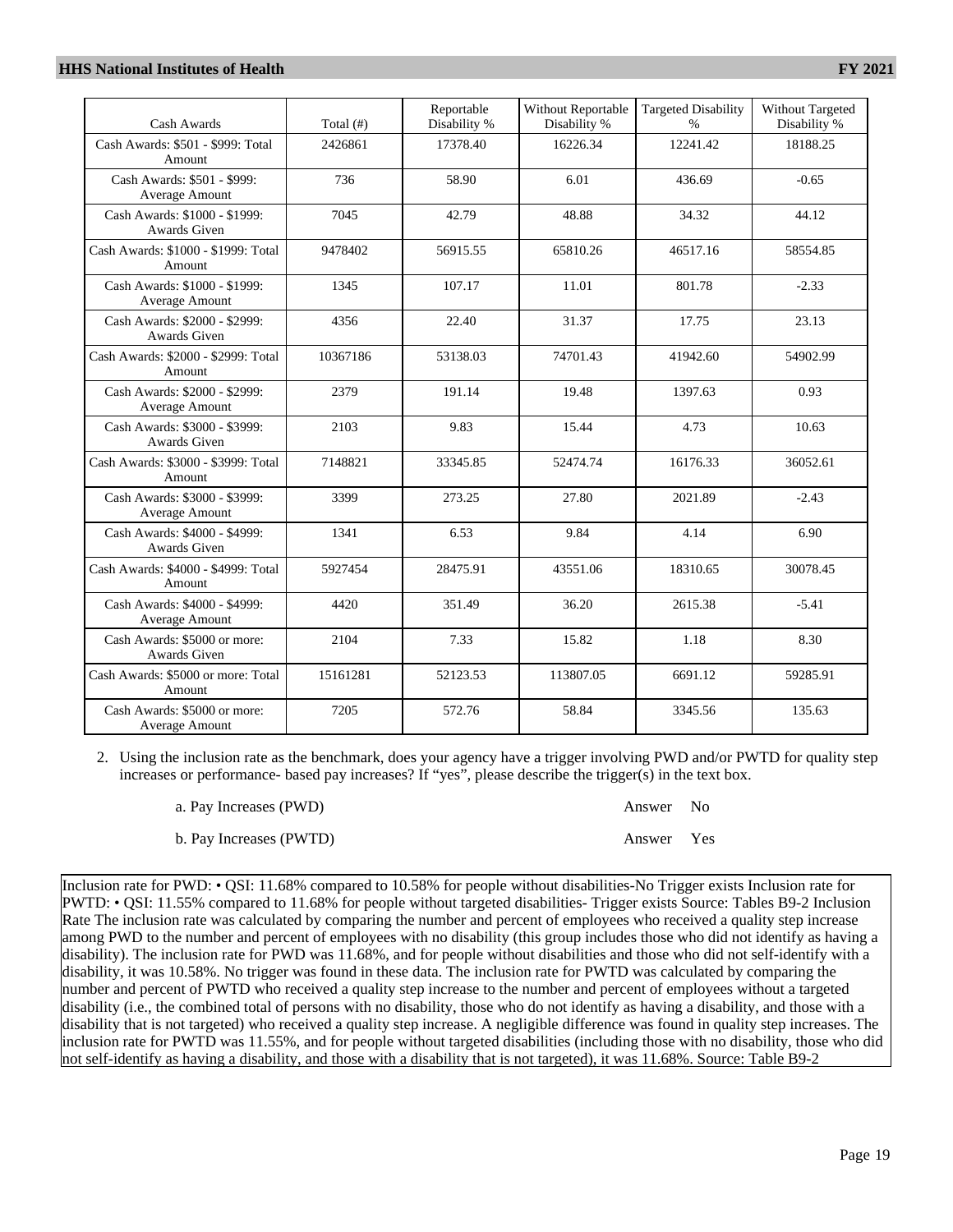| Other Awards                                            | Total(f) | Reportable<br>Disability % | Without Reportable<br>Disability % | Targeted Disability<br>$\%$ | <b>Without Targeted</b><br>Disability % |
|---------------------------------------------------------|----------|----------------------------|------------------------------------|-----------------------------|-----------------------------------------|
| <b>Total Performance Based Pay</b><br>Increases Awarded |          | 0.00                       | 0.00                               | $0.00\,$                    | 0.00                                    |

3. If the agency has other types of employee recognition programs, are PWD and/or PWTD recognized disproportionately less than employees without disabilities? (The appropriate benchmark is the inclusion rate.) If "yes", describe the employee recognition program and relevant data in the text box.

| a. Other Types of Recognition (PWD)  | Answer N/A |  |
|--------------------------------------|------------|--|
| b. Other Types of Recognition (PWTD) | Answer N/A |  |

The agency does have other types of employee recognition programs, such as the NIH Director's Awards, individual IC Director's Awards and the Disability Champion and Allies Awards. These awards are inclusive of PWD and PWTD. Currently, we do not have the data to quantitatively compare and assess for potential triggers involving PWD and PWTD receiving these awards.

## **D. PROMOTIONS**

a. SES

1. Does your agency have a trigger involving PWD among the qualified internal applicants and/or selectees for promotions to the senior grade levels? (The appropriate benchmarks are the relevant applicant pool for qualified internal applicants and the qualified applicant pool for selectees.) For non-GS pay plans, please use the approximate senior grade levels. If "yes", describe the trigger(s) in the text box. Select "n/a" if the applicant data is not available for your agency, and describe your plan to provide the data in the text box.

| i. Qualified Internal Applicants (PWD)        | Answer | Yes |
|-----------------------------------------------|--------|-----|
| ii. Internal Selections (PWD)                 | Answer | Yes |
| b. Grade GS-15                                |        |     |
| i. Qualified Internal Applicants (PWD)        | Answer | Yes |
| ii. Internal Selections (PWD)                 | Answer | Yes |
| c. Grade GS-14                                |        |     |
| <i>i.</i> Qualified Internal Applicants (PWD) | Answer | Yes |
| ii. Internal Selections (PWD)                 | Answer | Yes |
| d. Grade GS-13                                |        |     |
| i. Qualified Internal Applicants (PWD)        | Answer | No  |
| ii. Internal Selections (PWD)                 | Answer | No  |
|                                               |        |     |

Table B7 presents the relevant FY 2021 data to assess whether triggers exist about promotions to senior grade levels. Of 1,708 qualified internal applications for senior grade level positions, 144 (8.43%) were submitted by PWD. The Agency was successful in supporting PWD in their interest in and application for senior grade level positions. There were no triggers identified among qualified internal applicants to the GS-13 or SES equivalent senior grades. For the GS-15 and GS-14 equivalent senior grades, a difference was observed. Among internal selections, differences were observed for the GS-15 and GS-14 equivalent levels, but not the SES or GS-13 equivalent levels. Of the 84 internal promotions to senior grade levels in Table B7, six (7.14%) were PWD, which is lower than their availability in the QAP at 8.43%. The following presents data for each grade level equivalent. At the SES equivalent level, no job vacancy postings were available at the SES equivalent level in FY 2021, and as such there were no qualified internal applicants nor selections made, thus there was no opportunity to observe triggers. At the GS-15 equivalent level, the RAP was 6.25%, while the participation of PWD among qualified internal applicants was slightly lower at 5.36%. The Agency noted a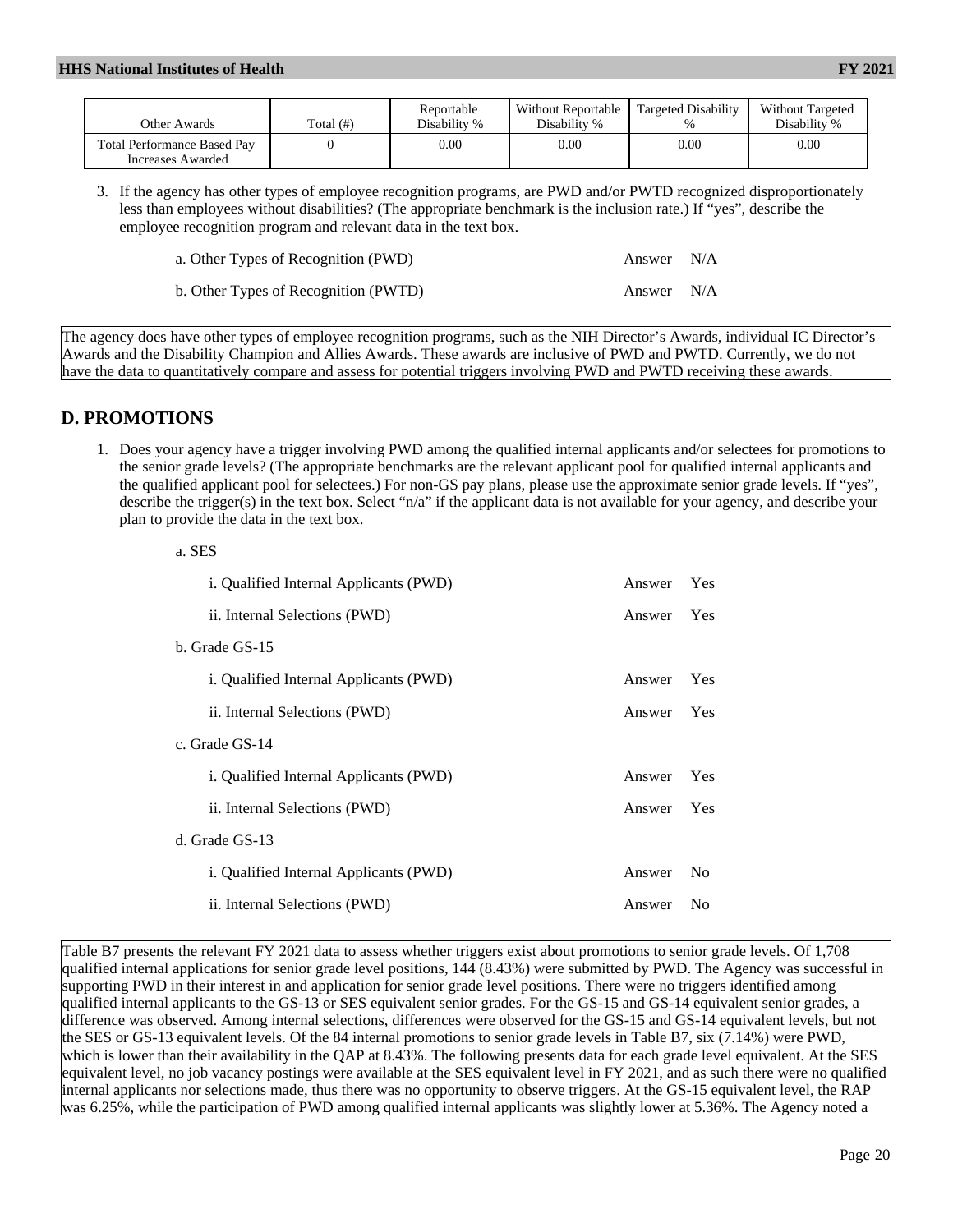difference involving internal selections for GS-15 equivalent grade levels; none of selections were PWD compared to their participation among qualified internal applicants at 5.36%. At the GS-14 equivalent level, the Agency noted a difference at the qualified and selected stages. The RAP was 8.79% and the participation of PWD among qualified internal applicants was 6.13%. Among selections for internal promotions, none were PWD, and 6.13% of the qualified internal applicants were PWD. At the GS-13 equivalent level, PWD exceeded the relevant benchmarks at the qualified and selected stages. The participation of PWD among qualified internal applicants was 10.25% compared to the RAP benchmark of 9.08%. Likewise, 13.64% of selections were PWD compared to 10.25% of qualified internal applicants. (SEE Graph on Page 229).

2. Does your agency have a trigger involving PWTD among the qualified internal applicants and/or selectees for promotions to the senior grade levels? (The appropriate benchmarks are the relevant applicant pool for qualified internal applicants and the qualified applicant pool for selectees.) For non-GS pay plans, please use the approximate senior grade levels. If "yes", describe the trigger(s) in the text box. Select "n/a" if the applicant data is not available for your agency, and describe your plan to provide the data in the text box.

| a. SES                                  |        |                |
|-----------------------------------------|--------|----------------|
| i. Qualified Internal Applicants (PWTD) | Answer | - Yes          |
| ii. Internal Selections (PWTD)          | Answer | No             |
| b. Grade GS-15                          |        |                |
| i. Qualified Internal Applicants (PWTD) | Answer | N <sub>0</sub> |
| ii. Internal Selections (PWTD)          | Answer | Yes            |
| c. Grade GS-14                          |        |                |
| i. Qualified Internal Applicants (PWTD) | Answer | Yes            |
| ii. Internal Selections (PWTD)          | Answer | Yes            |
| d. Grade GS-13                          |        |                |
| i. Qualified Internal Applicants (PWTD) | Answer | No             |
| ii. Internal Selections (PWTD)          | Answer | Yes            |

See table above from question 1. Applying the same comparisons to PWTD as described above for PWD, the Agency presents information on trigger identification for PWTD in promotions to senior grade levels. Of 1,708 qualified internal applications for senior grade level positions, 49 (2.87%) were submitted by PWTD. Of 84 promotions to senior grade levels in Table B7, none (0.00%) were PWTD. Overall, the Agency was successful in supporting PWTD in their interest in and application for senior grade level positions and was less successful in selecting PWTD for those promotions. There were no triggers identified among qualified internal applicants to the GS-15 and GS-13 equivalent senior grades; but for GS-14 equivalent senior grades, a difference was observed. There were no postings for internal promotion to SES equivalent positions; therefore, there was no opportunity to observed triggers for that level. Among internal selections, differences were observed for the GS-15, GS-14, and GS-13 equivalent levels. Of the 84 internal promotions to senior grade levels in Table B7, none were PWTD, which is lower than their availability in the QAP at 2.87%. The following presents data for each grade level equivalent. At the SES equivalent level, no job vacancy postings were available at the SES equivalent level in FY 2021, and as such there was no opportunity to observe triggers. At the GS-15 equivalent level, the RAP was 1.64%, while the participation of PWTD among qualified internal applicants was higher at 2.38%. The Agency noted a difference involving internal selections for senior grade levels at GS-15 equivalent grade levels; none of selections were PWTD compared to their participation among qualified internal applicants at 2.38%. At the GS-14 equivalent level, the Agency noted a difference at the qualified and selected stages. The RAP was 1.88% and the participation of PWTD among qualified internal applicants was slightly lower at 1.62%. Among selections for internal promotions, none were PWTD, and 1.62% of the qualified internal applicants were PWTD. At the GS-13 equivalent level, PWTD exceeded the relevant benchmark at the qualified stage, but was a trigger at the selected stage. The participation of PWTD among qualified internal applicants was higher at 3.65% compared to the RAP benchmark of 2.76%. On the other hand, none of the selections were PWTD compared to 3.65% of qualified internal applicants.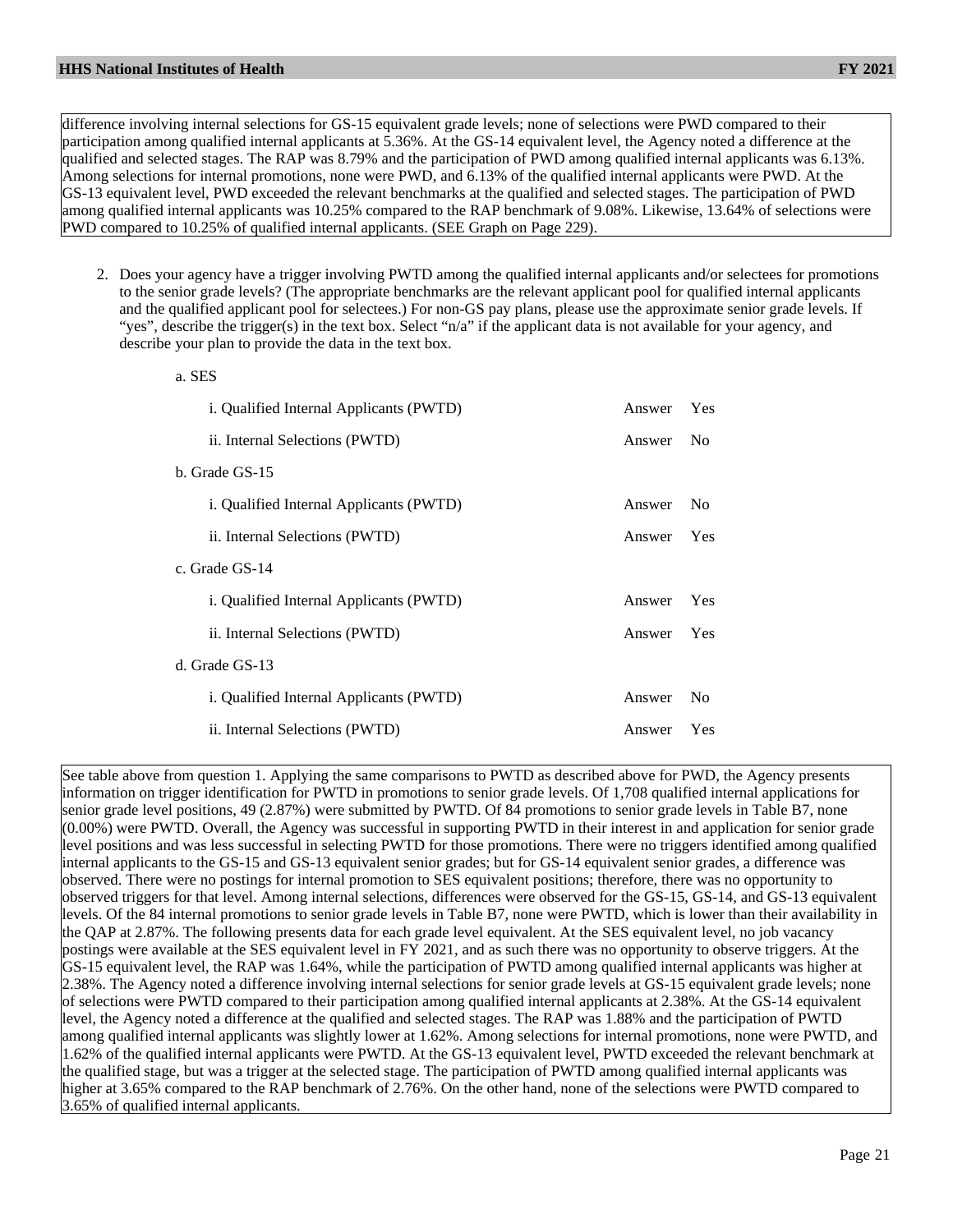3. Using the qualified applicant pool as the benchmark, does your agency have a trigger involving PWD among the new hires to the senior grade levels? For non-GS pay plans, please use the approximate senior grade levels. If "yes", describe the trigger(s) in the text box. Select "n/a" if the applicant data is not available for your agency, and describe your plan to provide the data in the text box.

| a. New Hires to SES (PWD)   | Answer N/A |      |
|-----------------------------|------------|------|
| b. New Hires to GS-15 (PWD) | Answer No  |      |
| c. New Hires to GS-14 (PWD) | Answer No  |      |
| d. New Hires to GS-13 (PWD) | Answer     | - No |

For this trigger analysis, the Agency presents information on trigger identification for PWD new hires to senior grade levels based on reviewing Table B7. Among the 1,113 newly hired permanent staff members in FY 2021 were 549 persons hired into permanent staff senior grade level positions: three SES, 40 into GS-15 equivalent positions, 145 into GS-14 equivalent position positions, and 361 into GS-13 equivalent positions. Sixty-five of those 549 (11.84%) newly hired permanent staff in senior grade levels identified as PWD. The following evaluates participation of PWD in each senior grade equivalent level. The QAP from Table B7 summarizes data where the applicant self-identified with a disability and qualified for the position. Data in this table describe vacancies for permanent positions with the NIH that were posted in USAJOBS with a closing date during the fiscal year. In addition, Table B7 also presents data on new hires onboarded during the fiscal year; some of whom applied for a vacancy posted prior to the start of the fiscal year. Differences may be observed in the demographic statistics of those selected versus those onboarded as new hires. Triggers comparing the composition of PWD and PWTD in applicant flow versus new hire data should be interpreted with these differences in mind. From reviewing the applicant flow data for FY 2021, no triggers were identified for PWD. • No vacancies were posted for external hire into SES positions during FY 2021. There was, then, no opportunity to observed triggers amongst the qualified applicant pool against tentative selections. • At the GS-15 equivalent level, the QAP was 0.58% PWD, and 5.00% of the permanent new hires for those positions identified as PWD. No trigger. • At the GS-14 equivalent level, the QAP was 3.98% PWD while 12.41% newly hired permanent staff were PWD. No trigger. • At the GS-13 equivalent level, the QAP was 3.15% PWD, while 12.47% of the new hires to GS-13 equivalent positions identified as PWD. No trigger. (SEE Graph on page 231 - 232).

4. Using the qualified applicant pool as the benchmark, does your agency have a trigger involving PWTD among the new hires to the senior grade levels? For non-GS pay plans, please use the approximate senior grade levels. If "yes", describe the trigger(s) in the text box. Select "n/a" if the applicant data is not available for your agency, and describe your plan to provide the data in the text box.

| a. New Hires to SES (PWTD)   | Answer N/A |  |
|------------------------------|------------|--|
| b. New Hires to GS-15 (PWTD) | Answer Yes |  |
| c. New Hires to GS-14 (PWTD) | Answer No  |  |
| d. New Hires to GS-13 (PWTD) | Answer No  |  |

To respond to this question, the Agency presents information on trigger identification for PWTD new hires to senior grade Among the 1,113 newly hired staff members in FY 2021 were 549 persons hired into senior grade level positions. Eleven of those 549 (2.00%) newly hired permanent staff in senior grade levels identified as PWTD. The following evaluates participation of PWD in each senior grade equivalent level. For the senior grade level equivalent GS-15 level only, the Agency found a trigger in the difference in participation of PWTD between qualified applicants and among new hires. More detail about each senior grade level follows in descending order by level. At the SES level, no vacancies were posted for external hire into SES positions during FY 2021. There was, then, no opportunity to observed triggers amongst the qualified applicant pool against tentative selections. At the GS-15 equivalent level, the QAP was 0.95%; none of the new hires were PWTD. At the GS-14 equivalent level, the QAP was 1.35% PWTD; 1.38% of the newly hired GS-14 equivalent staff were PWTD. No trigger. At the GS-13 equivalent level, the QAP was 0.96% PWTD, and 2.49% of new hires were PWTD. No trigger. Data Source: Table B7

5. Does your agency have a trigger involving PWD among the qualified internal applicants and/or selectees for promotions to supervisory

positions? (The appropriate benchmarks are the relevant applicant pool for qualified internal applicants and the qualified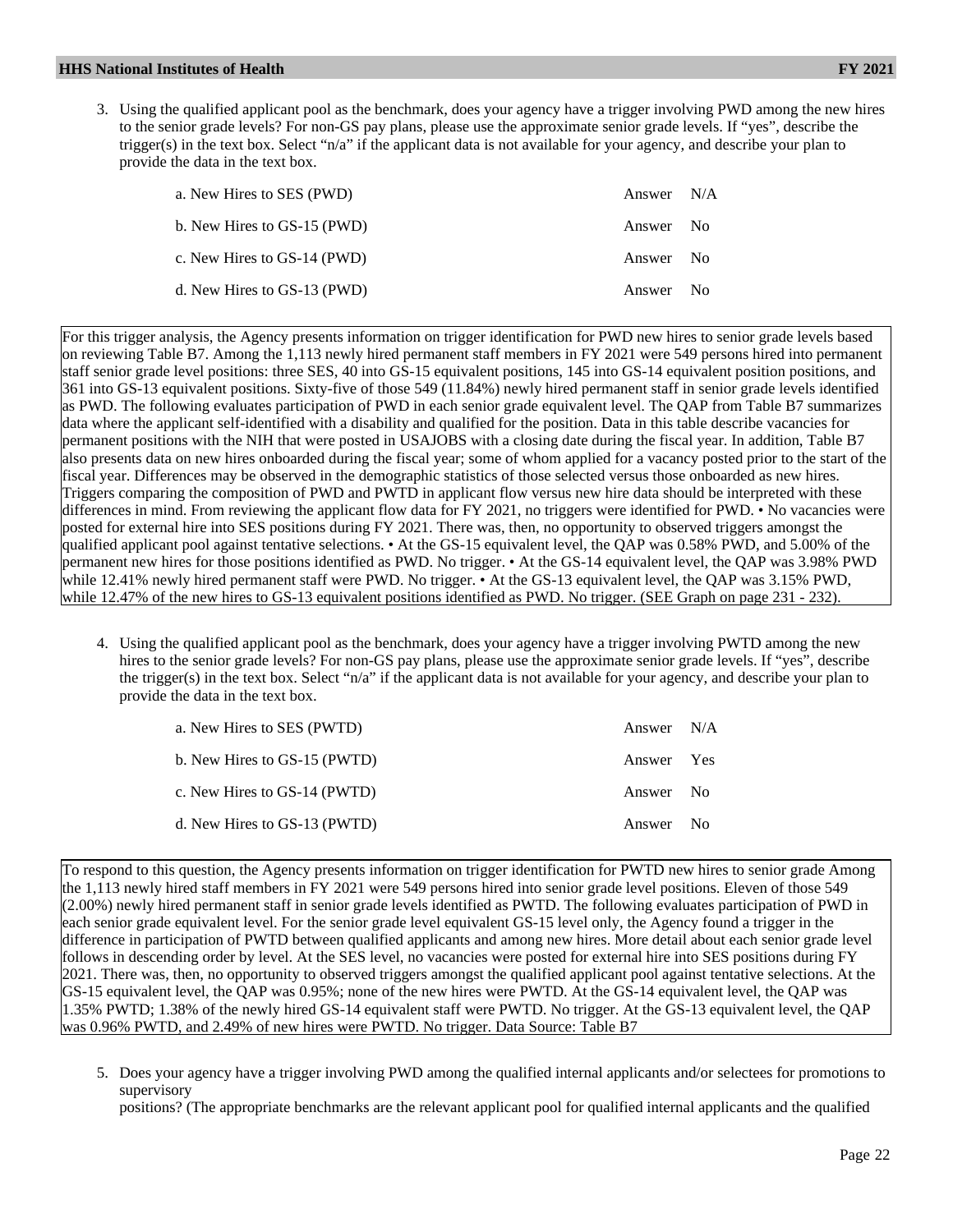applicant pool for selectees.) If "yes", describe the trigger(s) in the text box. Select "n/a" if the applicant data is not available for your agency, and describe your plan to provide the data in the text box.

| a. Executives                                 |        |            |
|-----------------------------------------------|--------|------------|
| <i>i.</i> Qualified Internal Applicants (PWD) | Answer | Yes        |
| ii. Internal Selections (PWD)                 | Answer | Yes        |
| b. Managers                                   |        |            |
| <i>i.</i> Qualified Internal Applicants (PWD) | Answer | <b>Yes</b> |
| ii. Internal Selections (PWD)                 | Answer | Yes        |
| c. Supervisors                                |        |            |
| <i>i.</i> Qualified Internal Applicants (PWD) | Answer | Yes        |
| ii. Internal Selections (PWD)                 | Answer | No         |

For this trigger analysis, the relevant applicant pools were defined to include all employees holding positions at the next lower level who hold supervisory status for Executives and Managers and at all lower levels with or without supervisory status for the first level Supervisors. The Agency observed triggers at all leadership levels for the qualified stage and among tentative selections for internal competitive promotion to Manager and Executive levels. For the Executive level, triggers were found at both stages for internal promotion. The relevant applicant pool was 6.29% PWD, and the qualified internal applicants include a smaller percentage at 5.42% PWD. None of the promoted internal applicants were PWD, while the qualified pool included 5.42% PWD. For the Manager level, triggers were found for both the qualified and tentative selection stages. The relevant applicant pool was 8.85% PWD, and the qualified internal applicants was lower at 7.93% PWD. Among 22 internal selections, 4.55% were PWD, which is lower than their availability in the QAP at 7.93%. For first level Supervisors, 9.89% of the relevant applicant pool were PWD. None of the applicants in the qualified pool were PWD. No PWD applicants were selected for promotion to first level Supervisory positions because none were available among qualified applicants; there was no opportunity to observe a trigger. (SEE Graph 233-234).

6. Does your agency have a trigger involving PWTD among the qualified internal applicants and/or selectees for promotions to supervisory positions? (The appropriate benchmarks are the relevant applicant pool for qualified internal applicants and the qualified applicant pool for selectees.) If "yes", describe the trigger(s) in the text box. Select "n/a" if the applicant data is not available for your agency, and describe your plan to provide the data in the text box.

| a. Executives                                     |        |     |  |  |  |
|---------------------------------------------------|--------|-----|--|--|--|
| i. Qualified Internal Applicants (PWTD)<br>Answer |        |     |  |  |  |
| ii. Internal Selections (PWTD)<br>Answer          |        |     |  |  |  |
| b. Managers                                       |        |     |  |  |  |
| i. Qualified Internal Applicants (PWTD)<br>Answer |        |     |  |  |  |
| ii. Internal Selections (PWTD)<br>Answer          |        |     |  |  |  |
| c. Supervisors                                    |        |     |  |  |  |
| i. Qualified Internal Applicants (PWTD)           | Answer | Yes |  |  |  |
| ii. Internal Selections (PWTD)                    | Answer | Nο  |  |  |  |

(SEE Graph top of page 234). For this trigger analysis, the same definitions were applied for RAP as found in the question above. For the Executive level, the relevant applicant pool was 1.80% PWTD, and the qualified internal applicants include 2.41% PWTD. No trigger was observed. None of the promoted internal applicants were PWD, while the qualified pool included 2.41% PWTD. A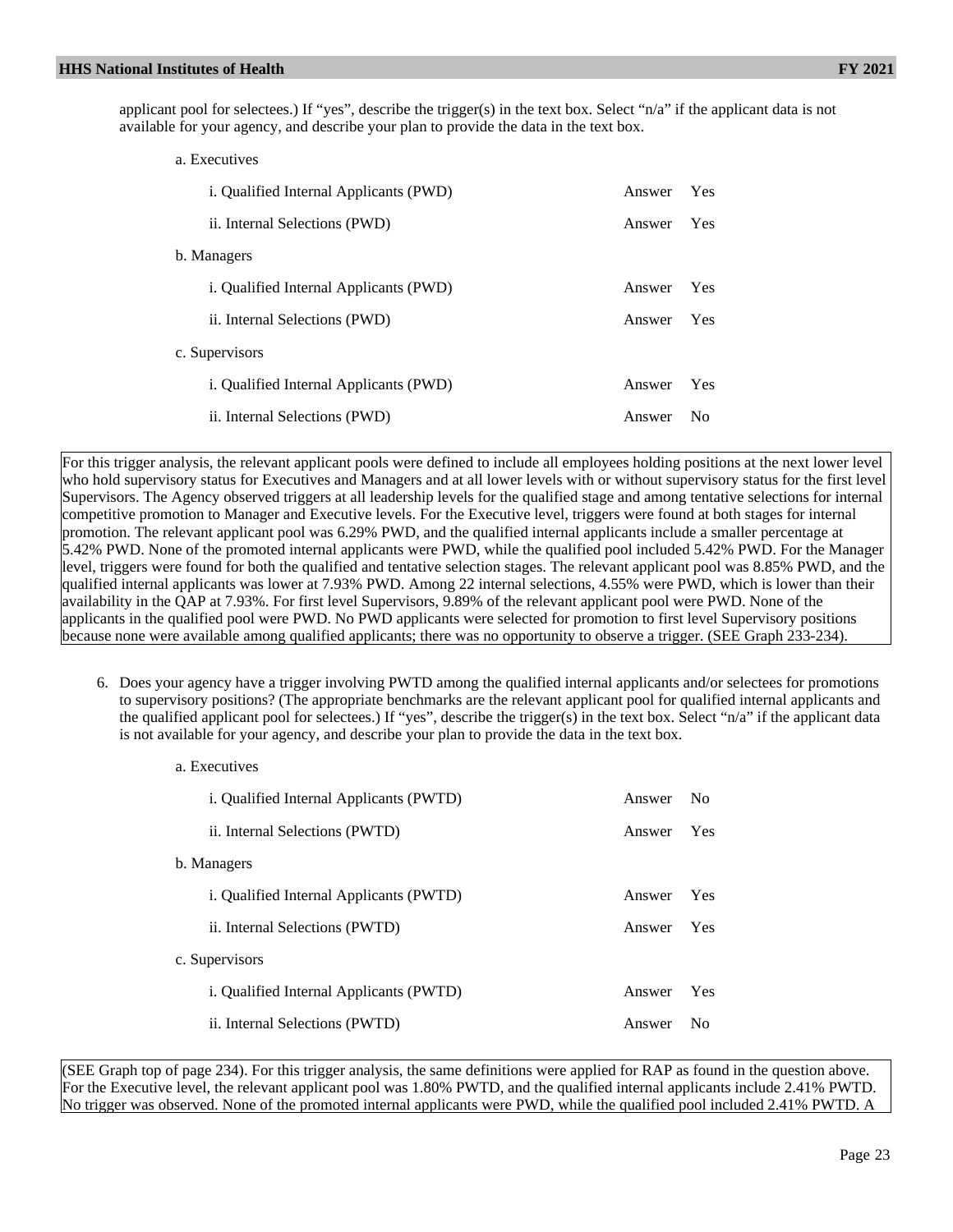trigger was identified. For the Manager level, triggers were found for both the qualified and tentative selection stages. The relevant applicant pool was 1.94% PWTD, and the qualified internal applicants was slightly lower at 1.84% PWTD. None of the promoted applicants to Manager positions were PWTD, though 1.84% were available for selection among qualified internal applicants. For first level Supervisors, 2.71% of the relevant applicant pool were PWTD. None of the applicants in the qualified pool were PWTD. No PWTD applicants were selected for promotion to first level Supervisory positions because none were available among qualified applicants; there was no opportunity to observe a trigger. Data Source: Table B7

7. Using the qualified applicant pool as the benchmark, does your agency have a trigger involving PWD among the selectees for new hires to supervisory positions? If "yes", describe the trigger(s) in the text box. Select "n/a" if the applicant data is not available for your agency, and describe your plan to provide the data in the text box.

| a. New Hires for Executives (PWD)  | Answer No  |  |
|------------------------------------|------------|--|
| b. New Hires for Managers (PWD)    | Answer No  |  |
| c. New Hires for Supervisors (PWD) | Answer Yes |  |

For this trigger analysis, the NIH presents information on trigger identification for PWD new hires to leadership positions based on reviewing Table B8. Among the 1,113 newly hired staff members in FY 2021 were 58 persons hired into leadership positions: 26 Executives, 30 Managers, and two first level Supervisors. Seven of those 58 (12.06%) newly hired permanent staff in leadership positions identified as PWD. The following evaluates participation of PWD in each leadership level. The QAP from Table B8 summarizes data where the applicant self-identified with a disability and qualified for the position. Data in this table describe vacancies for permanent positions with the NIH that were posted in USAJOBS with a closing date during the fiscal year. In addition, Table B8 also presents data on new hires onboarded during the fiscal year; some of whom applied for a vacancy posted prior to the start of the fiscal year. Differences may be observed in the demographic statistics of those selected versus those onboarded as new hires. Triggers comparing the composition of PWD and PWTD in applicant flow versus new hire data should be interpreted with these differences in mind. For first level Supervisor positions, the NIH found a trigger in the difference in participation of PWD among qualified internal applicants and among tentative selections. None of the tentatively selected first level Supervisors were PWD, yet the qualified applicant pool included 3.57% PWD. For Manager positions, no triggers were identified for external hiring. Externally hired Managers included 16.67% PWD, which is more than found among the qualified pool at 2.97%. For Executives, a higher proportion of PWD was found among tentative selections at 7.69% than found for the qualified applicant pool (1.66%). (SEE Graph on page 236).

8. Using the qualified applicant pool as the benchmark, does your agency have a trigger involving PWTD among the selectees for new hires to supervisory positions? If "yes", describe the trigger(s) in the text box. Select "n/a" if the applicant data is not available for your agency, and describe your plan to provide the data in the text box.

| a. New Hires for Executives (PWTD)  | Answer Yes |  |
|-------------------------------------|------------|--|
| b. New Hires for Managers (PWTD)    | Answer No  |  |
| c. New Hires for Supervisors (PWTD) | Answer Yes |  |

SEE Graph on page 236. Among the 1,113 newly hired staff members in FY 2021 were 58 persons hired into leadership positions: 26 Executives, 30 Managers, and two first level Supervisors. Of those 58 newly hired permanent staff in leadership positions 1.72% identified as PWTD. The following evaluates participation of PWD in each senior grade equivalent level: • For first level Supervisor positions, the Agency found a trigger in the difference in participation of PWTD among qualified internal applicants and among tentative selections. None of the tentatively selected first level Supervisors were PWTD, yet the qualified applicant pool included 1.79% PWTD. For Manager positions, no triggers were identified for external hiring. Externally hired Managers included 3.33% PWD, which is more than found among the qualified pool at 1.49%. • For Executives, no PWTD were tentatively selected while the qualified applicant pool included 0.92% PWTD. Data Source: Table B8

# Section VI: Plan to Improve Retention of Persons with Disabilities

To be model employer for persons with disabilities, agencies must have policies and programs in place to retain employees with disabilities. In this section, agencies should: (1) analyze workforce separation data to identify barriers retaining employees with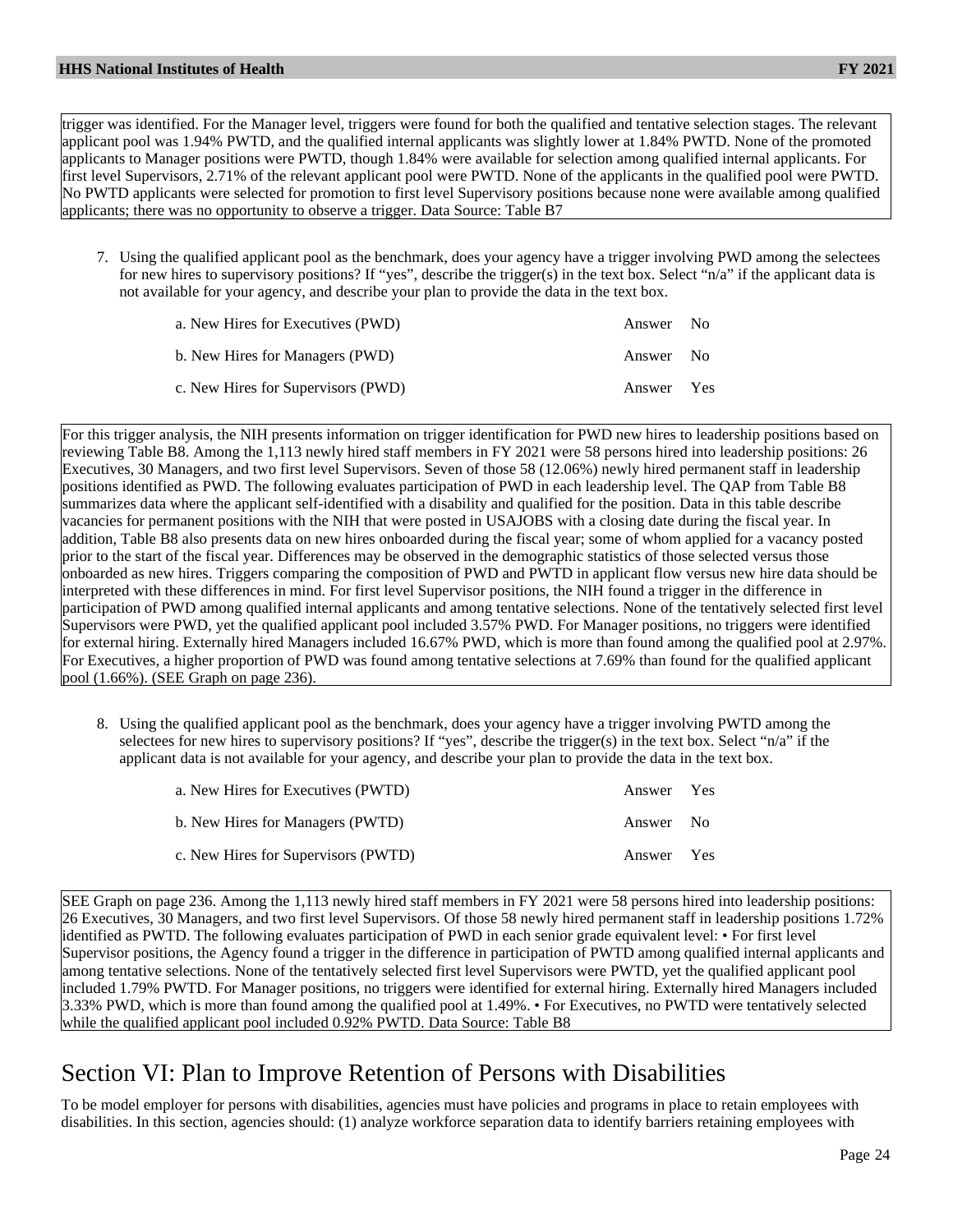disabilities; (2) describe efforts to ensure accessibility of technology and facilities; and (3) provide information on the reasonable accommodation program and workplace assistance services.

# **A. VOLUNTARY AND INVOLUNTARY SEPARATIONS**

1. In this reporting period, did the agency convert all eligible Schedule A employees with a disability into the competitive service after two years of satisfactory service (5 C.F.R.  $\S$  213.3102(u)(6)(i))? If "no", please explain why the agency did not convert all eligible Schedule A employees.

Answer Yes

The NIH maintains discretion on conversions to a career or career-conditional appointment among employees on Schedule A appointments. As a general practice, those Schedule A employees who were not converted voluntarily accepted a new Schedule A appointment within the Agency. During FY 2021, there were a total of 496 employees on new or existing Schedule A appointments, including 11 separations, 136 (27.42%) Schedule A new hires, 21 (4.23%) existing Schedule A, and 328 (66.13%) converted to the competitive service under the Schedule A hiring authority during FY 2021 within two years of the Schedule A appointment. A review of records for other Schedule A employees, who were hired or transferred to the NIH and remain on rolls at the close of FY 2021, confirms that all were converted to competitive service within two years of appointment.

2. Using the inclusion rate as the benchmark, did the percentage of PWD among voluntary and involuntary separations exceed that of persons without disabilities? If "yes", describe the trigger below.

| a. Voluntary Separations (PWD)   | Answer Yes |  |
|----------------------------------|------------|--|
| b. Involuntary Separations (PWD) | Answer Yes |  |

Among total workforce (both permanent and temporary) separations, the following was found. Data on voluntary separations: • Resignation: 1.42% for people with disabilities compared to 2.13% for people without disabilities- No trigger exists • Retirement: 3.52% for people with disabilities compared to 2.67% for people without disabilities- Trigger exists • Other Separations: 0.88% for people with disabilities compared to 1.09% for people without disabilities- No trigger exists Data on involuntary separations: • Removal: 0.20% for people with disabilities compared to 0.13% for people without disabilities- Trigger exists • The Agency had no Reductions in Force recorded during FY 2021. Source: B1-2 Inclusion Rate

| Seperations                             | Total #          | Reportable Disabilities % | <b>Without Reportable</b><br>Disabilities % |
|-----------------------------------------|------------------|---------------------------|---------------------------------------------|
| Permanent Workforce: Reduction in Force |                  | 0.00                      | 0.001                                       |
| Permanent Workforce: Removal            | 19               | 0.22                      | 0.10                                        |
| Permanent Workforce: Resignation        | 174I             | 1.01                      | 1.001                                       |
| Permanent Workforce: Retirement         | 391 <sup>1</sup> | 2.87                      | 2.20                                        |
| Permanent Workforce: Other Separations  | 139              | 0.79                      | 0.80                                        |
| Permanent Workforce: Total Separations  | 722              | 4.81                      | 4.10                                        |

3. Using the inclusion rate as the benchmark, did the percentage of PWTD among voluntary and involuntary separations exceed that of persons without targeted disabilities? If "yes", describe the trigger below.

| a. Voluntary Separations (PWTD)   | Answer Yes |  |
|-----------------------------------|------------|--|
| b. Involuntary Separations (PWTD) | Answer No  |  |

Among total workforce (both permanent and temporary) separations, the following was found. Data on voluntary separations: • Resignation: 0.99% for people with targeted disabilities compared to 2.10% for people without targeted disabilities- No trigger exists • Retirement: 3.70% for people with targeted disabilities compared to 2.72% for people without targeted disabilities- Trigger exists • Other Separations: 0.25% for people with targeted disabilities compared to 1.09% for people without targeted disabilities-No trigger exists Data on involuntary separations: • Removal: 0.00% for people with targeted disabilities compared to 0.14% for people without targeted disabilities- No trigger exists • The Agency had no Reductions in Force recorded during FY 2021. Source: B1-2 Inclusion Rate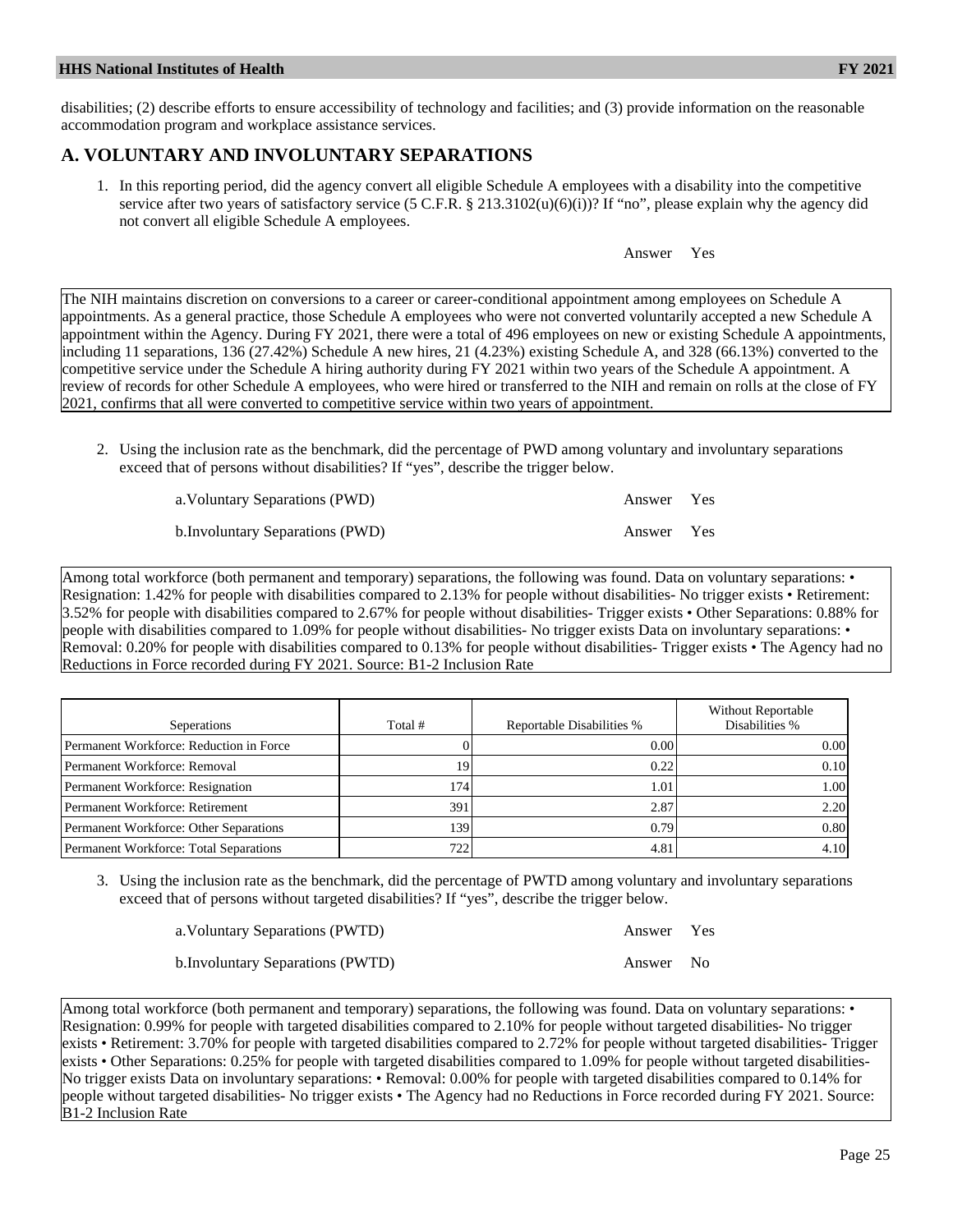| Seperations                             | Total #          | Targeted Disabilities % | Without Targeted Disabilities<br>$\%$ |
|-----------------------------------------|------------------|-------------------------|---------------------------------------|
|                                         |                  |                         |                                       |
| Permanent Workforce: Reduction in Force |                  | 0.00                    | 0.001                                 |
| Permanent Workforce: Removal            | 19               | 0.00                    | 0.11                                  |
| Permanent Workforce: Resignation        | 174I             | 0.55                    | $\lfloor .01 \rfloor$                 |
| Permanent Workforce: Retirement         | 391 <sup>1</sup> | 2.20                    | 2.25                                  |
| Permanent Workforce: Other Separations  | 139 l            | 0.00                    | 0.81                                  |
| Permanent Workforce: Total Separations  | 722              |                         |                                       |

4. If a trigger exists involving the separation rate of PWD and/or PWTD, please explain why they left the agency using exit interview results and other data sources.

Among 89 employees with disabilities who separated in FY 2021, voluntary reasons accounted for 96.63% with retirement as the top reason (52 people, 58.43%) followed by voluntary resignation (21 people, 23.60%), and other voluntary reason (13 people, 14.61%). Three employees (3.37%) were involuntarily removed. The NIH invites all departing employees to complete an exit survey during their last pay period on NIH rolls. This survey asks exiting employees for demographic information and reasons for separation. Among 395 employees who completed the disability questions on the exit survey in FY 2021, 24 self-identified as having a disability (6.98%). The small number of separating employees who self-identified with a disability and completed the exit survey limits the reliability of conclusions to be drawn from these data about the reasons why those employees left the Agency. The reasons for separation are not combined with demographic information, so only general conclusions can be gleaned from the exit survey and not specific to individuals with disabilities. Among total exit survey respondents, the top three most selected reasons for Separation in FY 2021 were:1) "Retirement" (30% of respondents) (Up 7% from last year) 2) "Promotion/Higher Salary/ Advancement Potential" (12%) (Down 3% from last year) 3) "Career Change" (9%) (Down 1% from last year) Of those respondents who selected retirement as a reason for separation: • 31% of respondents said they would have postponed retirement if they were more satisfied with their job, and 19% if they were more satisfied with their supervisor.

## **B. ACCESSIBILITY OF TECHNOLOGY AND FACILITIES**

Pursuant to 29 CFR §1614.203(d)(4), federal agencies are required to inform applicants and employees of their rights under Section 508 of the Rehabilitation Act of 1973 (29 U.S.C. § 794(b), concerning the accessibility of agency technology, and the Architectural Barriers Act of 1968 (42 U.S.C. § 4151-4157), concerning the accessibility of agency facilities. In addition, agencies are required to inform individuals where to file complaints if other agencies are responsible for a violation.

1. Please provide the internet address on the agency's public website for its notice explaining employees' and applicants' rights under Section 508 of the Rehabilitation Act, including a description of how to file a complaint.

Information and resources addressing accessibility are posted on the NIH website at https://www.nih.gov/web-policies-notices. NIH defers to the HHS for intake and management of complaints filed regarding Section 508 compliance.

2. Please provide the internet address on the agency's public website for its notice explaining employees' and applicants' rights under the

Architectural Barriers Act, including a description of how to file a complaint.

<https://www.orf.od.nih.gov/footer/Pages/Accessibility.aspx>

3. Describe any programs, policies, or practices that the agency has undertaken, or plans on undertaking over the next fiscal year, designed to improve accessibility of agency facilities and/or technology.

NIH's Office of Research Facilities (ORF) reviews accessibility projects, project statements of work and estimates to check the viability of projects and adherence to the ABA Standards and make funding recommendations to the ORF Building and Facilities Board. They address accessible accommodation requests by meeting the requester at the site, exploring possibilities, writing deficiency reports estimating costs and requesting funding. They keep track of the NIH Bethesda Campus building's changing characteristics that affect the building's occupancy categories and their compliance with the ABA Standards. • ORF continued to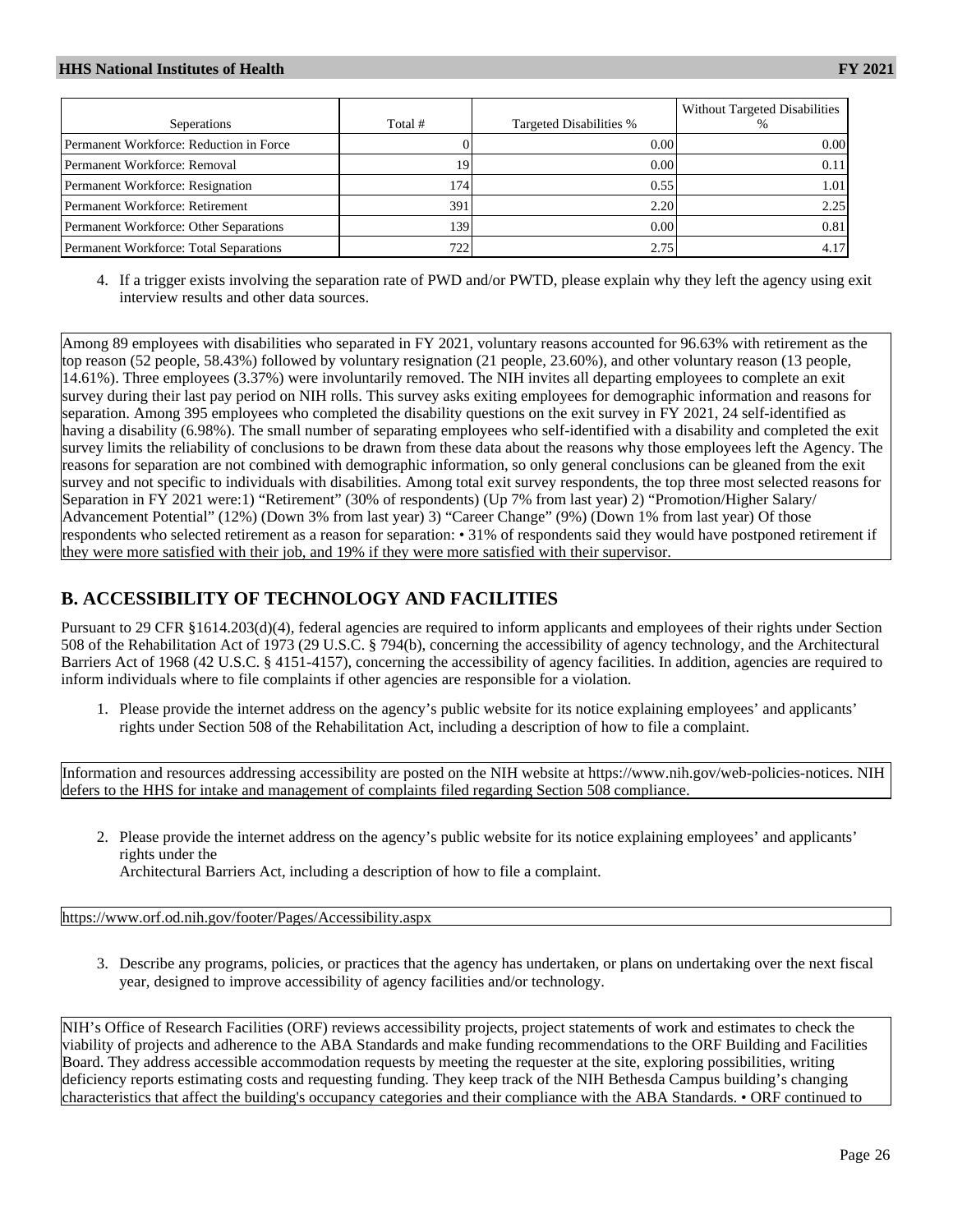work on ABA rights and complaints process on their website. The name and telephone number and email of the ORF ABA POC/ SME is listed. • In 2019, ORF had complaints about lack of larger operation signages that include Braille. The Braille larger operation signages were installed at the project site in 2020. We have included Braille in our new related projects in 2021 such as second HC lift in Building 31B and three Bethesda Campus main sally port entries' signage and operation info. • C105070 - Building31B H/C Lift at B1 Level: This project is to install a H/C lift to accommodate an elderly employee to be able to conduct her work in a safe manner which includes transporting boxes of paper records from storage to her office. This project was funded in 2020, contract was finalized with a design/build contractor, design phase has been completed. Project started construction in 2021and is now going through the final punch-list items to be fixed by the contractor. • C102788 - Mid-Block Crosswalks: This project focus is on improving safety measures for pedestrians on the Bethesda Campus. The project includes adding a few HC curb cuts and detectable warning surfaces. The design has been completed. A construction contract has been awarded in 2017. Project scope covers twenty (20) crosswalks. There are eight (8) crosswalks in operating condition and in different stages of full completion with minor Q/A items to address. During 2019 fiscal year, the contractor has completed most of the remaining items. Pre-final inspection for project Substantial Inspection to be scheduled in late October. The project continued to have issues with the installed fixtures and concrete trenches at several locations. Punchlist items and warranty issues had been discussed with the contractor to fix many items in need of repair in 2020 and 2021. Repairs by contractor is still ongoing and ICs complaints are being investigated. • C102246, Building 66 Gateway Center Sallyports wheelchair Access: This project provides automatic door openers for three locations in the Bethesda Campus Sallyports for HC employees and visitors entries and exits. Due to security requirements, implementation of this project has been going through many revisions. The project started in 2015 and had been going through final phases of the design and construction documentation due to stringent security requirements that required custom made stands. Recently construction permit has been issued. Project was planned to start construction contract bidding in early 2019 fiscal year. Due to lack of R&I funding in the 2019 fiscal year, the project officer was informed by the ORF Fiscal Authority that this project was funded in 2020.The ORF project architect responsible for the construction documents had left and a new PA is assigned. Due to custom made access poles and security requirements, the project requires not only architectural design but also industrial design of the custom pole that is an object which requires careful coordination of parts and pieces at micro (machined) level. The existing construction documents can be used as a bridging document for a Design/Build contract. New contract was secured, and the custommade stands were replaced with off the shelf stand that functionally was acceptable to the NIH SPSM (Division of Physical Security Management). This was reducing the project costs and future maintenance. The project has finished design and documentation and started construction phase in 2021. The construction has started on Sally port No. 2 (Pedestrian Entrance leading to Child Care Center at Rockville Pike & Center Dr). • C105241 Building 31C Restrooms Renovation: Full renovation of Building 31C remaining restrooms at B1, B2, B3, 1st, 3rd floors, a total of 10 restrooms and level B4 Unisex restroom modifications for the wheelchair access. The project was recommended for the B&F Board review for the 2018 R&I funding for design and construction. The project was placed on hold, due to funding issues. The project was planned to be funded in FY19. Due to lack of R&I funding in the 2019 fiscal year, the project officer was informed by the ORF Fiscal Authority that this project will be funded in 2020.Unfortunately funding for this project is moved to 2021fiscal year and now again postponed to future years due to many other projects competing with other deficient projects for R&I (Repair & Improvement) funds. Meanwhile, we are trying to request funding for individual restrooms that need upgraded HC access instead of asking for a large R&I funding. • C105223 Convert Building 1, room 15E2 to Offices. Building 1is a historic structure. The project includes enlargement of the existing 1st floor restroom to make it accessible. Access to building entry, all entry level offices including pantry are accessible. Project is funded in 2019 fiscal year. This Design/ Build contract received a green construction permit in August 2021. Construction project started by remediation process that is completed and actual construction is on its way. • C106591 Convert Building 1, room15E1to Offices, Building is a historic residential structure. The project includes enlargement of the existing 1st floor restroom to make it accessible. Building entry, kitchen and entry level offices are made accessible. The project is funded in 2019 fiscal year. This Design/Build received a construction permit in 2021. Contract is in construction phase after remediation efforts are completed. • C109507 Building 31A Toilet Renovations Floors 3, 10 and 11, This project was initiated in 2020 to upgrade bathrooms and bring them to compliance with the ABA standards. Design part of the project is almost completed. Construction of one floor is planned to be started in 2022. •  $C108449$  Buildings. 1, room  $5G1 + G2$  Quarters Renovation, Project is to convert existing residential two story with basement historic buildings into offices for NCI and NHLBI. The renovation included converting the kitchen to a kitchenette/pantry, making the first floor ABA accessible, including bathrooms. This project was funded in 2020 and construction permit is published. Building 15G1 construction is on its way and the project is expected to be completed in 2022. Building G2 is still occupied by the Fire Marshall and the construction will start after the Fire Marshall offices are relocated to their new renovated location. • C107389 Building 1, room 5C1 Renovation, Project is to convert existing residential two story with basement into offices for NCI. The renovation included converting the kitchen to a kitchenette/pantry, making the First floor ABA accessible including bathrooms. This project was funded in 2020 and construction permit was published. Project is now completed, and building was occupied in March 2021. • C105885 Building 49 Public Areas Kitchenettes and Public Bathrooms Renovation. The first phase of this project to renovate the Public Areas Kitchenettes was funded in 2020 and is now in the design review process. All kitchenettes are renovated to be accessible per ABA standards requirements. The design is still going through Fire Marshall review for information regarding the phasing plan in 2021. Construction permit is expected to be published after AE responses are accepted by the Fire Marshall. C104607 Building15B1 & B2 Officers Quarters Renovation. Historic buildings are in the Utility Feasibility Study and design to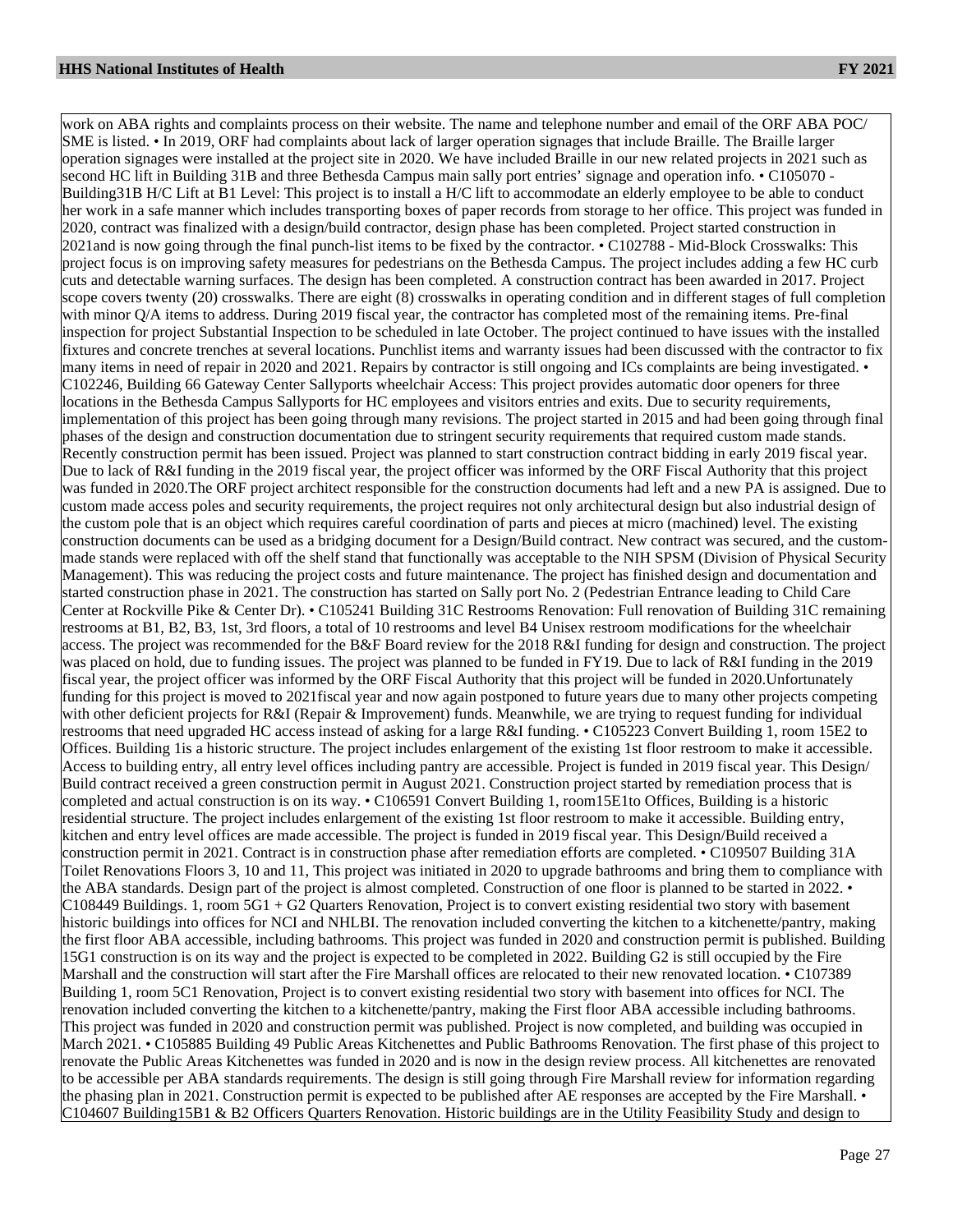renovate them for Children's Inn use and provide the center with additional capacity. The renovated facility will be in full compliance with the ABA standards. The utility feasibility design documentation is in the design review process. The MDE (Maryland Department of Environment) review comments responses and 95% design review is completed. Project is now completing the design documents to acquire a construction permit. The design phase is scheduled to finish by the end of 2021. • C106564 Building31C Upgrade Showers and Dehumidify Shower Rooms, this project renovates the bathrooms, showers, and locker room per the ABA standards. The project contractor discovered hazardous material that needed to be abated by the ORF/ DEP (Division of Environmental Protection) in 2021. Remediation has been completed. AE team is continuing to finish the design after reassessing the space after abatement. • During 2021, a large number of labs in Building10 and other buildings have been renovated. All renovations provide special attention to cabinets, sinks, adding motion detectors, elevators, and ensuring all renovations are based on the ABA standards and user groups' needs. • In 2021 ORF made a universal effort to make all Bethesda Campus bathrooms faucets and towel dispensers hands free. The effort started in mid-2020 and ended with 2392 automatic faucets in mid 2021vs 844 in 2020. Automatic towel dispensers were fully upgraded to 1560 in 2021 vs 745 in mid-2020. There have been many small projects requested and completed in 2021 by the ORF/DDCM/ SAT (Small Project Team) such as adding automatic door openers, changing door handles, etc. to make them in compliance with the ABA standards. These projects are not listed above due to their small scope.

### **C. REASONABLE ACCOMMODATION PROGRAM**

Pursuant to 29 C.F.R. § 1614.203(d)(3), agencies must adopt, post on their public website, and make available to all job applicants and employees, reasonable accommodation procedures.

1. Please provide the average time frame for processing initial requests for reasonable accommodations during the reporting period. (Please do not include previously approved requests with repetitive accommodations, such as interpreting services.)

In FY 2021, the NIH primarily relied on its RA tracking system called Entellitrak to collect RA data. The average number of days it took to process RA requests (from initial receipt of the request to closure/provision) was 36 business days. The average time it took to go from initial receipt of the request to a decision was 11 business days. The average time it took from the approval of the request to provision of the accommodation was 11 business days. Source: Entellitrak

2. Describe the effectiveness of the policies, procedures, or practices to implement the agency's reasonable accommodation program. Some examples of an effective program include timely processing requests, timely providing approved accommodations, conducting training for managers and supervisors, and monitoring accommodation requests for trends.

FY 21 continued to cause unique impact on reasonable accommodation (RA) processing related to the COVID-19 pandemic. FY 21 began with a record low number of requests and escalated throughout the Covid pandemic. This resulted in a low number of RA requests overall, but a busy end of year. According to data collected on requests entered and processed via Entellitrak in FY 21, the NIH processed a total of 102 individual requests. This represents significant overall decrease from the number of employees that EDI assisted in FY 20 (206). In FY 21, the average number of days it took to process RA requests (from initial receipt of the request to provision) was 36 business days. This is an increase from FY 20. It is likely that this increase is due to multiple factors including: (1) increased provision/procurement time due to the pandemic; (2) a proportionally high number of complex cases (including reassignment); and (3) changes in staffing over the FY. The average number of days it took managers to reach a decision on an RA request upon receipt of EDI's recommendation was 11 business days. The average time it took from the approval of the RA request to provision of the accommodation was 11 business days. Average timeframes across the board were increased from FY 20. However, 79% of all requests were processed within the maximum timeframe which is an improvement from 73% in FY20. In terms of the top RA requests received in FY 21, the most requested RA was equipment. It made up 21% of the RAs requested. Following that, 17% of the requested RAs were for telework, 14% were for IT equipment, and 14% were for a modification to duties. In FY21, a total of 401 NIH staff were trained in RA (231 supervisors and managers and 170 employees). EDI additionally provided RA Training to 165 employees of the Administration for Children and Families (ACF). This is a significant decrease from FY 20 as we did not host any large training events. EDI is developing new RA Training Resources to be able to reach more staff.

### **D. PERSONAL ASSISTANCE SERVICES ALLOWING EMPLOYEES TO PARTICIPATE IN THE WORKPLACE**

*Pursuant to 29 CFR §1614.203(d)(5), federal agencies, as an aspect of affirmative action, are required to provide personal assistance services (PAS) to employees who need them because of a targeted disability, unless doing so would impose an undue hardship on the agency.*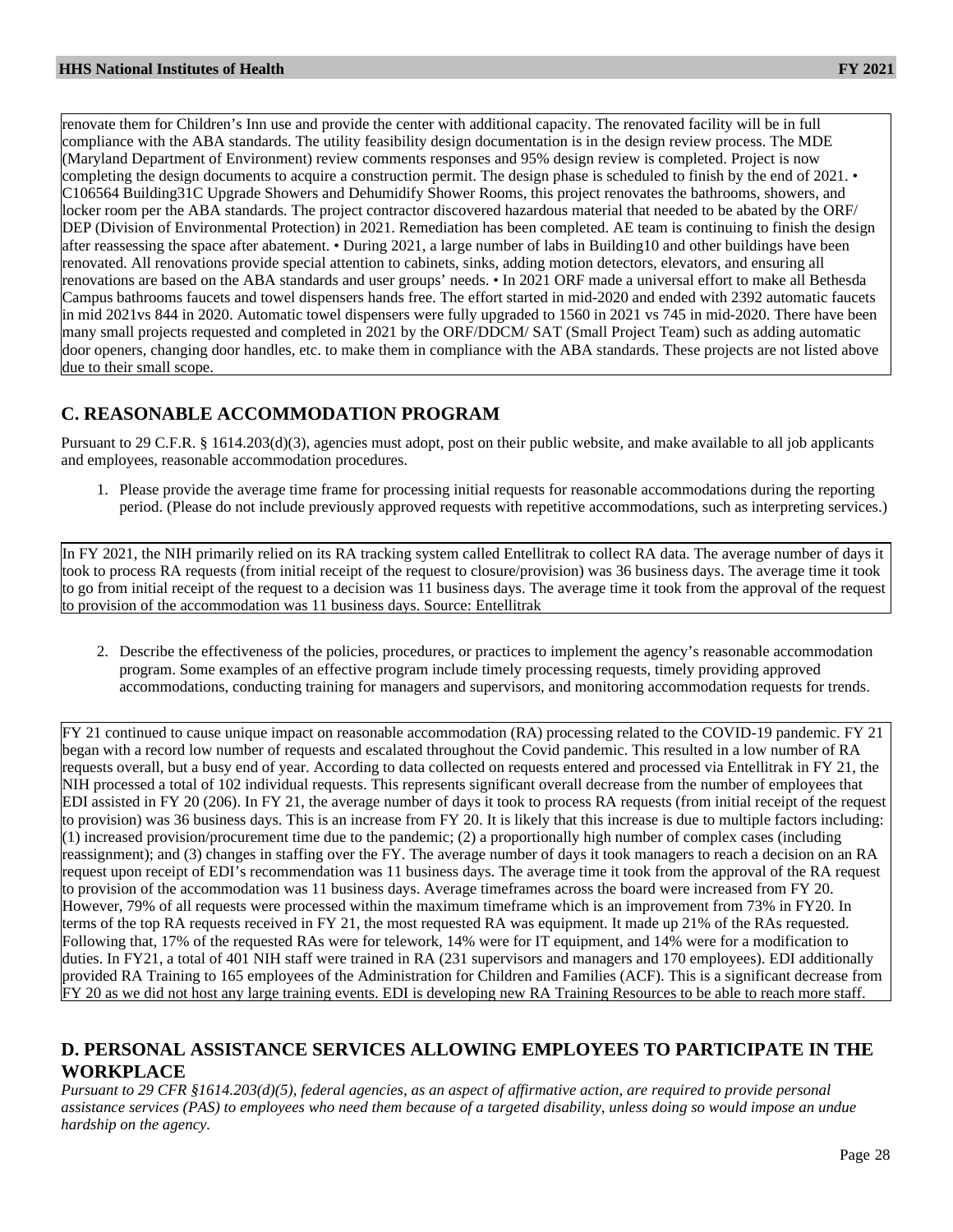Describe the effectiveness of the policies, procedures, or practices to implement the PAS requirement. Some examples of an effective program include timely processing requests for PAS, timely providing approved services, conducting training for managers and supervisors, and monitoring PAS requests for trends.

In FY21 EDI continued to work with the Department of Health and Human Services (HHS) on an inter-agency agreement (IAA) to utilize HHS's established PAS contract. In FY21, NIH received one (1) new request for PAS in FY21 that was ultimately approved, and provision is being coordinated. NIH received no requests from employees who previously received on-site PAS to have PAS provided to a telework location.

# Section VII: EEO Complaint and Findings Data

# **A. EEO COMPLAINT DATA INVOLVING HARASSMENT**

1. During the last fiscal year, did a higher percentage of PWD file a formal EEO complaint alleging harassment, as compared to the governmentwide average?

Answer Yes

2. During the last fiscal year, did any complaints alleging harassment based on disability status result in a finding of discrimination or a settlement agreement?

Answer Yes

3. If the agency had one or more findings of discrimination alleging harassment based on disability status during the last fiscal year, please describe the corrective measures taken by the agency.

The NIH did not have any findings of discrimination alleging harassment based on disability; however, there were four (4) settlement agreements. 1. Attorney's Fees 2. Attorney's Fees; Leave Restored and Neutral Reference 3. Lump Sum Payment; Reassignment and Leave Restored 4. Lump Sum Payment and Leave Restored

# **B. EEO COMPLAINT DATA INVOLVING REASONABLE ACCOMMODATION**

1. During the last fiscal year, did a higher percentage of PWD file a formal EEO complaint alleging failure to provide a reasonable

accommodation, as compared to the government-wide average?

Answer Yes

2. During the last fiscal year, did any complaints alleging failure to provide reasonable accommodation result in a finding of discrimination or a settlement agreement?

Answer Yes

3. If the agency had one or more findings of discrimination involving the failure to provide a reasonable accommodation during the last fiscal year, please describe the corrective measures taken by the agency.

The NIH did not have any findings of discrimination involving the failure to provide a reasonable accommodation; however, there were three (3) settlement agreements. 1. Attorney's Fees 2. Lump Sum Payment; Neutral Reference and Leave Restored 3. Attorney's Fees; Lump Sum Payment; Expungement and Leave Restored

# Section VIII: Identification and Removal of Barriers

*Element D of MD-715 requires agencies to conduct a barrier analysis when a trigger suggests that a policy, procedure, or practice may be impeding the employment opportunities of a protected EEO group.*

1. Has the agency identified any barriers (policies, procedures, and/or practices) that affect employment opportunities for PWD and/or PWTD?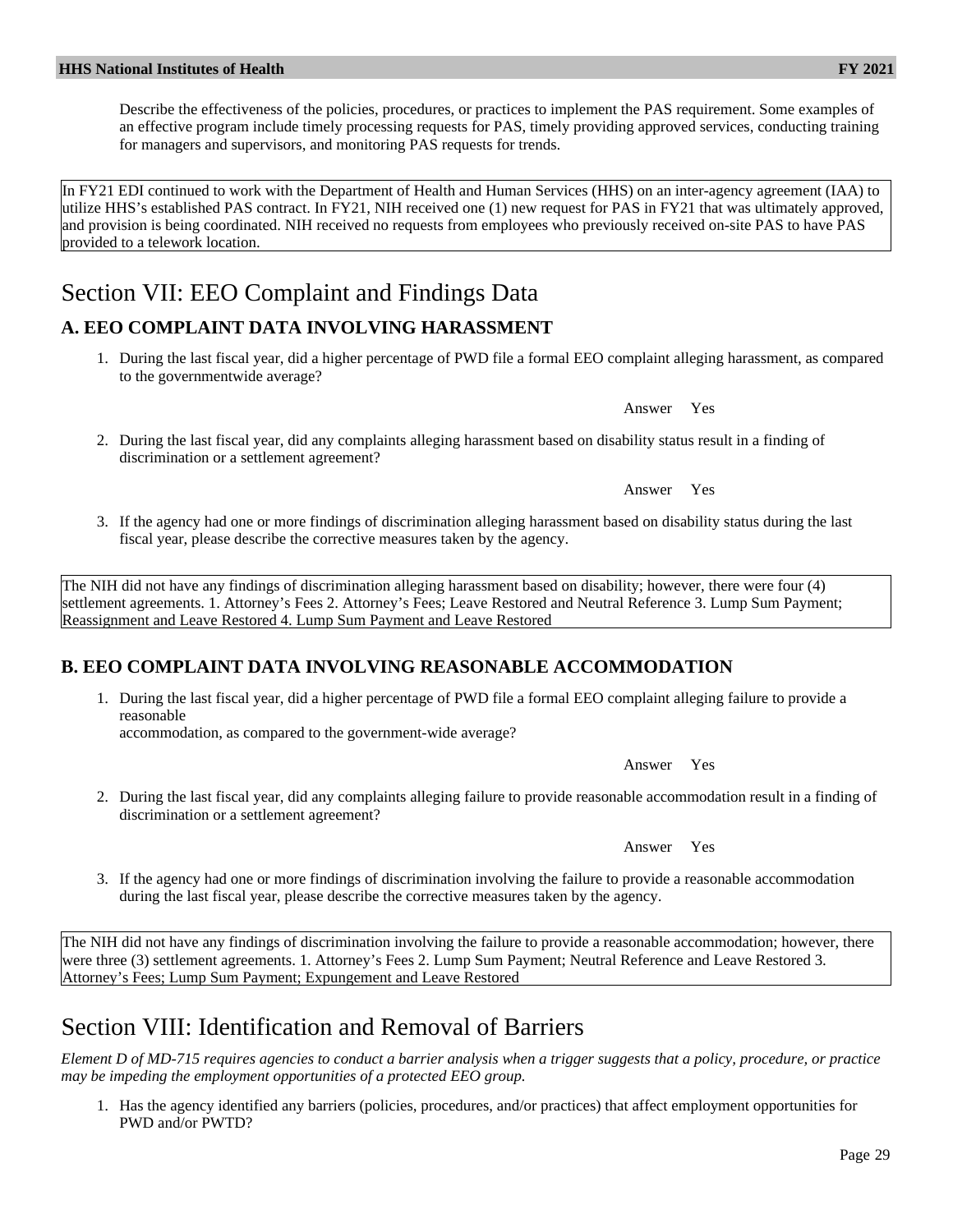Answer Yes

2. Has the agency established a plan to correct the barrier(s) involving PWD and/or PWTD?

Answer Yes

3. Identify each trigger and plan to remove the barrier(s), including the identified barrier(s), objective(s), responsible official(s), planned activities, and, where applicable, accomplishments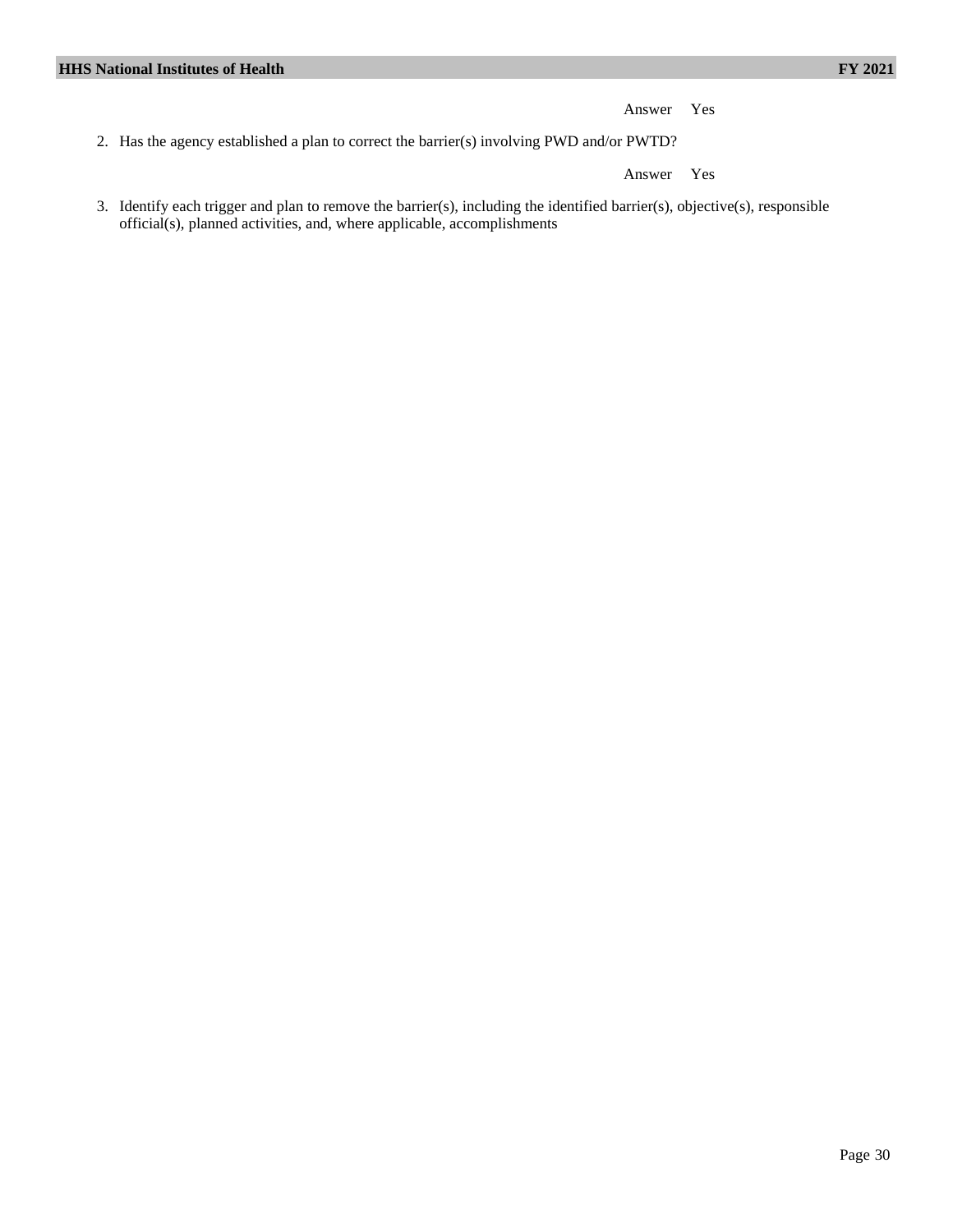| <b>Source of the Trigger:</b>                                                                                                                                                                   |                                                                                                              | Workforce Data (if so identify the table)                                                                                                                                                                                                                                                                                                                                                                                                                                                                                                                    |                                                          |                                     |                                                                                                 |                                                      |     |  |
|-------------------------------------------------------------------------------------------------------------------------------------------------------------------------------------------------|--------------------------------------------------------------------------------------------------------------|--------------------------------------------------------------------------------------------------------------------------------------------------------------------------------------------------------------------------------------------------------------------------------------------------------------------------------------------------------------------------------------------------------------------------------------------------------------------------------------------------------------------------------------------------------------|----------------------------------------------------------|-------------------------------------|-------------------------------------------------------------------------------------------------|------------------------------------------------------|-----|--|
| Specific Workforce Data<br><b>Table:</b>                                                                                                                                                        |                                                                                                              | Workforce Data Table - B1                                                                                                                                                                                                                                                                                                                                                                                                                                                                                                                                    |                                                          |                                     |                                                                                                 |                                                      |     |  |
| <b>STATEMENT OF</b><br><b>CONDITION THAT WAS</b><br><b>A TRIGGER FOR A</b><br><b>POTENTIAL BARRIER:</b><br>Provide a brief narrative<br>describing the condition at<br>issue.                   |                                                                                                              | Considering instructions from the Equal Employment Opportunity Commission (EEOC), the Office<br>of Equity, Diversity, and Inclusion (EDI) will continue conducting a more focused barrier analysis<br>in FY 2021 to identify triggers and potential barriers at the GS-11 through GS-15 and SES pay<br>scales, as compared to the goal of 12% for employees with reportable disabilities and 2% for<br>employees with targeted disabilities. The percentage of PWD in the GS-11 to SES cluster was<br>8.04% in FY 2021, which falls below the goal of 12.0%. |                                                          |                                     |                                                                                                 |                                                      |     |  |
| How was the condition<br>recognized as a potential<br>barrier?                                                                                                                                  |                                                                                                              |                                                                                                                                                                                                                                                                                                                                                                                                                                                                                                                                                              |                                                          |                                     |                                                                                                 |                                                      |     |  |
| <b>STATEMENT OF</b>                                                                                                                                                                             |                                                                                                              | <b>Barrier Group</b>                                                                                                                                                                                                                                                                                                                                                                                                                                                                                                                                         |                                                          |                                     |                                                                                                 |                                                      |     |  |
| <b>BARRIER GROUPS:</b>                                                                                                                                                                          |                                                                                                              | People with Disabilities                                                                                                                                                                                                                                                                                                                                                                                                                                                                                                                                     |                                                          |                                     |                                                                                                 |                                                      |     |  |
|                                                                                                                                                                                                 |                                                                                                              |                                                                                                                                                                                                                                                                                                                                                                                                                                                                                                                                                              | People with Targeted Disabilities                        |                                     |                                                                                                 |                                                      |     |  |
| <b>Barrier Analysis Process</b><br>Completed?:                                                                                                                                                  |                                                                                                              | ${\bf N}$                                                                                                                                                                                                                                                                                                                                                                                                                                                                                                                                                    |                                                          |                                     |                                                                                                 |                                                      |     |  |
| <b>Barrier(s)</b> Identified?:                                                                                                                                                                  |                                                                                                              | $\mathbf N$                                                                                                                                                                                                                                                                                                                                                                                                                                                                                                                                                  |                                                          |                                     |                                                                                                 |                                                      |     |  |
| <b>STATEMENT OF</b>                                                                                                                                                                             |                                                                                                              |                                                                                                                                                                                                                                                                                                                                                                                                                                                                                                                                                              | <b>Barrier Name</b>                                      |                                     |                                                                                                 | <b>Description of Policy, Procedure, or Practice</b> |     |  |
| <b>IDENTIFIED BARRIER:</b><br>Provide a succinct statement<br>of the agency policy,<br>procedure<br>or practice that has been<br>determined to be the barrier<br>of the<br>undesired condition. |                                                                                                              | <b>PWTD</b>                                                                                                                                                                                                                                                                                                                                                                                                                                                                                                                                                  | Recruitment of PWD and                                   |                                     | We have not completed the barrier analysis. Multi-year Barrier<br>Analysis project is on-going. |                                                      |     |  |
|                                                                                                                                                                                                 |                                                                                                              |                                                                                                                                                                                                                                                                                                                                                                                                                                                                                                                                                              |                                                          | Objective(s) and Dates for EEO Plan |                                                                                                 |                                                      |     |  |
| Date<br><b>Initiated</b>                                                                                                                                                                        | <b>Target Date</b>                                                                                           | <b>Sufficient</b><br>Funding/<br><b>Staffing?</b>                                                                                                                                                                                                                                                                                                                                                                                                                                                                                                            | Date<br><b>Modified</b>                                  | Date<br>Completed                   |                                                                                                 | <b>Objective Description</b>                         |     |  |
|                                                                                                                                                                                                 |                                                                                                              |                                                                                                                                                                                                                                                                                                                                                                                                                                                                                                                                                              |                                                          | <b>Responsible Official(s)</b>      |                                                                                                 |                                                      |     |  |
|                                                                                                                                                                                                 | <b>Title</b><br><b>Name</b><br><b>Standards Address The Plan?</b>                                            |                                                                                                                                                                                                                                                                                                                                                                                                                                                                                                                                                              |                                                          |                                     |                                                                                                 |                                                      |     |  |
| Disability Portfolio Strategist                                                                                                                                                                 |                                                                                                              |                                                                                                                                                                                                                                                                                                                                                                                                                                                                                                                                                              | David Rice                                               |                                     |                                                                                                 |                                                      | Yes |  |
|                                                                                                                                                                                                 |                                                                                                              |                                                                                                                                                                                                                                                                                                                                                                                                                                                                                                                                                              | <b>Planned Activities Toward Completion of Objective</b> |                                     |                                                                                                 |                                                      |     |  |
| <b>Target Date</b>                                                                                                                                                                              | <b>Planned Activities</b><br><b>Sufficient</b><br><b>Modified</b><br>Staffing &<br>Date<br>Funding?          |                                                                                                                                                                                                                                                                                                                                                                                                                                                                                                                                                              |                                                          | Completion<br>Date                  |                                                                                                 |                                                      |     |  |
|                                                                                                                                                                                                 |                                                                                                              |                                                                                                                                                                                                                                                                                                                                                                                                                                                                                                                                                              |                                                          | <b>Report of Accomplishments</b>    |                                                                                                 |                                                      |     |  |
| <b>Fiscal Year</b>                                                                                                                                                                              |                                                                                                              |                                                                                                                                                                                                                                                                                                                                                                                                                                                                                                                                                              |                                                          | Accomplishment                      |                                                                                                 |                                                      |     |  |
| 2018                                                                                                                                                                                            | We have not completed the barrier analysis yet and therefore NIH has no accomplishments to report currently. |                                                                                                                                                                                                                                                                                                                                                                                                                                                                                                                                                              |                                                          |                                     |                                                                                                 |                                                      |     |  |
| 2019                                                                                                                                                                                            |                                                                                                              |                                                                                                                                                                                                                                                                                                                                                                                                                                                                                                                                                              | Contractor in place to conduct Barrier Analyses.         |                                     |                                                                                                 |                                                      |     |  |
| 2020                                                                                                                                                                                            |                                                                                                              |                                                                                                                                                                                                                                                                                                                                                                                                                                                                                                                                                              | Contractor in place to conduct Barrier Analyses.         |                                     |                                                                                                 |                                                      |     |  |